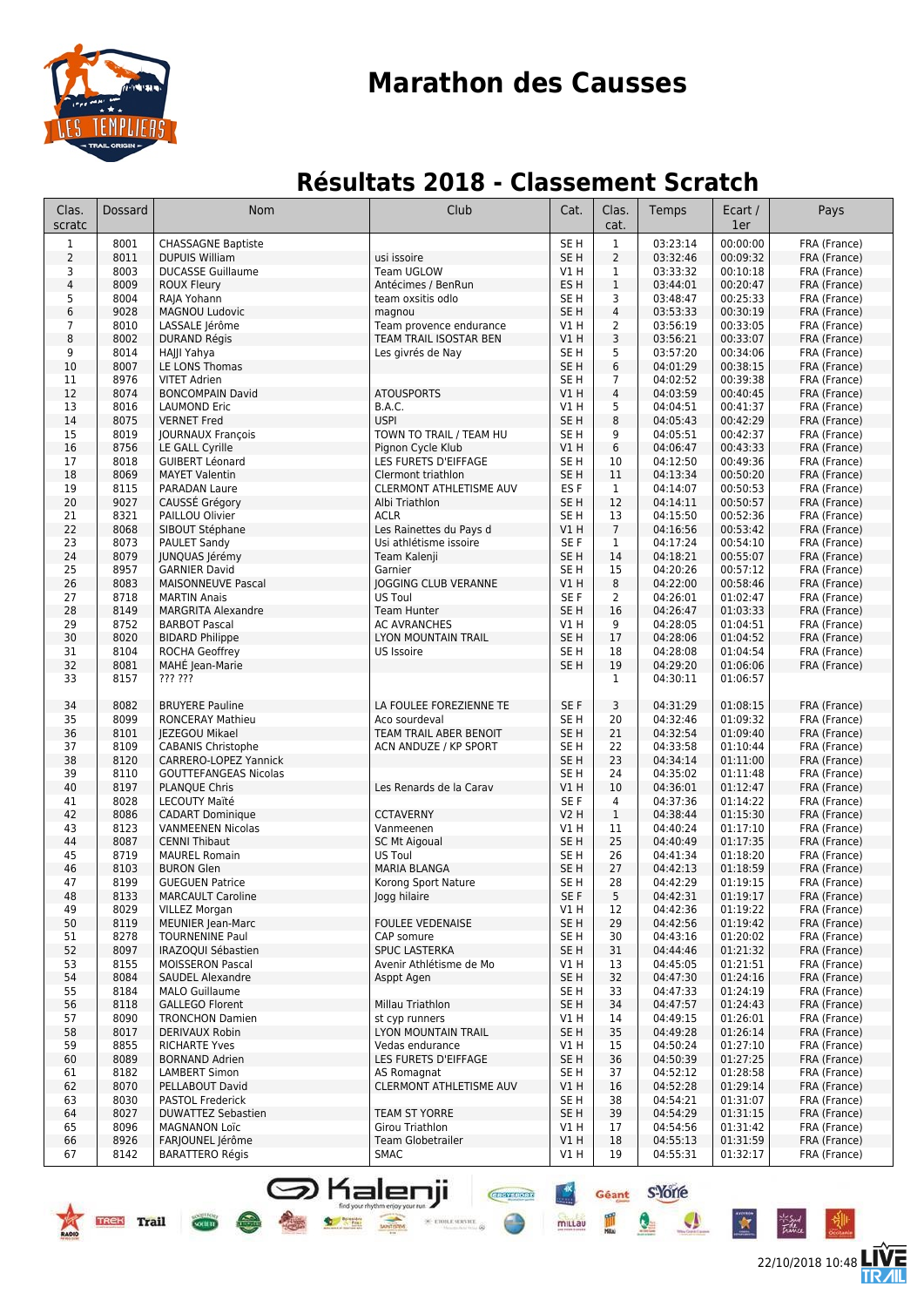

22/10/2018 10:48

**LIVE<br>TR***A***IL** 

Géant S-Yone

Q

I

 $\mathbf{A}$ 

**CHEFFIORE** 

 $+ x$ 

millau

| Clas.      | Dossard      | <b>Nom</b>                                         | Club                                         | Cat.                               | Clas.              | Temps                | Ecart /              | Pays                         |
|------------|--------------|----------------------------------------------------|----------------------------------------------|------------------------------------|--------------------|----------------------|----------------------|------------------------------|
| scratc     |              |                                                    |                                              |                                    | cat.               |                      | 1er                  |                              |
| 68         | 8866         | <b>LEBOUCHER Gaetan</b>                            |                                              | V1H                                | 20                 | 04:55:41             | 01:32:27             | FRA (France)                 |
| 69         | 8093         | <b>MARTIN Alexandre</b>                            | Club Athlétique du Roan                      | SE <sub>H</sub>                    | 40                 | 04:55:43             | 01:32:29             | FRA (France)                 |
| 70<br>71   | 8188<br>8493 | <b>MARTIN Cedric</b>                               |                                              | V1 H<br>VIH                        | 21<br>22           | 04:56:14<br>04:56:53 | 01:33:00<br>01:33:39 | FRA (France)                 |
| 72         | 8141         | <b>GRENIER Stephane</b><br><b>BOSC Samv</b>        |                                              | SE <sub>H</sub>                    | 41                 | 04:57:29             | 01:34:15             | FRA (France)<br>FRA (France) |
| 73         | 8221         | <b>CHAPPUIS Louis</b>                              |                                              | SE <sub>H</sub>                    | 42                 | 04:58:07             | 01:34:53             | FRA (France)                 |
| 74         | 8211         | GUEGANO Nicolas                                    |                                              | SE H                               | 43                 | 04:58:12             | 01:34:58             | FRA (France)                 |
| 75         | 8935         | <b>BALLANGER Benoît</b>                            |                                              | SE <sub>H</sub>                    | 44                 | 04:58:21             | 01:35:07             | FRA (France)                 |
| 76         | 8035         | <b>SUSINI Gregory</b>                              |                                              | SE H                               | 45                 | 04:58:37             | 01:35:23             | FRA (France)                 |
| 77         | 8095         | <b>GIRAUD Philippe</b>                             |                                              | SE <sub>H</sub>                    | 46                 | 04:59:27             | 01:36:13             | FRA (France)                 |
| 78         | 8148         | DURAND Julien                                      |                                              | SE H                               | 47                 | 04:59:33             | 01:36:19             | FRA (France)                 |
| 79         | 8125         | <b>ALCARAZ Gabriel</b>                             |                                              | SE <sub>H</sub>                    | 48                 | 05:01:13             | 01:37:59             | FRA (France)                 |
| 80         | 8102         | ROUX Xavier<br><b>RIVALAN Valentin</b>             |                                              | SE <sub>H</sub>                    | 49                 | 05:01:19             | 01:38:05             | FRA (France)                 |
| 81<br>82   | 8024<br>8022 | POUJOL Jerome                                      | SALTA BARTAS / SPORT 20                      | SE <sub>H</sub><br>SE H            | 50<br>51           | 05:01:46<br>05:02:28 | 01:38:32<br>01:39:14 | FRA (France)<br>FRA (France) |
| 83         | 8848         | <b>DEMOY Ludovic</b>                               | Demoy                                        | SE <sub>H</sub>                    | 52                 | 05:02:42             | 01:39:28             | FRA (France)                 |
| 84         | 8320         | <b>TISSERAND Xavier</b>                            | Astt                                         | SE <sub>H</sub>                    | 53                 | 05:02:46             | 01:39:32             | FRA (France)                 |
| 85         | 8151         | <b>CHINCHOLLE Emeric</b>                           |                                              | SE <sub>H</sub>                    | 54                 | 05:03:07             | 01:39:53             | FRA (France)                 |
| 86         | 8207         | <b>VIGIER Marine</b>                               | PERIGUEUX RUNNING                            | SE F                               | 6                  | 05:04:40             | 01:41:26             | FRA (France)                 |
| 87         | 8200         | <b>BRICAUD Franck</b>                              | AS CHU NANTES                                | V1 H                               | 23                 | 05:05:05             | 01:41:51             | FRA (France)                 |
| 88         | 8124         | <b>HUBER Charlotte</b>                             |                                              | SE F                               | $\overline{7}$     | 05:05:39             | 01:42:25             | FRA (France)                 |
| 89         | 8198         | <b>LEBLANC François Xavier</b>                     |                                              | SE <sub>H</sub>                    | 55                 | 05:06:24             | 01:43:10             | FRA (France)                 |
| 90         | 8990         | <b>JUBAN Stephane</b>                              |                                              | V1 H                               | 24                 | 05:06:31<br>05:06:34 | 01:43:17             | FRA (France)                 |
| 91<br>92   | 8105<br>8734 | <b>BLANPIED Sylvain</b><br>LE BRAS Luc             | TEAM PIF CAPDENAC<br>LE HAVRE S'PORT ATHLETI | SE <sub>H</sub><br>SE <sub>H</sub> | 56<br>57           | 05:08:01             | 01:43:20<br>01:44:47 | FRA (France)<br>FRA (France) |
| 93         | 9035         | LE ROY Vincent                                     | Touquet trail nature                         | SE <sub>H</sub>                    | 58                 | 05:08:02             | 01:44:48             | FRA (France)                 |
| 94         | 8179         | <b>MOTUELLE Antoine</b>                            |                                              | SE H                               | 59                 | 05:08:32             | 01:45:18             | FRA (France)                 |
| 95         | 9060         | <b>MARQUES Sandrine</b>                            | LYON MOUNTAIN TRAIL                          | SE F                               | 8                  | 05:08:38             | 01:45:24             | FRA (France)                 |
| 96         | 8117         | <b>LACLAUTRE Thierry</b>                           |                                              | V2 H                               | $\overline{2}$     | 05:08:43             | 01:45:29             | FRA (France)                 |
| 97         | 8152         | <b>DURAND Mathieu</b>                              | <b>ASO NTN-SNR</b>                           | VIH                                | 25                 | 05:09:19             | 01:46:05             | FRA (France)                 |
| 98         | 8116         | <b>ROCHER Gwilherm</b>                             | ACL 44                                       | SE <sub>H</sub>                    | 60                 | 05:09:21             | 01:46:07             | FRA (France)                 |
| 99         | 8150         | <b>BURLAUD Antony</b>                              |                                              | SE <sub>H</sub>                    | 61                 | 05:09:22             | 01:46:08             | FRA (France)                 |
| 100        | 8126         | <b>RABEC Vincent</b>                               | <b>Optimasport Solutions</b>                 | V1 H                               | 26                 | 05:12:08             | 01:48:54             | FRA (France)                 |
| 101        | 9041<br>8122 | <b>GRAND-FOURMOND Vivien</b>                       | CPLP                                         | V1 H                               | 27                 | 05:12:34             | 01:49:20             | FRA (France)                 |
| 102<br>103 | 8176         | <b>CLUZEL Bastien</b><br>TANGAPREGASSAM Hélène     | <b>SAM PARIS 12</b>                          | ES <sub>H</sub><br>V1F             | 2<br>$\mathbf{1}$  | 05:12:42<br>05:13:06 | 01:49:28<br>01:49:52 | FRA (France)<br>FRA (France) |
| 104        | 8108         | <b>BRAHIMI</b> Jallal                              | SA MONTROUGE PARIS 12                        | SE H                               | 62                 | 05:13:51             | 01:50:37             | FRA (France)                 |
| 105        | 8972         | <b>MAHOU Franck</b>                                | Pont a mousson athletis                      | V1 H                               | 28                 | 05:14:39             | 01:51:25             | FRA (France)                 |
| 106        | 8911         | <b>MAHISTRE Alexandre</b>                          |                                              | ES H                               | 3                  | 05:14:47             | 01:51:33             | FRA (France)                 |
| 107        | 8145         | <b>VERGNAUD Bastien</b>                            | PERIGUEUX RUNNING                            | SE <sub>H</sub>                    | 63                 | 05:14:49             | 01:51:35             | FRA (France)                 |
| 108        | 8294         | <b>DECOUARD Laurent</b>                            |                                              | V1 H                               | 29                 | 05:14:51             | 01:51:37             | FRA (France)                 |
| 109        | 9010         | SILVAGNOLI Anthony                                 | Pompier du beausset                          | SE <sub>H</sub>                    | 64                 | 05:15:07             | 01:51:53             | FRA (France)                 |
| 110        | 8907         | <b>NOGUERA Pierre</b>                              |                                              | V1 H                               | 30                 | 05:17:06             | 01:53:52             | FRA (France)                 |
| 111<br>112 | 8136<br>9054 | <b>DUBRAY Dimitri</b><br><b>RIGAL Etienne</b>      | gruissan sports                              | SE <sub>H</sub><br>SE H            | 65<br>66           | 05:17:29<br>05:17:45 | 01:54:15<br>01:54:31 | FRA (France)<br>FRA (France) |
| 113        | 8372         | <b>TRONCY Aurélie</b>                              | Plauzat sport nature                         | SE F                               | 9                  | 05:18:38             | 01:55:24             | FRA (France)                 |
| 114        | 8146         | LE TELLIER Nicolas                                 |                                              | SE H                               | 67                 | 05:18:58             | 01:55:44             | FRA (France)                 |
| 115        | 8306         | <b>GUY Laurent</b>                                 | team 12                                      | V1 H                               | 31                 | 05:19:35             | 01:56:21             | FRA (France)                 |
| 116        | 8979         | <b>SIMON Germain</b>                               | TEAM TRAIL PARIS                             | SE H                               | 68                 | 05:19:45             | 01:56:31             | FRA (France)                 |
| 117        | 8318         | <b>BROCA Francois</b>                              | TC GOULETTI                                  | SE H                               | 69                 | 05:20:00             | 01:56:46             | FRA (France)                 |
| 118        | 8794         | <b>GICQUEL Kevin</b>                               | <b>HERBAUGES ATHLE 44</b>                    | SE H                               | 70                 | 05:20:36             | 01:57:22             | FRA (France)                 |
| 119        | 8994         | <b>ANGILERI Francesca</b>                          | LES FURETS D'EIFFAGE                         | SE F                               | 10                 | 05:20:58             | 01:57:44             | FRA (France)                 |
| 120<br>121 | 8265<br>8194 | <b>DULILE Christelle</b><br><b>GROUSSIN Tanguy</b> |                                              | SE F<br>SE <sub>H</sub>            | 11                 | 05:22:05<br>05:22:07 | 01:58:51<br>01:58:53 | FRA (France)<br>FRA (France) |
| 122        | 8168         | <b>CAYREL Pierre</b>                               | Groussin<br>Sport Causse Aventure            | V1 H                               | 71<br>32           | 05:22:11             | 01:58:57             | FRA (France)                 |
| 123        | 8129         | DOUROUX Arnaud                                     |                                              | V1H                                | 33                 | 05:22:35             | 01:59:21             | FRA (France)                 |
| 124        | 8138         | <b>HANQUET Nicolas</b>                             | <b>Team Des Traileurs Step</b>               | SE H                               | 72                 | 05:23:07             | 01:59:53             | FRA (France)                 |
| 125        | 8132         | <b>ALCARAZ Mandy</b>                               | TEAM ENDURANCE SHOP 13                       | SE F                               | 12                 | 05:23:28             | 02:00:14             | FRA (France)                 |
| 126        | 8112         | RICHARD Freddy                                     |                                              | V1 H                               | 34                 | 05:23:38             | 02:00:24             | FRA (France)                 |
| 127        | 8682         | <b>DUPONT Jean-Marc</b>                            |                                              | V1H                                | 35                 | 05:23:49             | 02:00:35             | FRA (France)                 |
| 128        | 8216         | FAURE Jordan                                       | usissoire club alpin                         | SE H                               | 73                 | 05:23:51             | 02:00:37             | FRA (France)                 |
| 129        | 9017         | <b>LUCAS Tanguy</b>                                | <b>OA35</b>                                  | SE <sub>H</sub>                    | 74                 | 05:24:02             | 02:00:48             | FRA (France)                 |
| 130        | 8214         | DI COSTANZO Mickael                                |                                              | SE H                               | 75                 | 05:24:13             | 02:00:59             | FRA (France)                 |
| 131        | 8156         | DAVID Lilian                                       | <b>USEAB</b>                                 | V1H                                | 36                 | 05:24:28             | 02:01:14<br>02:01:40 | FRA (France)                 |
| 132<br>133 | 8915<br>8186 | <b>GHIRARDINI Andrea</b><br>PONCET Jean Michel     |                                              | V1 H<br>V3H                        | 37<br>$\mathbf{1}$ | 05:24:54<br>05:25:15 | 02:02:01             | FRA (France)<br>FRA (France) |
| 134        | 8178         | DEL CORSO Frédéric                                 |                                              | V1 H                               | 38                 | 05:25:33             | 02:02:19             | FRA (France)                 |
| 135        | 8754         | <b>BECART Marc-Antoine</b>                         | AAAVA                                        | SE H                               | 76                 | 05:25:47             | 02:02:33             | FRA (France)                 |
| 136        | 8563         | <b>MENAND Mikael</b>                               |                                              | V1 H                               | 39                 | 05:25:55             | 02:02:41             | FRA (France)                 |
| 137        | 8202         | COLOMB Joel                                        |                                              | V1 H                               | 40                 | 05:26:05             | 02:02:51             | FRA (France)                 |
| 138        | 8663         | <b>VOLARD-GILET Nicole</b>                         | ATHLETIC RETZ SUD LAC                        | V2F                                | 1                  | 05:26:13             | 02:02:59             | FRA (France)                 |
| 139        | 8230         | PENNES Eugénie                                     | SAM PARIS 12                                 | SE F                               | 13                 | 05:26:27             | 02:03:13             | FRA (France)                 |
| 140        | 9072         | LE BRONNEC Fabrice                                 | alcp                                         | V1 H                               | 41                 | 05:26:40             | 02:03:26             | FRA (France)                 |
| 141<br>142 | 8139<br>8292 | <b>MAJCHRZAK Eric</b><br><b>FREIRE Gregory</b>     | usa aubenas                                  | <b>V2 H</b><br>V1 H                | 3<br>42            | 05:26:57<br>05:27:03 | 02:03:43<br>02:03:49 | FRA (France)<br>FRA (France) |
|            |              |                                                    |                                              |                                    |                    |                      |                      |                              |

**S** Kalenji

 $\bullet$ 

 $\frac{1}{\sqrt{1-\frac{1}{2}}\sqrt{1-\frac{1}{2}}\sqrt{1-\frac{1}{2}}\sqrt{1-\frac{1}{2}}\sqrt{1-\frac{1}{2}}\sqrt{1-\frac{1}{2}}\sqrt{1-\frac{1}{2}}\sqrt{1-\frac{1}{2}}\sqrt{1-\frac{1}{2}}\sqrt{1-\frac{1}{2}}\sqrt{1-\frac{1}{2}}\sqrt{1-\frac{1}{2}}\sqrt{1-\frac{1}{2}}\sqrt{1-\frac{1}{2}}\sqrt{1-\frac{1}{2}}\sqrt{1-\frac{1}{2}}\sqrt{1-\frac{1}{2}}\sqrt{1-\frac{1}{2}}\sqrt{1-\frac{1}{2}}\sqrt{1-\frac$ 

 $\times$  etoile server Ξã

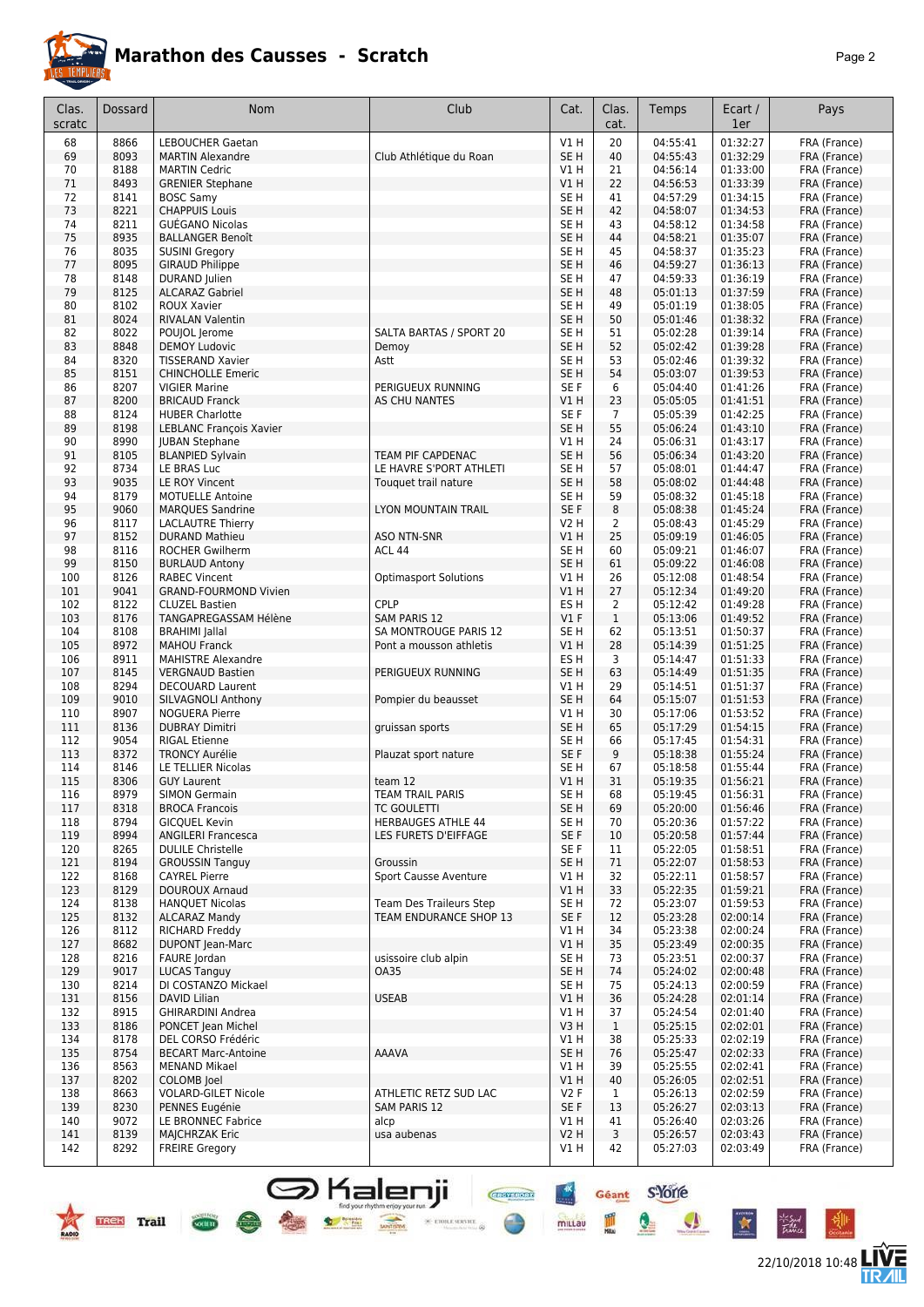

| Clas.  | Dossard | <b>Nom</b>                    | Club                     | Cat.            | Clas.          | Temps    | Ecart /  | Pays         |
|--------|---------|-------------------------------|--------------------------|-----------------|----------------|----------|----------|--------------|
| scratc |         |                               |                          |                 | cat.           |          | 1er      |              |
| 143    | 8832    | <b>BOUDES Sebastien</b>       | LES RENARDS DE CARAVETT  | V1H             | 43             | 05:27:25 | 02:04:11 | FRA (France) |
| 144    | 8195    | <b>PRANGE Luc</b>             | Usa aubenas              | V1H             | 44             | 05:28:36 | 02:05:22 | FRA (France) |
| 145    | 8128    | <b>FRANÇOIS Thomas</b>        | ttn                      | SE H            | 77             | 05:28:47 | 02:05:33 | FRA (France) |
| 146    | 8208    | <b>BOSCUS Nicolas</b>         | Les Renards du Dimanche  | SE <sub>H</sub> | 78             | 05:29:38 | 02:06:24 | FRA (France) |
| 147    | 8163    | <b>CONTE Cedric</b>           | MAGUELONE JOGGING        | SE H            | 79             | 05:30:32 | 02:07:18 | FRA (France) |
| 148    | 8181    | <b>ROSNET Vincent</b>         | LYON MOUNTAIN TRAIL      | V1H             | 45             | 05:30:49 | 02:07:35 | FRA (France) |
| 149    | 9031    | <b>CLEMENT-AGONI Stéphane</b> | Talant Sport Orientatio  | SE <sub>H</sub> | 80             | 05:30:55 | 02:07:41 | FRA (France) |
| 150    | 9033    | <b>ABADIE Henri</b>           |                          | <b>V2 H</b>     | $\overline{4}$ | 05:31:30 | 02:08:16 | FRA (France) |
| 151    | 8804    | <b>GONZALES Laurent</b>       | veloruck                 | VIH             | 46             | 05:31:33 | 02:08:19 | FRA (France) |
| 152    | 8174    | LE ROUX Jerome                | ESPRITTRAILANJOU         | VIH             | 47             | 05:32:01 | 02:08:47 | FRA (France) |
| 153    | 8225    | <b>BRUNEAU Christophe</b>     |                          | V1 H            | 48             | 05:32:24 | 02:09:10 | FRA (France) |
| 154    | 8333    | <b>BOUYSSI Méline</b>         | SAM Paris 12             | SE F            | 14             | 05:32:32 | 02:09:18 | FRA (France) |
| 155    | 8162    | ROUSSET Frédéric              | usa aubenas              | V2 H            | 5              | 05:32:47 | 02:09:33 | FRA (France) |
| 156    | 8880    | <b>LEBOISSETIER Anthony</b>   | joggers louvignéen       | SE <sub>H</sub> | 81             | 05:32:52 | 02:09:38 | FRA (France) |
| 157    | 8220    | <b>ORTET Maxime</b>           | CA Balma                 | SE H            | 82             | 05:32:57 | 02:09:43 | FRA (France) |
| 158    | 8888    | <b>DURAND David</b>           | <b>MEGACLUB</b>          | V1H             | 49             | 05:33:26 | 02:10:12 | FRA (France) |
| 159    | 8227    | DE BRITO Cedric               |                          | V1 H            | 50             | 05:33:57 | 02:10:43 | FRA (France) |
| 160    | 8273    | <b>PERDIGEON Maxence</b>      | <b>AAAVA</b>             | SE <sub>H</sub> | 83             | 05:34:19 | 02:11:05 | FRA (France) |
| 161    | 8210    | HADIDANE Inès                 | C.R.V Lyon Triathlon     | SE F            | 15             | 05:34:41 | 02:11:27 | FRA (France) |
| 162    | 8799    | <b>ALLAIN Eric</b>            | S/L HERBAUGES            | VIH             | 51             | 05:34:55 | 02:11:41 | FRA (France) |
| 163    | 8256    | <b>SAMUEL Franck</b>          |                          | VIH             | 52             | 05:35:04 | 02:11:50 | FRA (France) |
| 163    | 8782    | <b>MOLLES Audoin</b>          |                          | SE H            | 84             | 05:35:04 | 02:11:50 | FRA (France) |
| 165    | 8980    | LE JEUNE Christophe           | Bourg-Blanc              | VIH             | 53             | 05:35:05 | 02:11:51 | FRA (France) |
| 166    | 8021    | ??? ???                       |                          |                 | $\overline{2}$ | 05:35:25 | 02:12:11 |              |
|        |         |                               |                          |                 |                |          |          |              |
| 167    | 8255    | CLERC-GUAY Stéphanie          | Team Gab&Sports Besanco  | $VI$ F          | 2              | 05:35:32 | 02:12:18 | FRA (France) |
| 168    | 8934    | <b>PRAGNERE Pascal</b>        | <b>USCAlbi</b>           | VIH             | 54             | 05:35:44 | 02:12:30 | FRA (France) |
| 169    | 8239    | GASPAROTTO David              |                          | VIH             | 55             | 05:35:46 | 02:12:32 | FRA (France) |
| 170    | 8159    | <b>UNWIN Tim</b>              |                          | V1H             | 56             | 05:35:51 | 02:12:37 | FRA (France) |
| 171    | 8279    | JALLOULI Jihen                |                          | $VI$ F          | 3              | 05:36:16 | 02:13:02 | FRA (France) |
| 172    | 8375    | LECOT Sébastien               | <b>UACA</b>              | SE <sub>H</sub> | 85             | 05:36:21 | 02:13:07 | FRA (France) |
| 173    | 8247    | ROBERT Christophe             | AS ISSOU                 | VIH             | 57             | 05:36:31 | 02:13:17 | FRA (France) |
| 173    | 8411    | <b>COLIN Céline</b>           | asptt                    | $VI$ F          | $\overline{4}$ | 05:36:31 | 02:13:17 | FRA (France) |
| 175    | 8266    | RASTELLO Emilie               | <b>GRESI COURANT</b>     | SE F            | 16             | 05:36:45 | 02:13:31 | FRA (France) |
| 176    | 8721    | <b>TOUMI Rachid</b>           |                          | SE H            | 86             | 05:37:14 | 02:14:00 | FRA (France) |
| 177    | 9062    | VARENNE Sébastien             | TEAM TRAIL 86            | SE H            | 87             | 05:38:54 | 02:15:40 | FRA (France) |
| 178    | 8240    | <b>FRANÇOIS Laurent</b>       | Asptt verdun             | <b>V2 H</b>     | 6              | 05:39:15 | 02:16:01 | FRA (France) |
| 179    | 8140    | <b>GRANDPRE Antoine</b>       | Dijon SingleTrack        | SE H            | 88             | 05:39:22 | 02:16:08 | FRA (France) |
| 180    | 8127    | <b>GALLEGO Arnaud</b>         |                          | SE H            | 89             | 05:40:03 | 02:16:49 | FRA (France) |
| 181    | 8098    | <b>THIBAULT Bastien</b>       |                          | SE H            | 90             | 05:40:06 | 02:16:52 | FRA (France) |
| 182    | 8056    | <b>COURNEIL Gregory</b>       |                          | SE H            | 91             | 05:40:34 | 02:17:20 | FRA (France) |
| 183    | 9032    | <b>CHNAOUI Alexis</b>         |                          | SE H            | 92             | 05:40:48 | 02:17:34 | FRA (France) |
| 184    | 8981    | <b>LOUSTAUD Romuald</b>       | Panaloisir               | V1 H            | 58             | 05:40:49 | 02:17:35 | FRA (France) |
| 185    | 8397    | <b>REVERT Nicolas</b>         |                          | VIH             | 59             | 05:41:06 | 02:17:52 | FRA (France) |
| 186    | 8762    | <b>PRONE Nicolas</b>          |                          | VIH             | 60             | 05:41:09 | 02:17:55 | FRA (France) |
| 187    | 8370    | COLOMBO Cyrille               | TEAM 4 ZE SMILE          | SE H            | 93             | 05:41:17 | 02:18:03 | FRA (France) |
| 188    | 9008    | VAN DE VYVER Pierre Henri     |                          | SE H            | 94             | 05:41:18 | 02:18:04 |              |
| 189    | 8173    | <b>BAUDY Nicolas</b>          |                          | SE H            | 95             | 05:41:45 | 02:18:31 | FRA (France) |
| 190    | 8023    | MAHIEUX Johan                 |                          | VIH             | 61             | 05:42:54 | 02:19:40 | FRA (France) |
| 191    | 8316    | <b>BARRIERE Sébastien</b>     |                          | SE H            | 96             | 05:43:05 | 02:19:51 | FRA (France) |
| 192    | 8233    | <b>HALOPÉ Fabrice</b>         |                          | SE <sub>H</sub> | 97             | 05:43:45 | 02:20:31 | FRA (France) |
| 192    | 8788    | PAILLOTET Romain              |                          | SE H            | 97             | 05:43:45 | 02:20:31 | FRA (France) |
| 194    | 8114    | <b>MAYRAN Boris</b>           | A.S. ROMAGNAT            | SE <sub>H</sub> | 99             | 05:44:18 | 02:21:04 | FRA (France) |
| 195    | 8944    | <b>FRANCAIS</b> Julien        |                          | SE H            | 100            | 05:44:22 | 02:21:08 | FRA (France) |
| 196    | 8919    | <b>TARDY Nicolas</b>          | <b>JCV</b>               | SE <sub>H</sub> | 101            | 05:44:37 | 02:21:23 | FRA (France) |
| 197    | 8243    | <b>FOUCHER Philippe</b>       |                          | V2 H            | $\overline{7}$ | 05:44:41 | 02:21:27 | FRA (France) |
| 198    | 9009    | <b>WISSOCO Thibaut</b>        |                          | SE <sub>H</sub> | 102            | 05:44:44 | 02:21:30 |              |
| 199    | 9036    | <b>LESVEN Ronan</b>           | DAUPHINS ELORN TRIATHLO  | VIH             | 62             | 05:44:46 | 02:21:32 | FRA (France) |
| 200    | 8439    | <b>OLIVEIRA Gilles</b>        | S/L ETAMPES ATHLETISME   | V2 H            | 8              | 05:44:54 | 02:21:40 | FRA (France) |
| 201    | 8288    | <b>BOUCAU</b> Julie           | les bipedes de la vauna  | SE F            | 17             | 05:45:25 | 02:22:11 | FRA (France) |
| 202    | 8258    | <b>FARGEAS Guylaine</b>       | <b>PANALOISIRS</b>       | V2F             | $\overline{2}$ | 05:45:38 | 02:22:24 | FRA (France) |
| 203    | 8938    | <b>LOUVEL Ludovic</b>         | <b>US CAMON</b>          | V1 H            | 63             | 05:45:43 | 02:22:29 | FRA (France) |
| 204    | 8204    | <b>ADELINE Caroline</b>       | CABB                     | SE F            | 18             | 05:45:45 | 02:22:31 | FRA (France) |
| 205    | 9042    | <b>DEMEURANT Karl</b>         |                          | V2 H            | 9              | 05:48:42 | 02:25:28 | FRA (France) |
| 206    | 8950    | <b>TARD Laurent</b>           |                          | V1 H            | 64             | 05:48:44 | 02:25:30 | FRA (France) |
| 207    | 8244    | <b>LAURENT Burel</b>          | 4 RUNNER'S TEAM 2018     | SE H            | 103            | 05:49:06 | 02:25:52 | FRA (France) |
| 208    | 8427    | LANDRIAU Romuald              | ca luconnais             | SE <sub>H</sub> | 104            | 05:49:17 | 02:26:03 | FRA (France) |
| 209    | 8369    | <b>GUEGAN Fantine</b>         |                          | SE F            | 19             | 05:49:50 | 02:26:36 | FRA (France) |
| 209    | 8399    | SINAULT Clémence              | LES FURETS D'EIFFAGE     | SE F            | 19             | 05:49:50 | 02:26:36 | FRA (France) |
| 211    | 8377    | <b>SAUVIAT Yannick</b>        |                          | SE H            | 105            | 05:50:09 | 02:26:55 | FRA (France) |
| 212    | 8810    | <b>CARQUES Floréal</b>        | <b>UACA SAINT-BRIEUC</b> | V1 H            | 65             | 05:50:13 | 02:26:59 | FRA (France) |
| 213    | 8287    | <b>FLINE Karine</b>           | SAMBA                    | SE F            | 21             | 05:50:25 | 02:27:11 | FRA (France) |
| 214    | 8669    | <b>DUREAU Boris</b>           | team ouin ouin           | V1 H            | 66             | 05:50:44 | 02:27:30 | FRA (France) |
| 215    | 8867    | MACHADO José                  | <b>VERNEUIL OXYGENE</b>  | V3 H            | 2              | 05:51:08 | 02:27:54 | FRA (France) |
| 216    | 8740    | <b>GOURANTON Laurent</b>      | <b>TEAM MEGACLUB</b>     | V1H             | 67             | 05:53:13 | 02:29:59 | FRA (France) |
|        |         |                               |                          |                 |                |          |          |              |

**S** Kalenji

**EXAMPLE AND DESCRIPTION** 





22/10/2018 10:48 **LIVE** 

Géant S-Yone

Q

皿

 $\mathbf{A}$ 

**CHEFFIORE** 

 $\frac{1}{\sqrt{2}}$  etoile service  $\frac{1}{\sqrt{2}}$ 

 $rac{4x}{2}$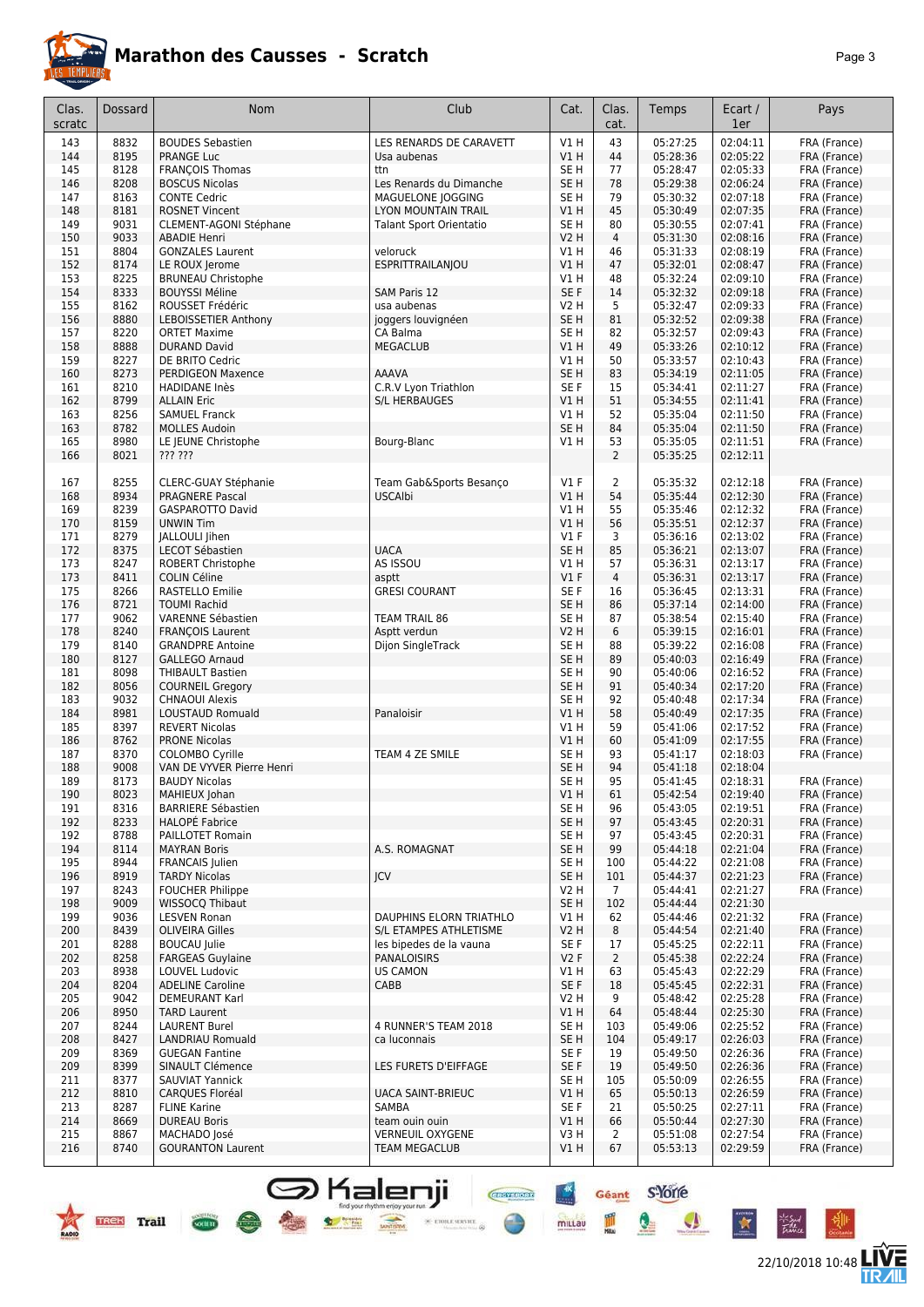

|--|--|

| Clas.      | Dossard      | <b>Nom</b>                                           | Club                                           | Cat.                               | Clas.          | Temps                | Ecart /              | Pays                         |
|------------|--------------|------------------------------------------------------|------------------------------------------------|------------------------------------|----------------|----------------------|----------------------|------------------------------|
| scratc     |              |                                                      |                                                |                                    | cat.           |                      | 1er                  |                              |
| 217        | 8304<br>8305 | <b>VAVASSEUR Nicolas</b><br><b>LACHENAL Nicolas</b>  | S/I Luce mainvillier pt                        | V1H<br>V1H                         | 68<br>69       | 05:54:46<br>05:54:47 | 02:31:32<br>02:31:33 | FRA (France)                 |
| 218<br>219 | 8966         | <b>LIBRE David</b>                                   |                                                | V1H                                | 70             | 05:54:49             | 02:31:35             | FRA (France)<br>FRA (France) |
| 220        | 8308         | <b>COUDERC Martin</b>                                |                                                | SE <sub>H</sub>                    | 106            | 05:55:15             | 02:32:01             | FRA (France)                 |
| 221        | 8169         | <b>MIEZE Nicolas</b>                                 | Louch'Angeles Runners                          | V1 H                               | 71             | 05:55:19             | 02:32:05             | FRA (France)                 |
| 222        | 8727         | <b>CHARRIER Etienne</b>                              |                                                | SE <sub>H</sub>                    | 107            | 05:55:33             | 02:32:19             | FRA (France)                 |
| 223        | 8500         | <b>GAIROARD Armelle</b>                              |                                                | $VI$ F                             | 5              | 05:56:28             | 02:33:14             | FRA (France)                 |
| 224        | 8219         | <b>KLEIN Thibault</b>                                |                                                | V1H                                | 72             | 05:56:35             | 02:33:21             | FRA (France)                 |
| 225<br>226 | 8191<br>8527 | <b>ANDRIEU Fabien</b><br><b>RETOUT Loïc</b>          | Amicale Apéro Trail 12<br>Courir à Ploudal     | SE H<br>SE <sub>H</sub>            | 108<br>109     | 05:56:36<br>05:57:23 | 02:33:22<br>02:34:09 | FRA (France)<br>FRA (France) |
| 227        | 8232         | <b>ASO Florent</b>                                   | Running Club Elusate                           | SE H                               | 110            | 05:58:14             | 02:35:00             | FRA (France)                 |
| 228        | 8295         | <b>GREZE Pierre</b>                                  | AS LEGRAND FCL FEYTIAT                         | V2H                                | 10             | 05:59:08             | 02:35:54             | FRA (France)                 |
| 229        | 8300         | CASTANERA Jeremy                                     |                                                | SE <sub>H</sub>                    | 111            | 05:59:12             | 02:35:58             | FRA (France)                 |
| 230        | 8437         | <b>MOREAU Paul</b>                                   |                                                | SE <sub>H</sub>                    | 112            | 05:59:37             | 02:36:23             | FRA (France)                 |
| 231        | 8281         | <b>BARON Maïwen</b>                                  | <b>SATUC</b>                                   | SE F                               | 22             | 06:00:06             | 02:36:52             | FRA (France)                 |
| 232<br>233 | 8299<br>8234 | <b>MOREAU Stephane</b><br><b>ARCHAMBAULT Florent</b> | <b>USEAB RUNING</b>                            | V1 H<br><b>V2 H</b>                | 73<br>11       | 06:00:15<br>06:00:19 | 02:37:01<br>02:37:05 | FRA (France)<br>FRA (France) |
| 234        | 8388         | <b>PERNE Nicolas</b>                                 | <b>USEAB RUNNING</b>                           | VIH                                | 74             | 06:00:20             | 02:37:06             | FRA (France)                 |
| 235        | 8462         | NIVET-LOUVET Celine                                  | <b>REDER LANN</b>                              | $VI$ F                             | 6              | 06:00:23             | 02:37:09             | FRA (France)                 |
| 236        | 8277         | <b>TISON Stéphane</b>                                | <b>US CAMON</b>                                | V1H                                | 75             | 06:00:27             | 02:37:13             | FRA (France)                 |
| 237        | 8373         | HADJADJ Norbert                                      | Bordeaux Athlé                                 | V1 H                               | 76             | 06:00:35             | 02:37:21             | FRA (France)                 |
| 238        | 8862         | <b>VIVEZ Thomas</b>                                  |                                                | V1H                                | 77             | 06:00:37             | 02:37:23             | FRA (France)                 |
| 239<br>240 | 8743<br>8745 | CHÉZEAUX Valentin<br><b>ESCOUBET Cyrille</b>         | Sans Club                                      | SE <sub>H</sub><br>SE <sub>H</sub> | 113<br>114     | 06:00:41<br>06:00:42 | 02:37:27<br>02:37:28 | FRA (France)<br>FRA (France) |
| 241        | 8154         | SAINT-JAMES Julien                                   | <b>SATUC</b>                                   | SE <sub>H</sub>                    | 115            | 06:00:43             | 02:37:29             | FRA (France)                 |
| 242        | 9074         | <b>CUQUEL Gerard</b>                                 |                                                | <b>V2 H</b>                        | 12             | 06:00:52             | 02:37:38             | FRA (France)                 |
| 243        | 8135         | PAGEAUD Damien                                       | TEAM OUINS OUINS TRAIL                         | V1 H                               | 78             | 06:00:57             | 02:37:43             | FRA (France)                 |
| 244        | 8041         | <b>CABOULET Louise</b>                               |                                                | SE F                               | 23             | 06:01:12             | 02:37:58             | FRA (France)                 |
| 245        | 8261         | <b>ESPIÉ Vincent</b>                                 | Les Renards Du Dimanche                        | SE H                               | 116            | 06:01:14             | 02:38:00             | FRA (France)                 |
| 246        | 8781         | <b>PAYEN Fabrice</b>                                 | S/L HERBAUGES ATHLE 44                         | V1H                                | 79             | 06:01:38             | 02:38:24             | FRA (France)                 |
| 247<br>248 | 8284<br>8313 | <b>GALIVEL Olivier</b><br>POUX Jean-Francois         | ES BONCHAMP RUNNING                            | V1H<br>SE <sub>H</sub>             | 80<br>117      | 06:01:39<br>06:01:42 | 02:38:25<br>02:38:28 | FRA (France)<br>FRA (France) |
| 249        | 8471         | <b>FRANCISCO Eloise</b>                              | Sam Paris 12                                   | SE <sub>F</sub>                    | 24             | 06:01:51             | 02:38:37             | FRA (France)                 |
| 250        | 8413         | <b>HUET Benoit</b>                                   |                                                | SE <sub>H</sub>                    | 118            | 06:02:14             | 02:39:00             | FRA (France)                 |
| 251        | 8339         | <b>MATHIEU Remi</b>                                  |                                                | SE H                               | 119            | 06:02:19             | 02:39:05             | FRA (France)                 |
| 252        | 8448         | <b>THOMAS Hugo</b>                                   | <b>AS ROMAGNAT</b>                             | SE <sub>H</sub>                    | 120            | 06:02:20             | 02:39:06             | FRA (France)                 |
| 253        | 8827         | <b>RENAULT Irina</b>                                 | 4S - Stade Rennais                             | $VI$ F                             | $\overline{7}$ | 06:02:33             | 02:39:19             | FRA (France)                 |
| 254<br>255 | 8452<br>8903 | <b>BUTTNER Guillaume</b><br><b>PEGAIN Nicolas</b>    |                                                | SE <sub>H</sub><br>V1 H            | 121<br>81      | 06:02:38<br>06:02:49 | 02:39:24<br>02:39:35 | FRA (France)<br>FRA (France) |
| 256        | 8764         | <b>GIRARD Arnaud</b>                                 |                                                | VIH                                | 82             | 06:02:51             | 02:39:37             | FRA (France)                 |
| 257        | 8833         | <b>GERARD Sébastien</b>                              |                                                | V1 H                               | 83             | 06:02:57             | 02:39:43             | FRA (France)                 |
| 258        | 8749         | <b>BERTRAND Laurent</b>                              | Rando Vélo La Bazoge Co                        | <b>V2 H</b>                        | 13             | 06:03:02             | 02:39:48             | FRA (France)                 |
| 259        | 8882         | MOINEAUX Christophe                                  | VirkingRaid (FFCO)                             | V1 H                               | 84             | 06:03:12             | 02:39:58             | FRA (France)                 |
| 260        | 8180         | <b>BERAUD Jacques</b>                                | <b>ASTT</b>                                    | <b>V2 H</b>                        | 14             | 06:03:20             | 02:40:06             | FRA (France)                 |
| 260<br>262 | 9034<br>8147 | <b>CHARLES Gregory</b><br><b>FAUGERAS Gilles</b>     | LA ROCHELLE TRIATHLON<br><b>ASO NTN-SNR</b>    | SE H<br>VIH                        | 122<br>85      | 06:03:20<br>06:03:24 | 02:40:06<br>02:40:10 | FRA (France)<br>FRA (France) |
| 263        | 8167         | VON DACH Jérémy                                      | <b>ASO NTN-SNR</b>                             | SE H                               | 123            | 06:03:26             | 02:40:12             | FRA (France)                 |
| 264        | 8040         | <b>DUVIVIER Aude</b>                                 |                                                | $VI$ F                             | 8              | 06:03:31             | 02:40:17             |                              |
| 265        | 8367         | DAUCÉ Jacques                                        |                                                | V2H                                | 15             | 06:03:51             | 02:40:37             | FRA (France)                 |
| 266        | 8113         | SEIN Jean Bernard                                    | Spuc lasterka                                  | <b>V2 H</b>                        | 16             | 06:03:52             | 02:40:38             | FRA (France)                 |
| 267        | 8301         | <b>FAYARD Marie</b>                                  | logging club de veranne                        | V2F                                | 3              | 06:03:53             | 02:40:39             | FRA (France)                 |
| 268<br>269 | 8984<br>8997 | <b>HADDOU Menouer</b><br>CONVERSET Rémi              | LES FURETS D'EIFFAGE                           | VIH<br>VIH                         | 86<br>87       | 06:04:01<br>06:04:16 | 02:40:47<br>02:41:02 | FRA (France)<br>FRA (France) |
| 270        | 8064         | <b>DIAZ Anthony</b>                                  |                                                | SE <sub>H</sub>                    | 124            | 06:04:29             | 02:41:15             | FRA (France)                 |
| 271        | 8390         | <b>MACHINAL Arnaud</b>                               |                                                | V1 H                               | 88             | 06:04:39             | 02:41:25             | FRA (France)                 |
| 272        | 8516         | <b>BLANC Caroline</b>                                | presqu'ile de crozon jo                        | $VI$ F                             | 9              | 06:04:53             | 02:41:39             | FRA (France)                 |
| 273        | 8274         | <b>RENAUDIN Cyrille</b>                              | S/L HERBAUGES ATHLE 44                         | SE H                               | 125            | 06:05:12             | 02:41:58             | FRA (France)                 |
| 274        | 8217         | <b>AUGE Anthony</b>                                  | <b>BISCARROSSE OLYMPIQUE</b>                   | V1H                                | 89             | 06:05:15             | 02:42:01             | FRA (France)                 |
| 275        | 8761         | MONTROZIER Thomas                                    |                                                | V1 H                               | 90             | 06:05:30             | 02:42:16             | FRA (France)                 |
| 276<br>277 | 8187<br>8407 | <b>BIANCOTTO Laurent</b><br><b>BADUEL Gerard</b>     | Renards de Caravette<br>AS LEGRAND FCL FEYTIAT | SE <sub>H</sub><br>V2 H            | 126<br>17      | 06:05:57<br>06:06:05 | 02:42:43<br>02:42:51 | FRA (France)<br>FRA (France) |
| 278        | 8959         | SABELLE-CRAIG Christine                              | Defi Raid Aventure                             | $VI$ F                             | 10             | 06:06:08             | 02:42:54             | FRA (France)                 |
| 279        | 8736         | <b>VERMERSCH Francis</b>                             |                                                | V1 H                               | 91             | 06:06:34             | 02:43:20             | FRA (France)                 |
| 280        | 8368         | <b>SCHNEIDER Anne Sophie</b>                         | Asptt verdun                                   | SE F                               | 25             | 06:07:08             | 02:43:54             | FRA (France)                 |
| 281        | 8289         | <b>CORNET Emmanuel</b>                               | St Cyp Runners                                 | V1 H                               | 92             | 06:07:29             | 02:44:15             | FRA (France)                 |
| 282        | 8218         | VISSAC Bernard                                       | <b>ECLA</b>                                    | V3H                                | 3              | 06:08:15             | 02:45:01             | FRA (France)                 |
| 283<br>284 | 8382<br>8229 | LAVOCAT Pascal<br><b>BARTHELEMY Laurent</b>          | <b>BUSSY RUNNING</b><br><b>SMAC</b>            | V1 H<br>VIH                        | 93<br>94       | 06:08:34<br>06:08:44 | 02:45:20<br>02:45:30 | FRA (France)<br>FRA (France) |
| 284        | 8360         | ROCHETEAU Fabrice                                    | <b>JOGG'IN TOURS</b>                           | V2 H                               | 18             | 06:08:44             | 02:45:30             | FRA (France)                 |
| 286        | 8856         | <b>DINARD Sam</b>                                    | Entente des Mauges                             | SE H                               | 127            | 06:09:11             | 02:45:57             | FRA (France)                 |
| 287        | 8760         | <b>ALAMINOS Nicolas</b>                              | MYB Nîmes                                      | SE <sub>H</sub>                    | 128            | 06:09:54             | 02:46:40             | FRA (France)                 |
| 288        | 8107         | HAUDIQUEZ Raphael                                    | <b>CUJA BIKE</b>                               | VIH                                | 95             | 06:10:15             | 02:47:01             | FRA (France)                 |
| 288        | 8758         | <b>DELOUTE Tiphaine</b>                              | Esprit Run                                     | $VI$ F                             | 11             | 06:10:15             | 02:47:01             | FRA (France)                 |
| 290        | 8337         | ASTIER Léo                                           | <b>Clermont Triathlon</b>                      | SE <sub>H</sub>                    | 129            | 06:10:38             | 02:47:24             | FRA (France)                 |
| 290        | 8359         | <b>BUFFIERES William</b>                             |                                                | SE H                               | 129            | 06:10:38             | 02:47:24             | FRA (France)                 |

SHalenji **General Sydney** 





\*Sud<br>Fattua

 $\bullet$ 

X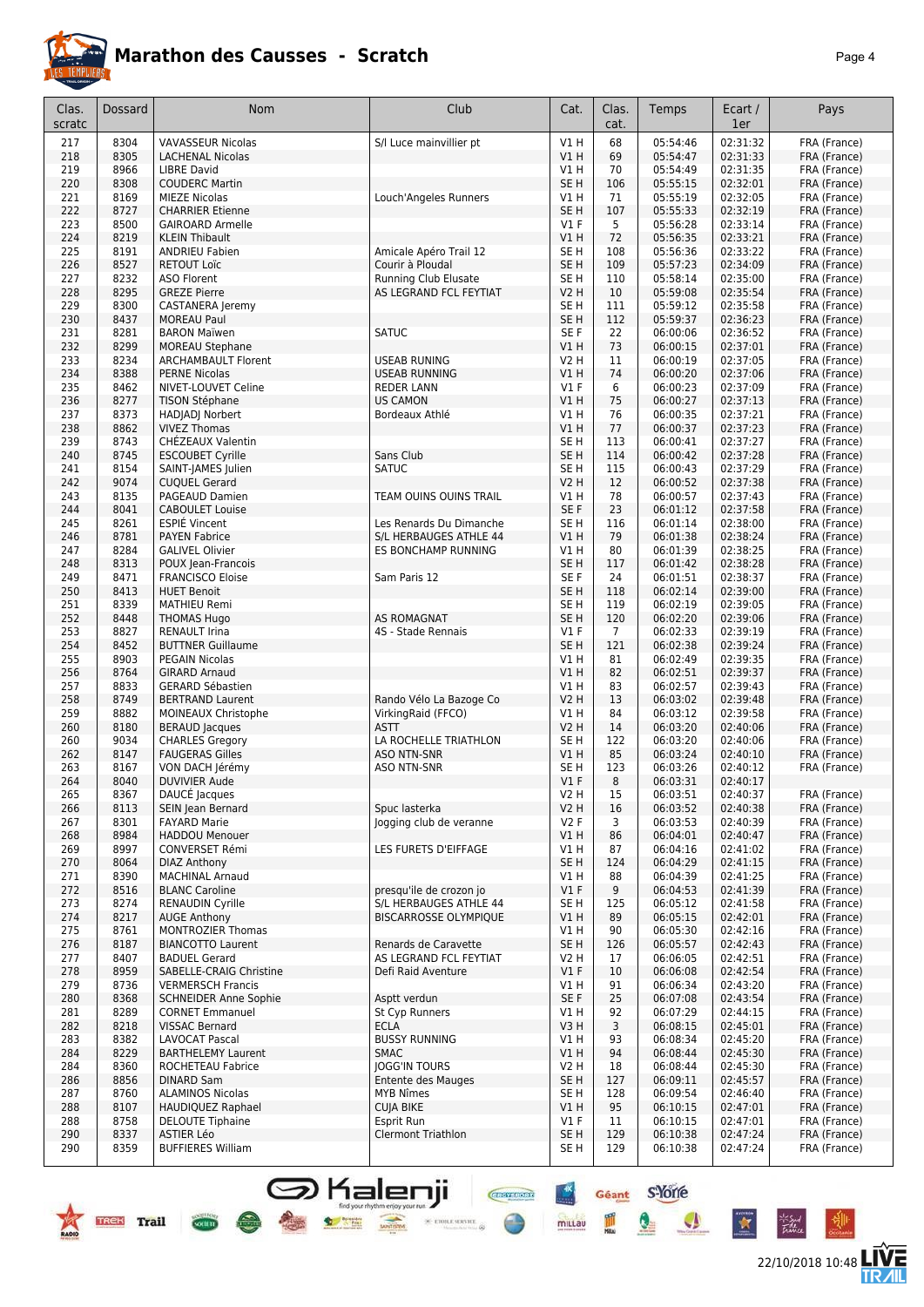

| Clas.<br>scratc | Dossard      | Nom                                                | Club                                  | Cat.                    | Clas.<br>cat.          | Temps                | Ecart /<br>1er       | Pays                         |
|-----------------|--------------|----------------------------------------------------|---------------------------------------|-------------------------|------------------------|----------------------|----------------------|------------------------------|
| 292             | 8385         | LAROSE Géraldine                                   | <b>SMAC</b>                           | V1F                     | 12                     | 06:10:40             | 02:47:26             | FRA (France)                 |
| 293             | 8914         | <b>GUEDON Richard</b>                              | S/L GAZELEC ANGERS                    | V1H                     | 96                     | 06:10:41             | 02:47:27             | FRA (France)                 |
| 293             | 9039         | <b>LEAU Amandine</b>                               |                                       | SE F                    | 26                     | 06:10:41             | 02:47:27             | FRA (France)                 |
| 295             | 9001         | YOUSFI Hassane                                     | LES FURETS D'EIFFAGE                  | <b>V2 H</b>             | 19                     | 06:10:42             | 02:47:28             | FRA (France)                 |
| 296             | 8226         | <b>MERCADIER Fabrice</b>                           | ACVR/trail du soldat du               | V1 H                    | 97                     | 06:10:45             | 02:47:31             | FRA (France)                 |
| 297             | 8730         | <b>DUBOIS Roland</b>                               | CAP NATURE BEAULIEU                   | V1 H                    | 98                     | 06:10:48             | 02:47:34             | FRA (France)                 |
| 298             | 8729         | <b>DUPRE Cedric</b>                                | UNIKALO RUNNING TEAM                  | SE H                    | 131                    | 06:10:58             | 02:47:44             | FRA (France)                 |
| 299             | 8251<br>8303 | KRAFT Jean-Michel                                  |                                       | V2 H                    | 20<br>99               | 06:11:03<br>06:11:07 | 02:47:49<br>02:47:53 | FRA (France)                 |
| 300<br>301      | 8245         | ROBIN Christophe<br>SCHATZ Frédéric                | Uspca                                 | V1 H<br>V1 H            | 100                    | 06:11:08             | 02:47:54             | FRA (France)<br>FRA (France) |
| 302             | 8458         | <b>BRUNET Ana</b>                                  | <b>ESPERANCE TEAM NOGENT T</b>        | V1F                     | 13                     | 06:11:09             | 02:47:55             | FRA (France)                 |
| 303             | 8365         | <b>FORMENTEL Dany</b>                              |                                       | V1 H                    | 101                    | 06:11:26             | 02:48:12             | FRA (France)                 |
| 303             | 8508         | <b>OVA Vincent</b>                                 | Mauves attitude running               | SE <sub>H</sub>         | 132                    | 06:11:26             | 02:48:12             | FRA (France)                 |
| 305             | 8510         | <b>CARRION</b> Julien                              | Running team tamalou                  | SE <sub>H</sub>         | 133                    | 06:12:26             | 02:49:12             | FRA (France)                 |
| 306             | 8354         | <b>DUTRY Dominique</b>                             |                                       | V1 H                    | 102                    | 06:13:29             | 02:50:15             | <b>BEL</b> (Belgique)        |
| 307             | 8852         | <b>MASSON Philippe</b>                             | Club Rennais de Course                | <b>V2 H</b>             | 21                     | 06:14:03             | 02:50:49             | FRA (France)                 |
| 308             | 8955         | <b>LAMBERT Xavier</b>                              |                                       | V1 H                    | 103                    | 06:14:19             | 02:51:05             | FRA (France)                 |
| 309             | 8158         | <b>MARIONNEAU Olivier</b>                          | LES FURETS D'EIFFAGE                  | V1 H                    | 104                    | 06:14:36             | 02:51:22             | FRA (France)                 |
| 310<br>310      | 8374<br>8930 | <b>BONSERGENT Regis</b>                            | ADRENATEAM                            | V1 H<br>V1 H            | 105<br>105             | 06:14:39<br>06:14:39 | 02:51:25<br>02:51:25 | FRA (France)                 |
| 312             | 8985         | DE CASTRO FARIA Paulo<br>MOUILLARD Jerome          | AS Ambares sport endura               | SE <sub>H</sub>         | 134                    | 06:15:26             | 02:52:12             | FRA (France)<br>FRA (France) |
| 313             | 8778         | <b>AUBRON Olivier</b>                              | <b>HERBAUGES ATHLE 44</b>             | VIH                     | 107                    | 06:16:24             | 02:53:10             | FRA (France)                 |
| 314             | 8350         | <b>DERVIN Eric</b>                                 | EAMYA                                 | V1 H                    | 108                    | 06:16:26             | 02:53:12             | FRA (France)                 |
| 315             | 8809         | <b>DILLET Mickael</b>                              | LES GARS Z ELLES FONTEN               | SE <sub>H</sub>         | 135                    | 06:16:30             | 02:53:16             | FRA (France)                 |
| 316             | 8467         | PROTEAU Nicolas                                    |                                       | SE <sub>H</sub>         | 136                    | 06:16:31             | 02:53:17             | FRA (France)                 |
| 317             | 8328         | <b>NSASRA Naima</b>                                | <b>SAM PARIS 12</b>                   | <b>V2F</b>              | $\overline{4}$         | 06:16:33             | 02:53:19             | FRA (France)                 |
| 318             | 8757         | <b>THOME Fanny</b>                                 | US Cheminots Nouvion/Me               | SE F                    | 27                     | 06:16:55             | 02:53:41             | FRA (France)                 |
| 318             | 8978         | LOPES COSTA Armando                                | Asctournan                            | <b>V2 H</b>             | 22                     | 06:16:55             | 02:53:41             | FRA (France)                 |
| 320             | 8380         | <b>RIVIER Loïc</b>                                 | Décathlon Alès                        | SE <sub>H</sub>         | 137                    | 06:17:11             | 02:53:57             | FRA (France)                 |
| 321             | 8039         | PHILIPPE Yann                                      | <b>COURIR A VAUVERT</b>               | SE <sub>H</sub>         | 138                    | 06:17:12             | 02:53:58             | FRA (France)                 |
| 322<br>323      | 9061<br>8404 | LE CHINQ Gaël                                      | Plaisir de courir Ploud<br><b>DDX</b> | V3 H<br>V2 H            | $\overline{4}$<br>23   | 06:17:36<br>06:17:51 | 02:54:22<br>02:54:37 | FRA (France)                 |
| 324             | 8813         | VAN DAMME Damien<br>SANTIAGO Maxime                |                                       | SE <sub>H</sub>         | 139                    | 06:18:53             | 02:55:39             | FRA (France)<br>FRA (France) |
| 325             | 8592         | <b>ORTET Vincent</b>                               | <b>US BERRY</b>                       | SE <sub>H</sub>         | 140                    | 06:19:00             | 02:55:46             | FRA (France)                 |
| 326             | 8742         | <b>BODARD Mathias</b>                              | Défi Outdoor                          | SE <sub>H</sub>         | 141                    | 06:19:07             | 02:55:53             | FRA (France)                 |
| 327             | 8205         | <b>GUILLON Frederic</b>                            |                                       | SE <sub>H</sub>         | 142                    | 06:19:13             | 02:55:59             | FRA (France)                 |
| 328             | 8498         | <b>LOVERA Pauline</b>                              | <b>SAM PARIS 12</b>                   | SE F                    | 28                     | 06:19:17             | 02:56:03             | FRA (France)                 |
| 329             | 8805         | <b>GOURIOU Isabelle</b>                            | <b>Team Trail Aber Benoit</b>         | V1F                     | 14                     | 06:19:23             | 02:56:09             | FRA (France)                 |
| 329             | 8970         | <b>ROUE Severine</b>                               | Team trail aber benoit                | SE <sub>F</sub>         | 29                     | 06:19:23             | 02:56:09             | FRA (France)                 |
| 331             | 8246         | <b>TREMEAC Michael</b>                             | teamtrail aber benoit                 | VIH                     | 109                    | 06:19:24             | 02:56:10             | FRA (France)                 |
| 332             | 8968         | <b>GUILLERM Arnaud</b>                             | Team Trail Aber Benoît                | V1 H                    | 110                    | 06:19:25             | 02:56:11             | FRA (France)                 |
| 333<br>334      | 9038<br>8326 | NICOLAÏ Guillaume<br><b>DELACROIX Clara</b>        | LYON MOUNTAIN TRAIL                   | SE <sub>H</sub><br>SE F | 143<br>30              | 06:19:26<br>06:19:28 | 02:56:12<br>02:56:14 | FRA (France)<br>FRA (France) |
| 334             | 8737         | JOLY Romain                                        | <b>AAAVA</b>                          | SE H                    | 144                    | 06:19:28             | 02:56:14             | FRA (France)                 |
| 336             | 8280         | <b>MALRIC</b> Jean Pierre                          |                                       | V2 H                    | 24                     | 06:20:09             | 02:56:55             | FRA (France)                 |
| 337             | 8459         | <b>CHASSAING Christophe</b>                        | <b>RTT</b>                            | V1 H                    | 111                    | 06:20:17             | 02:57:03             | FRA (France)                 |
| 338             | 8936         | <b>ORANGE Jeremy</b>                               |                                       | SE <sub>H</sub>         | 145                    | 06:20:22             | 02:57:08             | FRA (France)                 |
| 339             | 8332         | <b>PUCHARSKI Marie</b>                             | les renards des caravet               | SE <sub>F</sub>         | 31                     | 06:20:38             | 02:57:24             | FRA (France)                 |
| 340             | 8991         | <b>MELIN Olivier</b>                               |                                       | V2 H                    | 25                     | 06:20:43             | 02:57:29             | FRA (France)                 |
| 341             | 8851         | <b>DAYDE</b> Damien                                |                                       | V1H                     | 112                    | 06:20:49             | 02:57:35             | FRA (France)                 |
| 342             | 8389         | <b>VIGUIER Guillaume</b>                           | UNIKALO RUNNING TEAM                  | V1H                     | 113                    | 06:20:52             | 02:57:38             | FRA (France)                 |
| 343<br>344      | 8309<br>8160 | <b>MATHIEU Anne</b><br><b>POUDEVIGNE François</b>  | <b>FIGEAC AC</b>                      | V2F                     | $5\overline{)}$<br>146 | 06:20:59             | 02:57:45<br>02:57:56 | FRA (France)                 |
| 344             | 8290         | <b>BERTON</b> Julien                               | Figeac AC                             | SE H<br>SE H            | 146                    | 06:21:10<br>06:21:10 | 02:57:56             | FRA (France)<br>FRA (France) |
| 346             | 8416         | REMY Aurélie                                       | <b>COS Villers</b>                    | SE F                    | 32                     | 06:21:15             | 02:58:01             | FRA (France)                 |
| 347             | 8312         | <b>DUPRES Melanie</b>                              |                                       | $VI$ F                  | 15                     | 06:21:19             | 02:58:05             | FRA (France)                 |
| 348             | 8260         | <b>HILLION Armelle</b>                             | <b>USO</b>                            | <b>V1 F</b>             | 16                     | 06:21:20             | 02:58:06             | FRA (France)                 |
| 349             | 8329         | <b>VISSAC Florence</b>                             | Velay Athlétisme                      | $VI$ F                  | 17                     | 06:21:24             | 02:58:10             | FRA (France)                 |
| 350             | 8237         | D ORIO Jerome                                      | <b>CAP BUGEY</b>                      | V1H                     | 114                    | 06:21:25             | 02:58:11             | FRA (France)                 |
| 351             | 8430         | <b>GALLOUET Nicolas</b>                            | Balade du Soir                        | SE <sub>H</sub>         | 148                    | 06:21:27             | 02:58:13             | FRA (France)                 |
| 352             | 8062         | <b>DREANO Samuel</b>                               |                                       | SE H                    | 149                    | 06:21:28             | 02:58:14             | FRA (France)                 |
| 353             | 8496         | <b>MAISONNEUVE Yann</b>                            | Balade du soir                        | SE <sub>H</sub>         | 150                    | 06:21:30             | 02:58:16             | FRA (France)                 |
| 354             | 8061         | D'ALESSANDRO Gessica                               |                                       | SE F                    | 33                     | 06:21:31             | 02:58:17             | FRA (France)                 |
| 355<br>356      | 8045<br>8658 | <b>MOUSSION Olivier</b><br><b>BERTRAND Aurelie</b> |                                       | SE <sub>H</sub><br>SE F | 151<br>34              | 06:21:33<br>06:21:34 | 02:58:19<br>02:58:20 | FRA (France)<br>FRA (France) |
| 357             | 8768         | PASQUIOU Philippe                                  | Safran nacelle                        | V2 H                    | 26                     | 06:21:36             | 02:58:22             | FRA (France)                 |
| 358             | 8051         | <b>GAILLARD Pierre-Emmanuel</b>                    |                                       | SE H                    | 152                    | 06:21:37             | 02:58:23             | FRA (France)                 |
| 358             | 8314         | <b>CHAVAROCHE Olivier</b>                          |                                       | V1 H                    | 115                    | 06:21:37             | 02:58:23             | FRA (France)                 |
| 360             | 9011         | BLASZCZYK Jonathan                                 |                                       | SE H                    | 153                    | 06:21:43             | 02:58:29             | FRA (France)                 |
| 361             | 8047         | <b>GAGNARD Anais</b>                               |                                       | SE F                    | 35                     | 06:21:46             | 02:58:32             | FRA (France)                 |
| 362             | 8065         | <b>VICARD Matthieu</b>                             |                                       | SE H                    | 154                    | 06:21:47             | 02:58:33             | FRA (France)                 |
| 363             | 8315         | LABERNARDIERE Jean-Baptiste                        | LES FURETS D'EIFFAGE                  | SE <sub>H</sub>         | 155                    | 06:21:54             | 02:58:40             | FRA (France)                 |
| 363             | 8362         | TAVAUD Julien                                      |                                       | SE H                    | 155                    | 06:21:54             | 02:58:40             | FRA (France)                 |
| 365             | 8479         | <b>SATIN Anne</b>                                  | <b>USCVL</b>                          | V2F                     | 6                      | 06:21:55             | 02:58:41             | FRA (France)                 |
| 365             | 8480         | <b>SATIN Dominique</b>                             |                                       | V3 H                    | 5                      | 06:21:55             | 02:58:41             | FRA (France)                 |

**Shalenji**<br><del>1955 - 1969</del>

TREE Trail com

22/10/2018 10:48 **LIVE** 

°∕″

Géant S'Yorre

Q

I

mittau

 $\mathcal{A}$ 

女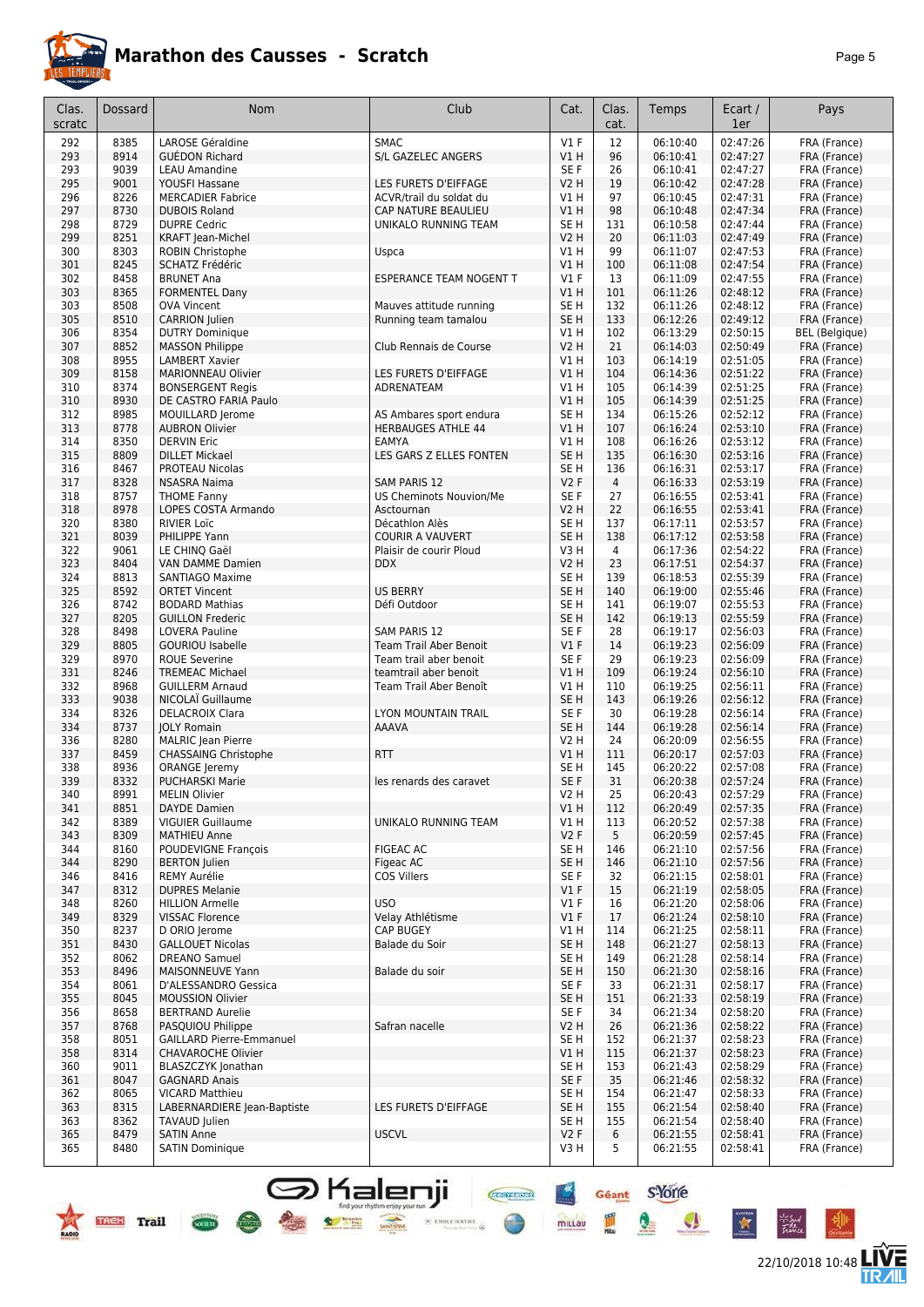

| Clas.<br>scratc | Dossard      | <b>Nom</b>                                        | Club                                              | Cat.                    | Clas.<br>cat.  | Temps                | Ecart /<br>1er       | Pays                         |
|-----------------|--------------|---------------------------------------------------|---------------------------------------------------|-------------------------|----------------|----------------------|----------------------|------------------------------|
| 367             | 8456         | <b>BESOMBES Sandrine</b>                          | PLAUZAT SPORT NATURE                              | V1F                     | 18             | 06:22:24             | 02:59:10             | FRA (France)                 |
| 368             | 8038         | <b>GASSER Paul</b>                                |                                                   | <b>V2 H</b>             | 27             | 06:22:25             | 02:59:11             | FRA (France)                 |
| 369             | 8759         | <b>BOUVIER Patrick</b>                            |                                                   | V1 H                    | 116            | 06:22:48             | 02:59:34             | FRA (France)                 |
| 370             | 8492         | BARRETEAU SAUVIAT Delphine                        | saint pantaleon                                   | SE F                    | 36             | 06:24:12             | 03:00:58             | FRA (France)                 |
| 371             | 8505         | <b>BROSSUT Claude</b>                             |                                                   | $VI$ F                  | 19             | 06:24:35             | 03:01:21             | FRA (France)                 |
| 372             | 8058         | <b>FRILEUX Loic</b>                               |                                                   | VIH                     | 117            | 06:24:38             | 03:01:24             | FRA (France)                 |
| 373             | 8250         | <b>POMMIER Patrick</b>                            | <b>UACA SAINT BRIEUC</b>                          | V2 H                    | 28             | 06:24:53             | 03:01:39             | FRA (France)                 |
| 374<br>375      | 9055<br>8723 | <b>DEFORGES Elodie</b><br><b>MOREAU Romain</b>    | <b>RUN AND FREEDOM</b>                            | SE F<br>SE <sub>H</sub> | 37<br>157      | 06:24:54<br>06:24:56 | 03:01:40<br>03:01:42 | FRA (France)<br>FRA (France) |
| 376             | 8269         | MIR Julien                                        |                                                   | V1H                     | 118            | 06:25:01             | 03:01:47             | FRA (France)                 |
| 377             | 8461         | <b>VERLOOVE Gautier</b>                           | running club noyellois                            | V1 H                    | 119            | 06:25:07             | 03:01:53             | FRA (France)                 |
| 378             | 8922         | <b>GREGORCIC Ingrid</b>                           | artois athlétisme                                 | $VI$ F                  | 20             | 06:25:22             | 03:02:08             | FRA (France)                 |
| 379             | 8344         | <b>HENGER Christophe</b>                          | <b>ASAP</b>                                       | <b>V2 H</b>             | 29             | 06:25:30             | 03:02:16             | FRA (France)                 |
| 380             | 8444         | <b>GRILLAT Gerard</b>                             | amberieu marathon                                 | V3H                     | 6              | 06:25:47             | 03:02:33             | FRA (France)                 |
| 381             | 8499         | <b>JAHAH Aziz</b>                                 | EVREUX AC. TRIATHLON                              | V1 H                    | 120            | 06:25:49             | 03:02:35             | FRA (France)                 |
| 382             | 8268         | <b>JAILLON Matthieu</b>                           | <b>JAILLON</b>                                    | V1 H                    | 121            | 06:26:09             | 03:02:55             | FRA (France)                 |
| 383             | 9056         | <b>MANTELLATO Alexandre</b>                       |                                                   | SE H                    | 158            | 06:26:35             | 03:03:21             | FRA (France)                 |
| 384             | 8192         | DEPOORTERE Christophe                             | <b>EAMYA</b>                                      | SE <sub>H</sub>         | 159            | 06:26:53             | 03:03:39             | FRA (France)                 |
| 385<br>386      | 8779<br>8596 | <b>VALLEE Laurent</b><br><b>VIREY Thierry</b>     | s/l herbauges athle 44                            | V1 H<br>SE <sub>H</sub> | 122<br>160     | 06:27:05<br>06:27:19 | 03:03:51<br>03:04:05 | FRA (France)<br>FRA (France) |
| 386             | 8626         | <b>DELMAS Cédric</b>                              |                                                   | SE <sub>H</sub>         | 160            | 06:27:19             | 03:04:05             | FRA (France)                 |
| 388             | 8386         | ??? ???                                           |                                                   |                         | 3              | 06:27:25             | 03:04:11             |                              |
|                 |              |                                                   |                                                   |                         |                |                      |                      |                              |
| 389             | 9014         | <b>FOURNIER Olivier</b>                           |                                                   | SE <sub>H</sub>         | 162            | 06:27:28             | 03:04:14             | FRA (France)                 |
| 390             | 8212         | <b>DELARCHE Sébastien</b>                         | <b>ASO NTN-SNR</b>                                | V1H                     | 123            | 06:27:30             | 03:04:16             | FRA (France)                 |
| 391             | 8946         | MENARD Sébastien                                  |                                                   | V1 H                    | 124            | 06:27:33             | 03:04:19             | FRA (France)                 |
| 392             | 8780         | <b>GOULET Christophe</b>                          | S/L HERBAUGES ATHLE 44                            | VIH                     | 125            | 06:27:36             | 03:04:22             | FRA (France)                 |
| 393             | 8581         | <b>BENARD Stephane</b>                            | <b>FALICOUN TRAILPLAISIR</b>                      | V1 H                    | 126            | 06:27:37             | 03:04:23             | FRA (France)                 |
| 393             | 8860         | <b>FRADET Elie</b>                                |                                                   | SE <sub>H</sub>         | 163            | 06:27:37             | 03:04:23             | FRA (France)                 |
| 395<br>396      | 8555<br>8426 | <b>TAILLANDIER Thierry</b>                        | <b>ASPF GAILLAC</b>                               | V1 H<br>V1 H            | 127<br>128     | 06:27:50             | 03:04:36<br>03:04:43 | FRA (France)                 |
| 397             | 8901         | PERON Jerome<br><b>DEBOEUF David</b>              | <b>Team Trail Touraine</b>                        | SE <sub>H</sub>         | 164            | 06:27:57<br>06:28:13 | 03:04:59             | FRA (France)<br>FRA (France) |
| 398             | 8357         | <b>BINLICH Jean-Manuel</b>                        |                                                   | <b>V2 H</b>             | 30             | 06:28:34             | 03:05:20             | FRA (France)                 |
| 399             | 8953         | <b>HOUSSET Raphael</b>                            |                                                   | SE <sub>H</sub>         | 165            | 06:28:56             | 03:05:42             | FRA (France)                 |
| 400             | 9003         | <b>BERTHIER Christophe</b>                        | AS LEGRAND FCL FEYTIAT                            | VIH                     | 129            | 06:28:59             | 03:05:45             | FRA (France)                 |
| 401             | 8585         | <b>BOULCH Xavier</b>                              | plougonvelin                                      | V1 H                    | 130            | 06:29:04             | 03:05:50             | FRA (France)                 |
| 401             | 8609         | MASTROIANNI Joseph                                | Team des Traileurs Stép                           | SE <sub>H</sub>         | 166            | 06:29:04             | 03:05:50             | FRA (France)                 |
| 403             | 8346         | <b>BERNARDI Nicolas</b>                           | LES FURETS D'EIFFAGE                              | V1 H                    | 131            | 06:29:07             | 03:05:53             | FRA (France)                 |
| 404             | 8235         | <b>ALDEBERT Herve</b>                             | usp running trail                                 | V1H                     | 132            | 06:29:22             | 03:06:08             | FRA (France)                 |
| 405             | 8823         | <b>JUIFF Raphael</b>                              |                                                   | V1 H                    | 133            | 06:29:41             | 03:06:27             | FRA (France)                 |
| 406<br>407      | 8695<br>8094 | <b>JACQ Gael</b><br>QUAIREAU Clément              | <b>UACA SAINT BRIEUC</b>                          | VIH<br>SE H             | 134<br>167     | 06:29:50<br>06:29:52 | 03:06:36<br>03:06:38 | FRA (France)<br>FRA (France) |
| 407             | 8509         | <b>BOURGOUIN Bruno</b>                            | Sarthe Running                                    | <b>V2 H</b>             | 31             | 06:29:52             | 03:06:38             | FRA (France)                 |
| 409             | 8433         | OISEL Jérôme                                      | Les 100 Pieds Brandanna                           | V1 H                    | 135            | 06:29:55             | 03:06:41             | FRA (France)                 |
| 409             | 8871         | LEPOUREAU Éric                                    | entente des mauges                                | <b>V2 H</b>             | 32             | 06:29:55             | 03:06:41             | FRA (France)                 |
| 411             | 8327         | <b>COURAPIED Claire</b>                           | PERIGUEUX RUNNING                                 | SE F                    | 38             | 06:29:58             | 03:06:44             | FRA (France)                 |
| 412             | 8164         | <b>MEGARUS Teddy</b>                              | PANALOISIRS ATHLE                                 | V1 H                    | 136            | 06:29:59             | 03:06:45             | FRA (France)                 |
| 412             | 8463         | GIBEAU Sèverine                                   | Team Lulu                                         | SE F                    | 39             | 06:29:59             | 03:06:45             | FRA (France)                 |
| 414             | 8797         | JEANNEAU Didier                                   |                                                   | V <sub>2</sub> H        | 33             | 06:30:00             | 03:06:46             | FRA (France)                 |
| 415             | 8715         | <b>WINCKEL Denis</b>                              | <b>UACA</b>                                       | V <sub>2</sub> H        | 34             | 06:30:03             | 03:06:49             | FRA (France)                 |
| 416<br>417      | 8340<br>8291 | <b>LAMBERT Olivier</b><br><b>LEBOUILLE Cedric</b> | useab running<br>Marne et Gondoire                | V1H<br>SE H             | 137<br>168     | 06:30:09<br>06:30:37 | 03:06:55<br>03:07:23 | FRA (France)<br>FRA (France) |
| 418             | 8885         | <b>BOUCNIAUX Veronique</b>                        |                                                   | V2F                     | 7 <sup>7</sup> | 06:30:38             | 03:07:24             | FRA (France)                 |
| 419             | 8325         | ARLABOSSE Cédric                                  |                                                   | V1 H                    | 138            | 06:30:53             | 03:07:39             | FRA (France)                 |
| 419             | 8819         | <b>BENECH Caroline</b>                            | <b>TEAM Trail Aber Benoit</b>                     | $VI$ F                  | 21             | 06:30:53             | 03:07:39             | FRA (France)                 |
| 421             | 8763         | <b>WAVRIN Steve</b>                               |                                                   | V1 H                    | 139            | 06:30:59             | 03:07:45             | FRA (France)                 |
| 422             | 8884         | <b>THIBAUD Fabrice</b>                            |                                                   | SE <sub>H</sub>         | 169            | 06:31:20             | 03:08:06             | FRA (France)                 |
| 423             | 8726         | <b>LORET Fabian</b>                               |                                                   | SE H                    | 170            | 06:31:24             | 03:08:10             | FRA (France)                 |
| 424             | 8406         | <b>BERBINEAU Romain</b>                           | Périqueux Running                                 | SE <sub>H</sub>         | 171            | 06:31:25             | 03:08:11             | FRA (France)                 |
| 425             | 8711         | PHILIPPE Carole                                   | <b>BLAT</b>                                       | V1 F                    | 22             | 06:31:34             | 03:08:20             | FRA (France)                 |
| 426             | 8177<br>8895 | <b>BUTTNER Thomas</b>                             |                                                   | SE <sub>H</sub>         | 172            | 06:31:35<br>06:31:35 | 03:08:21<br>03:08:21 | FRA (France)<br>FRA (France) |
| 426<br>428      | 8995         | <b>ELIE Teddy</b><br><b>BELOUAD Mathieu</b>       | LES FURETS D'EIFFAGE                              | SE H<br>SE <sub>H</sub> | 172<br>174     | 06:32:02             | 03:08:48             | FRA (France)                 |
| 429             | 8259         | <b>DURY Alexy</b>                                 |                                                   | SE H                    | 175            | 06:32:37             | 03:09:23             | FRA (France)                 |
| 430             | 8379         | <b>BASSARD Clara</b>                              |                                                   | SE F                    | 40             | 06:32:39             | 03:09:25             | FRA (France)                 |
| 431             | 8338         | RAYNAL Olivier                                    | Sport nature levezou                              | SE H                    | 176            | 06:32:54             | 03:09:40             | FRA (France)                 |
| 432             | 8345         | <b>DERUMAUX Pierre</b>                            | Pierre DERUMAUX                                   | SE H                    | 177            | 06:33:08             | 03:09:54             | FRA (France)                 |
| 433             | 8336         | <b>CARREZ Pascal</b>                              |                                                   | V1H                     | 140            | 06:34:52             | 03:11:38             | FRA (France)                 |
| 434             | 8323         | <b>ALLIMANT Edouard</b>                           | sam paris 12                                      | <b>V2 H</b>             | 35             | 06:35:24             | 03:12:10             | FRA (France)                 |
| 435             | 8722         | <b>CODRON Franck</b>                              | Parkrun                                           | <b>V2 H</b>             | 36             | 06:35:25             | 03:12:11             | FRA (France)                 |
| 436             | 8917         | <b>GUTIERREZ Gustavo</b>                          |                                                   | SE <sub>H</sub>         | 178            | 06:35:38             | 03:12:24             | FRA (France)                 |
| 437<br>438      | 8783<br>8353 | <b>BRINBAL Ludovic</b><br><b>DUTHEIL Etienne</b>  | <b>HERBAUGES ATHLE 44</b><br><b>USEAB RUNNING</b> | SE H<br>V1H             | 179<br>141     | 06:35:44<br>06:36:00 | 03:12:30<br>03:12:46 | FRA (France)<br>FRA (France) |
| 439             | 8238         | <b>AUSTRUY Fabrice</b>                            | Les renards du dimanche                           | SE <sub>H</sub>         | 180            | 06:36:11             | 03:12:57             | FRA (France)                 |
| 440             | 8643         | <b>QUESNEL Thomas</b>                             |                                                   | SE <sub>H</sub>         | 181            | 06:36:13             | 03:12:59             | FRA (France)                 |
|                 |              |                                                   |                                                   |                         |                |                      |                      |                              |

**S** Kalenji

 $\bullet$ 

 $\frac{1}{\sqrt{1-\frac{1}{2}}\sqrt{1-\frac{1}{2}}\sqrt{1-\frac{1}{2}}\sqrt{1-\frac{1}{2}}\sqrt{1-\frac{1}{2}}\sqrt{1-\frac{1}{2}}\sqrt{1-\frac{1}{2}}\sqrt{1-\frac{1}{2}}\sqrt{1-\frac{1}{2}}\sqrt{1-\frac{1}{2}}\sqrt{1-\frac{1}{2}}\sqrt{1-\frac{1}{2}}\sqrt{1-\frac{1}{2}}\sqrt{1-\frac{1}{2}}\sqrt{1-\frac{1}{2}}\sqrt{1-\frac{1}{2}}\sqrt{1-\frac{1}{2}}\sqrt{1-\frac{1}{2}}\sqrt{1-\frac{1}{2}}\sqrt{1-\frac$ 

 $\mathcal{C}$  et<br>out server

Ξã





Géant S-Yone

Q

L

 $\mathbf{A}$ 

**CHEFFIORE** 

 $rac{4x}{2}$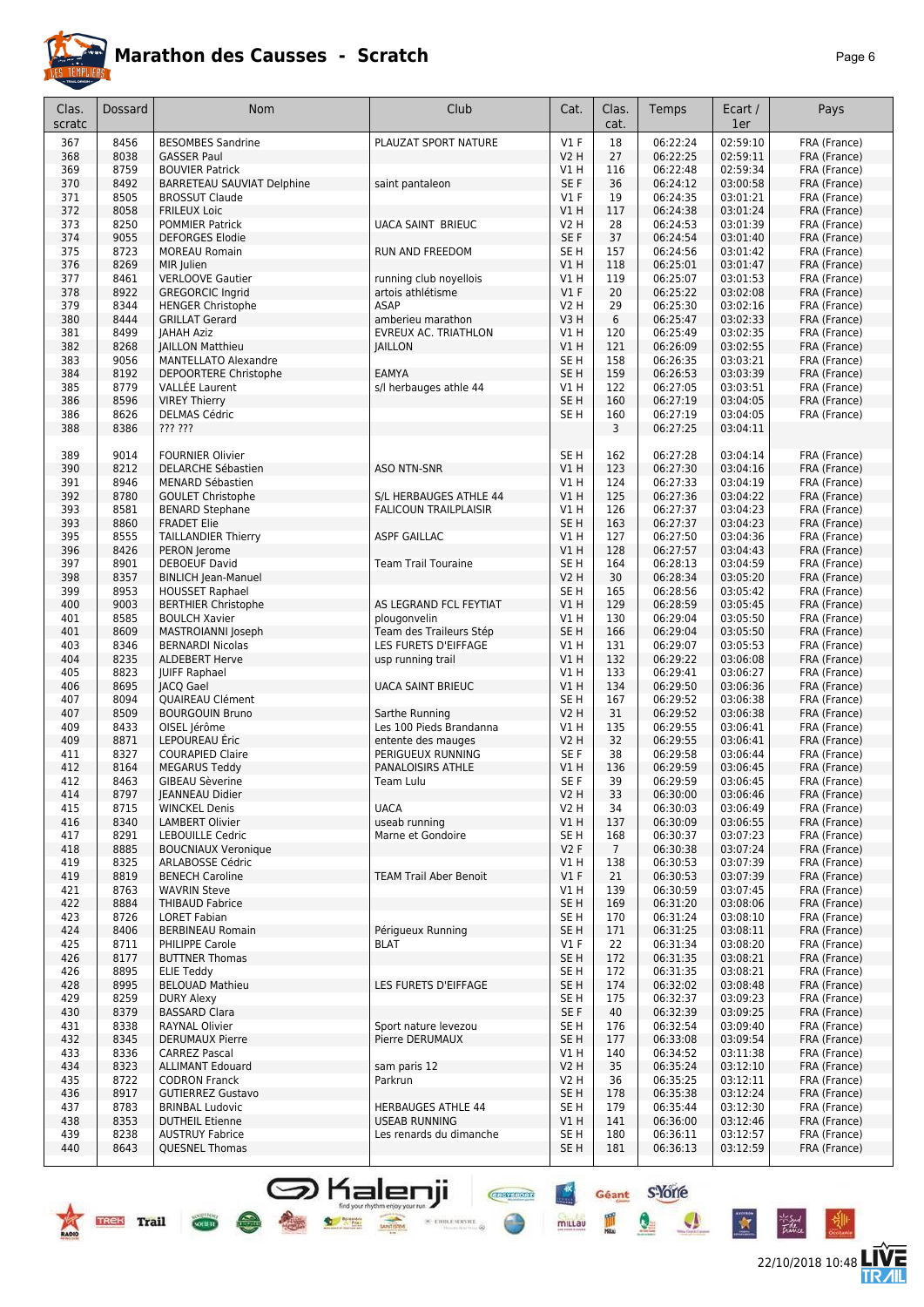

**TREE** Trail Com

# **Marathon des Causses - Scratch**

|--|--|

22/10/2018 10:48 **ITVE** 

 $\bullet$ 

X

\*Sud<br>Fattua

| Clas.<br>scratc | Dossard      | <b>Nom</b>                                               | Club                                                  | Cat.                      | Clas.<br>cat.       | Temps                | Ecart /<br>1er       | Pays                                  |
|-----------------|--------------|----------------------------------------------------------|-------------------------------------------------------|---------------------------|---------------------|----------------------|----------------------|---------------------------------------|
| 441             | 8544         | <b>BELABBES Angelique</b>                                | <b>CEPAL</b>                                          | $VI$ F                    | 23                  | 06:36:15             | 03:13:01             | <b>BEL</b> (Belgique)                 |
| 442             | 8899         | <b>BERNARD Julien</b>                                    |                                                       | SE H                      | 182                 | 06:36:21             | 03:13:07             | FRA (France)                          |
| 443<br>444      | 9067<br>8900 | <b>SCHLEIPFER Frederique</b><br><b>GHISLAIN Stephane</b> |                                                       | SE <sub>F</sub><br>VIH    | 41<br>142           | 06:36:56<br>06:37:00 | 03:13:42<br>03:13:46 | FRA (France)<br>FRA (France)          |
| 445             | 8319         | <b>THIEFFRY David</b>                                    | as martigné briand<br>MANDUEL METROPOLE MARAT         | V1H                       | 143                 | 06:38:23             | 03:15:09             | FRA (France)                          |
| 446             | 9019         | JEGO Christophe                                          |                                                       | V1 H                      | 144                 | 06:38:35             | 03:15:21             |                                       |
| 447             | 8538         | <b>WROBEL Marion</b>                                     | Toubkarmeliet                                         | SE F                      | 42                  | 06:39:27             | 03:16:13             | FRA (France)                          |
| 448             | 8515         | <b>BRUNIE Pascal</b>                                     | <b>ACSA SAINT AFFRIQUE</b>                            | SE <sub>H</sub>           | 183                 | 06:39:42             | 03:16:28             | FRA (France)                          |
| 449             | 8543         | <b>MONTIS Francoise</b>                                  | Verneuil Oxygène                                      | $VI$ F                    | 24                  | 06:40:12             | 03:16:58             | FRA (France)                          |
| 450             | 8542         | <b>TÊTE Patrick</b>                                      | Verneuil Oxygène                                      | <b>V2 H</b>               | 37                  | 06:40:15             | 03:17:01             | FRA (France)                          |
| 451<br>452      | 8836<br>8383 | <b>CHRISTIAN Diez</b><br><b>DUPRÉ Marion</b>             | 1000 pattes vicquois<br><b>Falicoun Trail Plaisir</b> | V3 H<br>SE F              | 7<br>43             | 06:40:21<br>06:40:38 | 03:17:07<br>03:17:24 | FRA (France)<br>FRA (France)          |
| 452             | 8646         | <b>GONNARD Jean Francois</b>                             | <b>FALICOUN TRAIL PLAISIR</b>                         | V2 H                      | 38                  | 06:40:38             | 03:17:24             | FRA (France)                          |
| 454             | 8765         | <b>BERNARD Philippe</b>                                  | <b>ARTOIS ATHLETISME</b>                              | V1 H                      | 145                 | 06:41:03             | 03:17:49             | FRA (France)                          |
| 455             | 8423         | <b>BARROUILLET Emilie</b>                                | <b>Team Raidlight</b>                                 | SE <sub>F</sub>           | 44                  | 06:41:04             | 03:17:50             | FRA (France)                          |
| 456             | 8703         | <b>CHOPIN Mallory</b>                                    |                                                       | SE <sub>H</sub>           | 184                 | 06:41:14             | 03:18:00             | FRA (France)                          |
| 457             | 8744         | RABILLARD Bernard                                        |                                                       | V <sub>3</sub> H          | 8                   | 06:41:30             | 03:18:16             | FRA (France)                          |
| 458<br>459      | 8272<br>8504 | COQUEREL Didier<br><b>COCHET Benoit</b>                  | Jogging club de veranne<br><b>EAC</b> triathlon       | <b>V2 H</b><br>V1H        | 39<br>146           | 06:41:41<br>06:41:43 | 03:18:27<br>03:18:29 | FRA (France)<br>FRA (France)          |
| 460             | 8992         | RAJOT Sylvie                                             |                                                       | $VI$ F                    | 25                  | 06:41:46             | 03:18:32             | FRA (France)                          |
| 461             | 8987         | <b>BENOIT Thierry</b>                                    |                                                       | <b>V2 H</b>               | 40                  | 06:41:47             | 03:18:33             | FRA (France)                          |
| 462             | 8651         | <b>DEPIERREUX Carole</b>                                 | Foulées Muizonnaises                                  | $VI$ F                    | 26                  | 06:42:22             | 03:19:08             | FRA (France)                          |
| 463             | 8932         | <b>SABOT Thierry</b>                                     |                                                       | SE <sub>H</sub>           | 185                 | 06:45:04             | 03:21:50             | FRA (France)                          |
| 464             | 8931         | <b>MOULIN Christophe</b>                                 |                                                       | V1 H                      | 147                 | 06:45:10             | 03:21:56             | FRA (France)                          |
| 465             | 8945         | AZZOPARDI Ludovic                                        |                                                       | SE <sub>H</sub>           | 186                 | 06:45:21             | 03:22:07             | FRA (France)                          |
| 466             | 8566         | ROUCHOUZE Fabien                                         | CAP GRAND AIR / TTS                                   | VIH                       | 148                 | 06:45:27             | 03:22:13             | FRA (France)                          |
| 467<br>467      | 8513<br>8841 | <b>GROSSI Didier</b><br>DAVID Tony                       | <b>VYTAJOG</b>                                        | <b>V2 H</b><br>VIH        | 41<br>149           | 06:45:38<br>06:45:38 | 03:22:24<br>03:22:24 | FRA (France)                          |
| 469             | 8052         | LE GALL Morgane                                          |                                                       | $VI$ F                    | 27                  | 06:45:42             | 03:22:28             | FRA (France)<br><b>BEL</b> (Belgique) |
| 470             | 8548         | PINARD Manuella                                          | AS martigne-briand                                    | SE F                      | 45                  | 06:45:54             | 03:22:40             | FRA (France)                          |
| 471             | 8469         | <b>CASCALES Laurent</b>                                  | <b>US CAMON</b>                                       | V1H                       | 150                 | 06:46:09             | 03:22:55             | FRA (France)                          |
| 471             | 8531         | <b>RENAUT Alexandra</b>                                  | foulées muizonnaises                                  | SE <sub>F</sub>           | 46                  | 06:46:09             | 03:22:55             | FRA (France)                          |
| 473             | 8865         | <b>RAMALLY Philippe</b>                                  |                                                       | V2 H                      | 42                  | 06:46:17             | 03:23:03             | FRA (France)                          |
| 474             | 8551         | <b>CLOUIN Elodie</b>                                     | Reder Lann                                            | SE F                      | 47                  | 06:46:19             | 03:23:05             | FRA (France)                          |
| 475             | 8358         | <b>VIVEROS Olga</b>                                      | Jogging Club Veranne                                  | $VI$ F                    | 28                  | 06:46:29             | 03:23:15             | FRA (France)                          |
| 476<br>477      | 8521<br>9021 | <b>GAUTHIER Sandrine</b><br><b>DORRER Vivien</b>         | ATHLETIC PONT REAN GUIC<br>Faucigny Athletic Club     | $VI$ F<br>SE <sub>H</sub> | 29<br>187           | 06:46:44<br>06:46:56 | 03:23:30<br>03:23:42 | FRA (France)<br>FRA (France)          |
| 478             | 8677         | DEREYMOND Jean Marc                                      |                                                       | <b>V2 H</b>               | 43                  | 06:47:22             | 03:24:08             | FRA (France)                          |
| 479             | 8161         | <b>WAILLE Maxime</b>                                     | Team gab&sport                                        | SE <sub>H</sub>           | 188                 | 06:47:24             | 03:24:10             | FRA (France)                          |
| 479             | 8414         | <b>LACLAUTRE Nathalie</b>                                |                                                       | V2F                       | 8                   | 06:47:24             | 03:24:10             | FRA (France)                          |
| 481             | 8425         | GARDES Jean-Paul                                         | Courir ensemble Le Grau                               | V3H                       | 9                   | 06:47:27             | 03:24:13             | FRA (France)                          |
| 482             | 8735         | <b>ESCUER Lionnel</b>                                    | Running club Elusate                                  | SE <sub>H</sub>           | 189                 | 06:47:28             | 03:24:14             | FRA (France)                          |
| 483             | 8947         | <b>FROMAGET Maël</b>                                     |                                                       | V1H                       | 151                 | 06:47:32             | 03:24:18             | FRA (France)                          |
| 484             | 8896         | <b>BOGEY Frederique</b>                                  | Salomon                                               | V2F                       | 9                   | 06:47:40             | 03:24:26             | FRA (France)                          |
| 485<br>486      | 8847<br>8924 | <b>CARIOU Nicolas</b><br><b>TEYSSIER Frédéric</b>        | courir à Sizun<br>Jogging Club de Véranne             | SE <sub>H</sub><br>V1 H   | 190<br>152          | 06:49:33<br>06:50:26 | 03:26:19<br>03:27:12 | FRA (France)<br>FRA (France)          |
| 487             | 8478         | <b>RITTER Caroline</b>                                   |                                                       | SE F                      | 48                  | 06:50:30             | 03:27:16             | SUI (Suisse)                          |
| 488             | 8929         | DE CASTRO FARIA Laure                                    |                                                       | $VI$ F                    | 30                  | 06:50:58             | 03:27:44             | FRA (France)                          |
| 489             | 8491         | SOAZIK Seznec                                            | dompierre course aventu                               | V1 F                      | 31                  | 06:51:00             | 03:27:46             | FRA (France)                          |
| 490             | 8557         | <b>SEZNEC Michel</b>                                     | dompierre course aventu                               | V2H                       | 44                  | 06:51:01             | 03:27:47             | FRA (France)                          |
| 491             | 8356         | <b>TURBAN Eric</b>                                       | Verneuil Oxvaène                                      | V2 H                      | 45                  | 06:51:07             | 03:27:53             | FRA (France)                          |
| 491             | 8983         | <b>INCHAUSPE Mirentxu</b>                                | Irrissartarak                                         | SE H                      | 191                 | 06:51:07             | 03:27:53             | FRA (France)                          |
| 493<br>494      | 9012<br>8535 | CLEMENCEAU Johan<br>NICOULEAUD Luce                      | VA NU PIEDS                                           | SE H<br>V3F               | 192<br>$\mathbf{1}$ | 06:51:15<br>06:51:16 | 03:28:01<br>03:28:02 | FRA (France)<br>FRA (France)          |
| 495             | 8583         | <b>GUINET Pierre</b>                                     | Balade du soir                                        | SE H                      | 193                 | 06:51:39             | 03:28:25             | FRA (France)                          |
| 496             | 8473         | <b>DUBUISSON LECALME Julie</b>                           |                                                       | V1F                       | 32                  | 06:51:58             | 03:28:44             | FRA (France)                          |
| 497             | 9015         | <b>BELLONE Herve</b>                                     | Falicoun trail plaisir                                | V1 H                      | 153                 | 06:51:59             | 03:28:45             | FRA (France)                          |
| 498             | 8434         | <b>BUISSON Peggy</b>                                     | St Cyp Runners                                        | $VI$ F                    | 33                  | 06:52:08             | 03:28:54             | FRA (France)                          |
| 498             | 8530         | CHABAL Bruno                                             | LES RENARDS DE CARAVETT                               | V1H                       | 154                 | 06:52:08             | 03:28:54             | FRA (France)                          |
| 500             | 8933         | <b>JASSENS Alexandre</b>                                 | Endurance shop albi                                   | VIH                       | 155                 | 06:52:12             | 03:28:58             | FRA (France)                          |
| 501             | 8549         | <b>BRAHMI Sabrina</b><br>DIRATCHETTE Iñaki               | <b>VGA Saint Maur</b>                                 | $VI$ F                    | 34                  | 06:52:48             | 03:29:34             | FRA (France)<br>FRA (France)          |
| 502<br>503      | 8378<br>8971 | <b>MEUNIER Laurent</b>                                   | SPUC Lasterka                                         | SE H<br>V1H               | 194<br>156          | 06:53:04<br>06:53:06 | 03:29:50<br>03:29:52 | FRA (France)                          |
| 504             | 8594         | <b>RIPOCHE Fabrice</b>                                   | NOGENT SUR OISE ATHLETI                               | V1H                       | 157                 | 06:53:20             | 03:30:06             | FRA (France)                          |
| 505             | 8593         | <b>DROUET Stephane</b>                                   | AS FOULEES DU VEXIN                                   | V1 H                      | 158                 | 06:53:21             | 03:30:07             | FRA (France)                          |
| 506             | 9045         | <b>BREARD Nicolas</b>                                    |                                                       | V1H                       | 159                 | 06:53:28             | 03:30:14             | FRA (France)                          |
| 507             | 8366         | LE GALL Elodie                                           |                                                       | SE F                      | 49                  | 06:54:00             | 03:30:46             | FRA (France)                          |
| 508             | 8494         | LACOUR Cédric                                            | ASPTT GRAND PERIGUEUX                                 | V1H                       | 160                 | 06:54:10             | 03:30:56             | FRA (France)                          |
| 509             | 8088         | LE PEMP Pascal                                           | ASPTT GRAND PERIGUEUX                                 | V2 H                      | 46                  | 06:54:15             | 03:31:01             | FRA (France)                          |
| 510<br>510      | 8786<br>8921 | PORCHER BRIANTAIS Eva<br><b>DUPOUY Laurent</b>           | <b>Herbauges NMA</b><br>Vélo Club St Geours           | SE F<br>V1 H              | 50<br>161           | 06:54:24<br>06:54:24 | 03:31:10<br>03:31:10 | FRA (France)<br>FRA (France)          |
| 512             | 8341         | <b>LAPLANTE Thomas</b>                                   |                                                       | VIH                       | 162                 | 06:54:40             | 03:31:26             | FRA (France)                          |
| 512             | 8343         | PALERMO Toni                                             |                                                       | SE H                      | 195                 | 06:54:40             | 03:31:26             | FRA (France)                          |
| 514             | 8790         | <b>BOREAU DE ROINCE Paul</b>                             |                                                       | SE H                      | 196                 | 06:54:58             | 03:31:44             | FRA (France)                          |
| 515             | 8454         | <b>KUBAS Stéphane</b>                                    |                                                       | SE H                      | 197                 | 06:55:15             | 03:32:01             | FRA (France)                          |

SHalenji **General Sydney**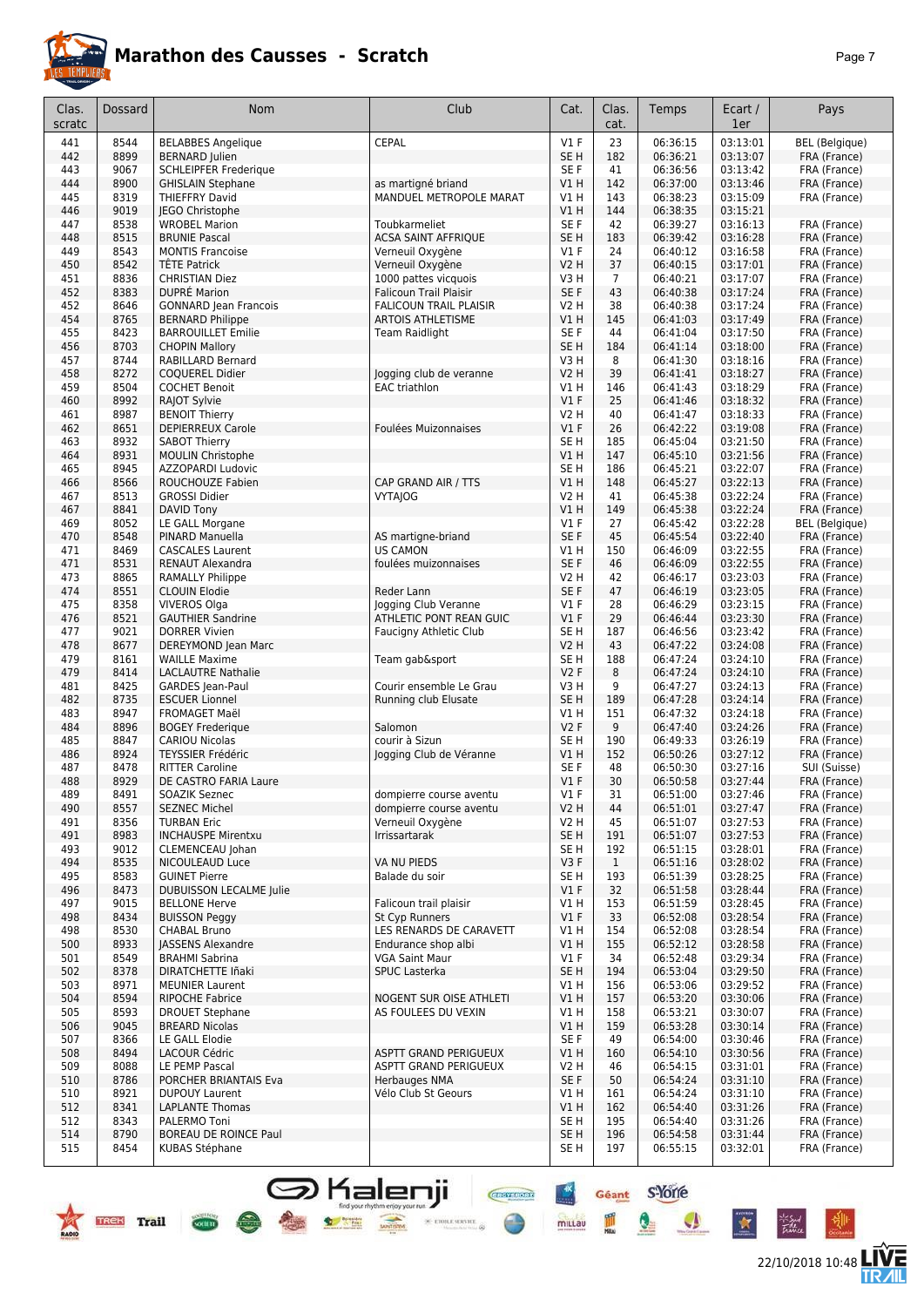

| Clas.      | Dossard      | <b>Nom</b>                                         | Club                                              | Cat.                   | Clas.                 | Temps                | Ecart /              | Pays                         |
|------------|--------------|----------------------------------------------------|---------------------------------------------------|------------------------|-----------------------|----------------------|----------------------|------------------------------|
| scratc     |              |                                                    |                                                   |                        | cat.                  |                      | 1er                  |                              |
| 516        | 8429         | PINET William                                      | <b>AS CHU NANTES</b>                              | SE <sub>H</sub>        | 198                   | 06:55:53             | 03:32:39             | FRA (France)                 |
| 517        | 8738         | <b>JUGUET Claude</b>                               |                                                   | VIH                    | 163                   | 06:56:04             | 03:32:50             | FRA (France)                 |
| 518        | 8276         | <b>FAIJAN Lise</b>                                 |                                                   | SE F                   | 51                    | 06:56:13             | 03:32:59             | FRA (France)                 |
| 518<br>520 | 8660<br>8725 | <b>LETORT Franck</b><br><b>MORIN Denis</b>         |                                                   | VIH<br>SE <sub>H</sub> | 164<br>199            | 06:56:13<br>06:56:33 | 03:32:59<br>03:33:19 | FRA (France)<br>FRA (France) |
| 521        | 8511         | ROUSSEAU Clement                                   |                                                   | SE <sub>H</sub>        | 200                   | 06:56:35             | 03:33:21             | FRA (France)                 |
| 522        | 8940         | LE GUILLOU Céline                                  | <b>Jsallonnes</b>                                 | SE F                   | 52                    | 06:56:37             | 03:33:23             | FRA (France)                 |
| 523        | 8820         | PECHEUX Philippe                                   | T3Team                                            | V1 H                   | 165                   | 06:56:38             | 03:33:24             | FRA (France)                 |
| 524        | 8816         | <b>DEFIN Maud</b>                                  | T3TEAM                                            | <b>V1 F</b>            | 35                    | 06:56:39             | 03:33:25             | FRA (France)                 |
| 525        | 8395         | PRATLONG Nicolas                                   |                                                   | SE <sub>H</sub>        | 201                   | 06:56:44             | 03:33:30             | FRA (France)                 |
| 526        | 9013         | <b>VERD Victorien</b>                              |                                                   | SE H                   | 202                   | 06:56:58             | 03:33:44             | FRA (France)                 |
| 527        | 8502         | <b>GARRIC Marie</b>                                |                                                   | SE F                   | 53                    | 06:57:01             | 03:33:47             | FRA (France)                 |
| 528<br>529 | 8424<br>8753 | <b>GABORIAU François</b><br><b>NOUGAYREDE Eric</b> |                                                   | SE H<br><b>V1 H</b>    | 203<br>166            | 06:57:02<br>06:57:25 | 03:33:48<br>03:34:11 | FRA (France)<br>FRA (France) |
| 530        | 9026         | <b>SEPCHAT Alexis</b>                              | Foulées du Noble Joué                             | SE <sub>H</sub>        | 204                   | 06:57:26             | 03:34:12             | FRA (France)                 |
| 531        | 8450         | <b>TEISSIER Christian</b>                          | MANDUEL METROPOLE MARAT                           | V1H                    | 167                   | 06:57:32             | 03:34:18             | FRA (France)                 |
| 532        | 8714         | <b>MARTIN Pascal</b>                               | <b>GA COMMERCY</b>                                | V3 H                   | 10                    | 06:57:38             | 03:34:24             | FRA (France)                 |
| 533        | 8648         | SERROUX Stephanie                                  |                                                   | SE F                   | 54                    | 06:57:39             | 03:34:25             | FRA (France)                 |
| 534        | 8185         | <b>BISUTTI Frederic</b>                            | saint-amand boischaut a                           | SE <sub>H</sub>        | 205                   | 06:57:44             | 03:34:30             | FRA (France)                 |
| 535        | 8891         | <b>IEANNE Cécile</b>                               | <b>SAM PARIS 12</b>                               | SE <sub>F</sub>        | 55                    | 06:57:47             | 03:34:33             | FRA (France)                 |
| 536        | 8428         | <b>CALEYRON Charlene</b>                           | st cyp runners                                    | SE F                   | 56                    | 06:57:49             | 03:34:35             | FRA (France)                 |
| 537        | 8447<br>8863 | <b>GONTIER Myriam</b>                              |                                                   | $VI$ F                 | 36                    | 06:57:55             | 03:34:41<br>03:34:51 | FRA (France)                 |
| 538<br>539 | 8381         | <b>CORROYER Sandrine</b><br><b>ROZIER Maxime</b>   | HoodoBeer                                         | $VI$ F<br>VIH          | 37<br>168             | 06:58:05<br>06:58:09 | 03:34:55             | FRA (France)<br>FRA (France) |
| 539        | 8482         | <b>GUERRERO</b> Julien                             |                                                   | SE <sub>H</sub>        | 206                   | 06:58:09             | 03:34:55             | FRA (France)                 |
| 539        | 9047         | <b>AMIRAT Franck</b>                               |                                                   | <b>V2 H</b>            | 47                    | 06:58:09             | 03:34:55             | FRA (France)                 |
| 542        | 8348         | <b>BOUCAU</b> Jonathan                             |                                                   | V1 H                   | 169                   | 06:58:44             | 03:35:30             | FRA (France)                 |
| 543        | 8398         | <b>BERENDS Kitty</b>                               | hardlooptrainers nederl                           | SE F                   | 57                    | 06:58:54             | 03:35:40             | PAYS BAS                     |
| 544        | 8644         | <b>JONCOUR Pascal</b>                              |                                                   | V1 H                   | 170                   | 06:58:59             | 03:35:45             | FRA (France)                 |
| 544        | 8849         | SOUBIGOU Didier                                    | Courir à SIZUN                                    | V1H                    | 170                   | 06:58:59             | 03:35:45             | FRA (France)                 |
| 546        | 8418<br>8100 | <b>GABORIAU Emmanuel</b>                           | Les foulées agesinates                            | SE <sub>H</sub>        | 207                   | 06:59:14<br>06:59:15 | 03:36:00<br>03:36:01 | FRA (France)                 |
| 547<br>547 | 8666         | LUCAS Jérémy<br><b>GUELQUE Karine</b>              | To be sport<br>To be sport                        | VIH<br>$VI$ F          | 172<br>38             | 06:59:15             | 03:36:01             | FRA (France)<br>FRA (France) |
| 547        | 8839         | DAVID Frederic                                     |                                                   | V1 H                   | 172                   | 06:59:15             | 03:36:01             | FRA (France)                 |
| 550        | 8607         | <b>PEYRAMALE Pierre</b>                            | 1000 pattes vicquois                              | V2 H                   | 48                    | 06:59:23             | 03:36:09             | FRA (France)                 |
| 551        | 8067         | <b>CARRET Aurélia</b>                              |                                                   | SE F                   | 58                    | 07:00:15             | 03:37:01             | FRA (France)                 |
| 552        | 8025         | DE ZANET Michael                                   |                                                   | SE H                   | 208                   | 07:00:24             | 03:37:10             | FRA (France)                 |
| 553        | 8460         | <b>FIRBAL Emmanuel</b>                             |                                                   | SE <sub>H</sub>        | 209                   | 07:00:28             | 03:37:14             | FRA (France)                 |
| 554        | 8483         | <b>COSNIER Romain</b>                              |                                                   | V1 H                   | 174                   | 07:00:54             | 03:37:40             | SUI (Suisse)                 |
| 555<br>556 | 9024<br>8347 | <b>DUMAS David</b><br><b>BERTRAND Sébastien</b>    |                                                   | V1H<br>V1 H            | 175<br>176            | 07:00:58<br>07:01:19 | 03:37:44<br>03:38:05 | FRA (France)                 |
| 557        | 8451         | <b>MEDINA Guillaume</b>                            |                                                   | SE <sub>H</sub>        | 210                   | 07:01:38             | 03:38:24             | FRA (France)                 |
| 558        | 8222         | <b>BUISSON Mickael</b>                             |                                                   | SE <sub>H</sub>        | 211                   | 07:02:33             | 03:39:19             | FRA (France)                 |
| 559        | 8528         | POIROT Henri                                       | <b>SAM PARIS 12</b>                               | <b>V2 H</b>            | 49                    | 07:03:00             | 03:39:46             | FRA (France)                 |
| 560        | 8890         | <b>CHEVALIER Denis</b>                             | SA MONTROUGE PARIS 12                             | <b>V2 H</b>            | 50                    | 07:03:03             | 03:39:49             | FRA (France)                 |
| 561        | 8351         | <b>ANNEHEIM Marc</b>                               | munster bike club                                 | VIH                    | 177                   | 07:03:08             | 03:39:54             | FRA (France)                 |
| 562        | 8043         | MAJOREL Jean Louis                                 |                                                   | V3H                    | 11                    | 07:03:20             | 03:40:06             | FRA (France)                 |
| 563        | 8488         | <b>VILLETTE Frederic</b><br><b>LOIC Moal</b>       | <b>Blanc Nez Triathlon</b><br>LES 17 SOUPAPES     | VIH                    | 178                   | 07:03:21             | 03:40:07             | FRA (France)                 |
| 564<br>565 | 8616<br>8716 | <b>HEBERT Laetitia</b>                             |                                                   | V1 H<br>SE F           | 179<br>59             | 07:03:28<br>07:03:40 | 03:40:14<br>03:40:26 | FRA (France)<br>FRA (France) |
| 566        | 8886         | <b>PAUTRAT Carole</b>                              | Trail Raid Nature 58                              | $VI$ F                 | 39                    | 07:03:50             | 03:40:36             | FRA (France)                 |
| 567        | 8215         | <b>DUBOC Christian</b>                             |                                                   | <b>V2 H</b>            | 51                    | 07:03:57             | 03:40:43             | FRA (France)                 |
| 568        | 8519         | <b>DELUGRE Thibault</b>                            | <b>UA SARGEENNE</b>                               | V1 H                   | 180                   | 07:04:29             | 03:41:15             | FRA (France)                 |
| 569        | 8776         | <b>HIRBEC Nicolas</b>                              |                                                   | SE H                   | 212                   | 07:04:41             | 03:41:27             | FRA (France)                 |
| 570        | 8975         | <b>BRISSE Emmanuel</b>                             | RRun                                              | V1 H                   | 181                   | 07:05:10             | 03:41:56             | FRA (France)                 |
| 571        | 8144         | <b>CONTY Michael</b>                               | TEAM FIT BIKE&RUN 36                              | V1H                    | 182                   | 07:05:11             | 03:41:57             | FRA (France)                 |
| 572<br>573 | 8967<br>8908 | <b>FAUCHER Fabien</b><br>DANIOU Marie-Françoise    | Team Fit Bike&Run 36<br><b>GWENN HA DU PLUNED</b> | SE H<br>V3F            | 213<br>$\overline{2}$ | 07:05:13<br>07:05:15 | 03:41:59<br>03:42:01 | FRA (France)<br>FRA (France) |
| 574        | 8868         | <b>CLAEYS Sebastien</b>                            | Mega Club                                         | V1 H                   | 183                   | 07:05:18             | 03:42:04             | FRA (France)                 |
| 575        | 9022         | <b>CORDUAN Isabelle</b>                            | AS Pommeret                                       | V2F                    | 10                    | 07:05:21             | 03:42:07             | FRA (France)                 |
| 576        | 8645         | LEGEAY-EPINEAU Bruno                               |                                                   | V1 H                   | 184                   | 07:05:27             | 03:42:13             | FRA (France)                 |
| 577        | 8905         | <b>ESCUDIER Clément</b>                            |                                                   | SE H                   | 214                   | 07:05:29             | 03:42:15             | FRA (France)                 |
| 578        | 8355         | <b>CHATELAIN Guillaume</b>                         |                                                   | SE H                   | 215                   | 07:06:05             | 03:42:51             | FRA (France)                 |
| 578        | 8564         | DELPLANQUE Audrey                                  | artois athletisme                                 | $VI$ F                 | 40                    | 07:06:05             | 03:42:51             | FRA (France)                 |
| 580<br>581 | 8864<br>8442 | LEJARS Julien 🚴<br><b>PLATA Miguel</b>             | AS LEGRAND FCL FEYTIAT                            | SE H<br><b>V2 H</b>    | 216<br>52             | 07:06:09<br>07:06:15 | 03:42:55<br>03:43:01 | FRA (France)<br>FRA (France) |
| 582        | 8441         | <b>VISSAC Philippe</b>                             | Velay Athlétisme                                  | V2 H                   | 53                    | 07:06:26             | 03:43:12             | FRA (France)                 |
| 583        | 8412         | <b>MARTIN Patrice</b>                              |                                                   | V1H                    | 185                   | 07:09:23             | 03:46:09             | FRA (France)                 |
| 584        | 8405         | <b>MARTIN Myriam</b>                               | AS MARTIGNE BRIAND                                | $VI$ F                 | 41                    | 07:09:46             | 03:46:32             | FRA (France)                 |
| 585        | 8296         | <b>GUIGNOT Francois</b>                            |                                                   | V1H                    | 186                   | 07:10:45             | 03:47:31             | FRA (France)                 |
| 586        | 8421         | LALU Guillaume                                     |                                                   | V1H                    | 187                   | 07:10:49             | 03:47:35             | FRA (France)                 |
| 587        | 8853         | <b>ROLLIN Régis</b>                                | Les Foulées de Mornas                             | V3H                    | 12                    | 07:11:18             | 03:48:04             | FRA (France)                 |
| 588        | 8554         | <b>AYET Anne-Sophie</b>                            | <b>ASPTT VERDUN</b>                               | SE F                   | 60                    | 07:12:19             | 03:49:05             | FRA (France)                 |
| 589<br>590 | 8400<br>8394 | <b>DUDUN Olivier</b><br><b>DUDUN Séverine</b>      | EAMYA                                             | V1 H<br>$VI$ F         | 188<br>42             | 07:12:26<br>07:12:27 | 03:49:12<br>03:49:13 | FRA (France)<br>FRA (France) |
|            |              |                                                    |                                                   |                        |                       |                      |                      |                              |

**S** Kalenji

 $\bullet$ 

 $\frac{1}{\sqrt{1-\frac{1}{2}}\sqrt{1-\frac{1}{2}}\sqrt{1-\frac{1}{2}}\sqrt{1-\frac{1}{2}}\sqrt{1-\frac{1}{2}}\sqrt{1-\frac{1}{2}}\sqrt{1-\frac{1}{2}}\sqrt{1-\frac{1}{2}}\sqrt{1-\frac{1}{2}}\sqrt{1-\frac{1}{2}}\sqrt{1-\frac{1}{2}}\sqrt{1-\frac{1}{2}}\sqrt{1-\frac{1}{2}}\sqrt{1-\frac{1}{2}}\sqrt{1-\frac{1}{2}}\sqrt{1-\frac{1}{2}}\sqrt{1-\frac{1}{2}}\sqrt{1-\frac{1}{2}}\sqrt{1-\frac{1}{2}}\sqrt{1-\frac$ 





Géant S-Yorre

Q

 $\mathbf{A}$ 

 $\star$ 

 $\frac{m}{m}$ 

**Chevroom** 

 $\times$  etoile server  $\ddot{\phi}$ 

 $\frac{4x}{x}$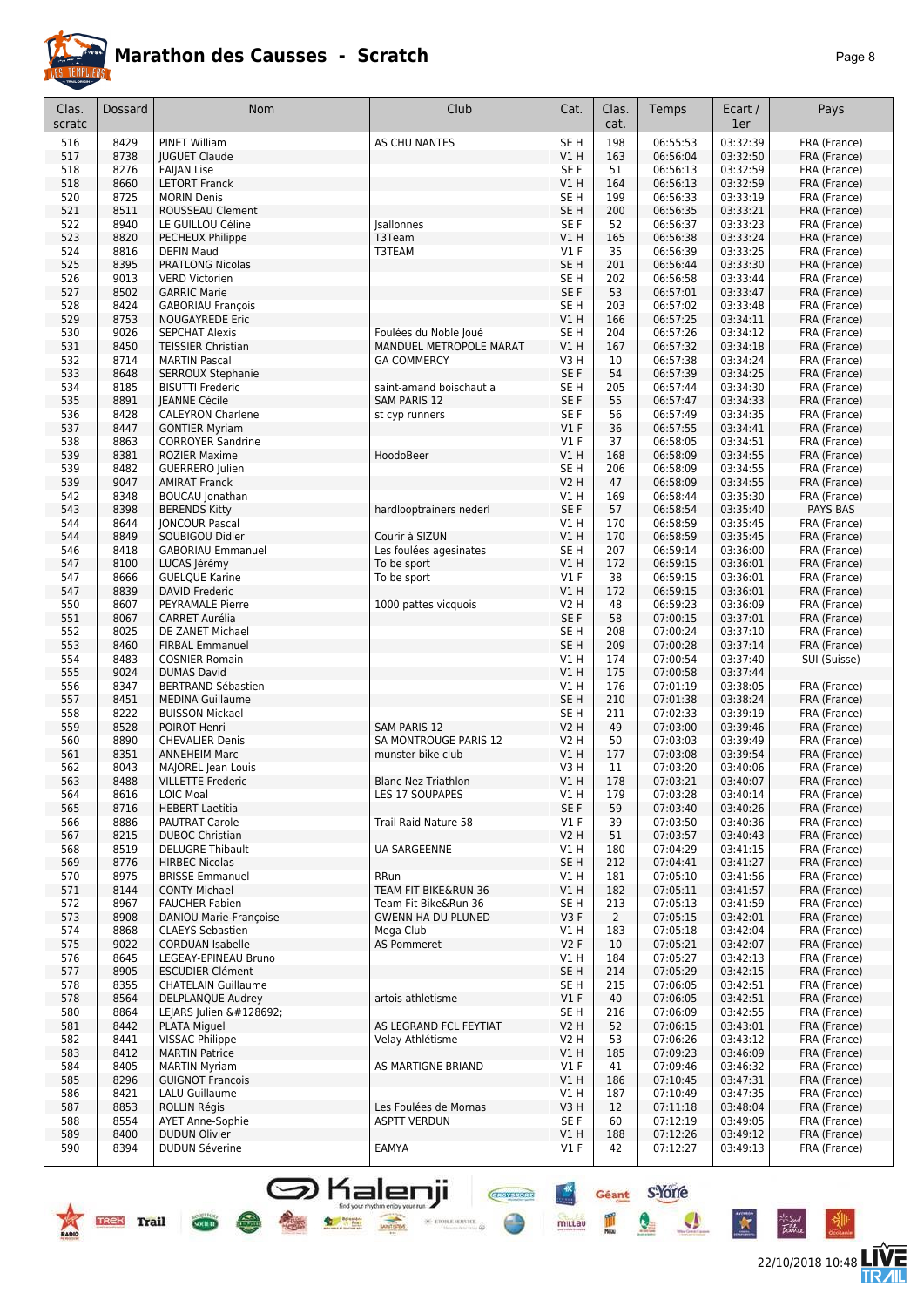

**TREE** Trail Com

# **Marathon des Causses - Scratch**

| c |  |
|---|--|
|---|--|

22/10/2018 10:48 **ITVE** 

 $\bullet$ 

X

\*Sud<br>Fattua

| Clas.<br>scratc | Dossard      | <b>Nom</b>                                          | Club                                                   | Cat.                               | Clas.<br>cat. | Temps                | Ecart /<br>1er       | Pays                         |
|-----------------|--------------|-----------------------------------------------------|--------------------------------------------------------|------------------------------------|---------------|----------------------|----------------------|------------------------------|
| 590             | 8785         | <b>BARDEAU</b> Jean-François                        |                                                        | <b>V1 H</b>                        | 189           | 07:12:27             | 03:49:13             | FRA (France)                 |
| 592             | 8422         | LEMOINE-VERGE Sylvia                                | <b>CE SAFRAN</b>                                       | V1F                                | 43            | 07:12:46             | 03:49:32             | FRA (France)                 |
| 593             | 9037         | <b>SIEGENFUHR Louis</b>                             | s/l nogent sur oise ath                                | SE <sub>H</sub>                    | 217           | 07:12:49             | 03:49:35             | FRA (France)                 |
| 594             | 8925<br>8449 | <b>LAFON Cyril</b>                                  | Athlétic Club Réolais                                  | V1H                                | 190           | 07:12:55             | 03:49:41<br>03:50:05 | FRA (France)                 |
| 595<br>596      | 8910         | ETIENNE Jeremy<br>SEBASTIA Guillaume                |                                                        | SE <sub>H</sub><br>SE <sub>H</sub> | 218<br>219    | 07:13:19<br>07:13:20 | 03:50:06             | FRA (France)<br>FRA (France) |
| 597             | 8673         | <b>VAIRON Céline</b>                                |                                                        | $VI$ F                             | 44            | 07:14:10             | 03:50:56             | FRA (France)                 |
| 598             | 8402         | <b>CORVAISIER Christophe</b>                        |                                                        | V1H                                | 191           | 07:14:30             | 03:51:16             | FRA (France)                 |
| 599             | 8720         | <b>SLIMANI Peggy</b>                                | Running safe                                           | $VI$ F                             | 45            | 07:14:50             | 03:51:36             | <b>BEL</b> (Belgique)        |
| 600             | 8739         | <b>BONCHOUX Jean Thomas</b>                         |                                                        | V1H                                | 192           | 07:14:53             | 03:51:39             | FRA (France)                 |
| 601             | 8453         | <b>ESPREUX Sebastien</b>                            | trailers des fagnes                                    | V1 H                               | 193           | 07:14:57             | 03:51:43             | FRA (France)                 |
| 602             | 8838         | LUXI Fabio                                          |                                                        | <b>V2 H</b>                        | 54            | 07:14:58             | 03:51:44             | FRA (France)                 |
| 603<br>604      | 8840<br>8417 | <b>LOIRET Sebastien</b><br><b>MINAUD François</b>   |                                                        | <b>V1 H</b><br><b>V1 H</b>         | 194<br>195    | 07:15:17<br>07:15:18 | 03:52:03<br>03:52:04 | FRA (France)<br>FRA (France) |
| 605             | 8795         | <b>BROCHERIEUX Jerome</b>                           | CAP FORME 72                                           | <b>V1 H</b>                        | 196           | 07:15:19             | 03:52:05             | FRA (France)                 |
| 606             | 8201         | <b>GUILLON Patrick</b>                              |                                                        | V <sub>3</sub> H                   | 13            | 07:15:21             | 03:52:07             | FRA (France)                 |
| 607             | 8881         | RABOUAM Jean-Noël                                   | S/L SL ENA ATHLETISME                                  | SE <sub>H</sub>                    | 220           | 07:15:22             | 03:52:08             | FRA (France)                 |
| 608             | 9049         | <b>GEOFFROY Xavier</b>                              |                                                        | V1H                                | 197           | 07:15:31             | 03:52:17             | FRA (France)                 |
| 609             | 9046         | <b>FARNAULT Alexandre</b>                           | Paris université club                                  | <b>V1 H</b>                        | 198           | 07:15:32             | 03:52:18             | FRA (France)                 |
| 610             | 8777         | PETIT Virginie                                      |                                                        | V1F                                | 46            | 07:15:37             | 03:52:23             | FRA (France)                 |
| 611             | 8352<br>8893 | <b>GAUDIN Philippe</b><br><b>MORON Agathe</b>       | <b>GAZELEC ANGERS</b><br>AS MARTIGNE BRIAND            | <b>V2 H</b><br>SE F                | 55<br>61      | 07:15:41<br>07:15:43 | 03:52:27<br>03:52:29 | FRA (France)<br>FRA (France) |
| 612<br>613      | 8476         | <b>BOSSEBOEUF Katia</b>                             | <b>CAPHG</b>                                           | V1 F                               | 47            | 07:15:44             | 03:52:30             | FRA (France)                 |
| 614             | 8474         | <b>GLOTAIN Christophe</b>                           |                                                        | V1H                                | 199           | 07:15:47             | 03:52:33             | FRA (France)                 |
| 615             | 8631         | POLINIERE Elisabeth                                 | <b>USEAB</b>                                           | $VI$ F                             | 48            | 07:15:50             | 03:52:36             | FRA (France)                 |
| 616             | 8618         | <b>GODARD Franck</b>                                | <b>ESMPA</b>                                           | SE <sub>H</sub>                    | 221           | 07:16:13             | 03:52:59             | FRA (France)                 |
| 617             | 8190         | LAIGNEAU Laurent                                    |                                                        | V1H                                | 200           | 07:16:14             | 03:53:00             | FRA (France)                 |
| 618             | 8570         | <b>BOURGOUIN Stéphane</b>                           | PATRIOTE BONNETABLE                                    | V1H                                | 201           | 07:16:29             | 03:53:15             | FRA (France)                 |
| 619             | 8408         | CINI Stephane                                       | Team Trail Les Givrés                                  | <b>V2 H</b>                        | 56            | 07:16:48             | 03:53:34             | FRA (France)                 |
| 619             | 8409<br>8982 | <b>AKOUN Gérald</b><br>MAILLARD Delphine            | Team Trail Les Givrés                                  | V1H<br>$VI$ F                      | 202<br>49     | 07:16:48<br>07:17:07 | 03:53:34<br>03:53:53 | FRA (France)                 |
| 621<br>622      | 8850         | <b>BLEUNVEN Mathieu</b>                             | Bussy Saint Georges ath<br><b>COURIR à BOURG-BLANC</b> | SE <sub>H</sub>                    | 222           | 07:18:08             | 03:54:54             | FRA (France)<br>FRA (France) |
| 623             | 8501         | KHAMHOME Alexandre                                  | LES FURETS D'EIFFAGE                                   | V1H                                | 203           | 07:18:30             | 03:55:16             | FRA (France)                 |
| 624             | 8601         | <b>SARTRE Julien</b>                                | Les Foulées Saussinoise                                | SE <sub>H</sub>                    | 223           | 07:18:37             | 03:55:23             | FRA (France)                 |
| 625             | 9018         | <b>THIERRY Delphine</b>                             |                                                        | SE F                               | 62            | 07:18:39             | 03:55:25             | FRA (France)                 |
| 626             | 8635         | <b>LAUTIER Romain</b>                               | Lautier                                                | SE <sub>H</sub>                    | 224           | 07:19:03             | 03:55:49             | FRA (France)                 |
| 627             | 8620         | <b>GRIMBERT Eric</b>                                |                                                        | V1 H                               | 204           | 07:19:05             | 03:55:51             | FRA (France)                 |
| 628             | 8572         | PEREZ Philippe                                      | vedas endurance                                        | <b>V1 H</b>                        | 205           | 07:19:12             | 03:55:58             | FRA (France)                 |
| 629<br>630      | 8772<br>8534 | <b>RUFFLE Stephane</b><br><b>BARROUILLET Joëlle</b> | Ruffle                                                 | SE <sub>H</sub><br><b>V2F</b>      | 225<br>11     | 07:19:36<br>07:19:44 | 03:56:22<br>03:56:30 | FRA (France)                 |
| 631             | 8435         | LE Van Than                                         |                                                        | <b>V2 H</b>                        | 57            | 07:19:46             | 03:56:32             | FRA (France)<br>FRA (France) |
| 632             | 8310         | <b>TANNOU Chris</b>                                 |                                                        | SE <sub>H</sub>                    | 226           | 07:19:48             | 03:56:34             | FRA (France)                 |
| 633             | 8806         | <b>BRIAUD Marion</b>                                |                                                        | SE F                               | 63            | 07:19:49             | 03:56:35             | FRA (France)                 |
| 634             | 8432         | <b>BRUANT Gregory</b>                               |                                                        | SE <sub>H</sub>                    | 227           | 07:19:54             | 03:56:40             | FRA (France)                 |
| 635             | 8812         | <b>NASLIN Willy</b>                                 | herbauges athle 44                                     | <b>V1 H</b>                        | 206           | 07:19:57             | 03:56:43             | FRA (France)                 |
| 636             | 8600         | <b>FLANDRIN Milena</b>                              | <b>STADE LAVALLOIS</b>                                 | SE F                               | 64            | 07:19:59             | 03:56:45             | FRA (France)                 |
| 637             | 8969<br>8656 | <b>ARNAUD Olivier</b>                               | SMAC                                                   | SE H                               | 228<br>58     | 07:20:15             | 03:57:01             | FRA (France)                 |
| 638<br>639      | 8883         | <b>ANGLADE Christian</b><br><b>PAYEN Vincent</b>    |                                                        | V2 H<br>SE H                       | 229           | 07:20:19<br>07:22:06 | 03:57:05<br>03:58:52 | FRA (France)<br>FRA (France) |
| 640             | 8248         | <b>BODIN Bernard</b>                                | as chu Nantes                                          | V3H                                | 14            | 07:23:35             | 04:00:21             | FRA (France)                 |
| 641             | 8792         | <b>BURBAN Nathalie</b>                              | AS CHU NANTES                                          | $VI$ F                             | 50            | 07:23:37             | 04:00:23             | FRA (France)                 |
| 642             | 8717         | <b>VALERA Nadege</b>                                |                                                        | V1F                                | 51            | 07:24:23             | 04:01:09             | FRA (France)                 |
| 643             | 8574         | <b>AUNEAU Beatrice</b>                              | AS CHU NANTES                                          | V2F                                | 12            | 07:24:38             | 04:01:24             | FRA (France)                 |
| 644             | 8649         | <b>MARECHAL Yves</b>                                |                                                        | V3H                                | 15            | 07:24:42             | 04:01:28             | FRA (France)                 |
| 645             | 9000         | MEDARD Stéphanie                                    | LES FURETS D'EIFFAGE<br>S/L ETAMPES ATHLETISME         | SE F<br>SE F                       | 65            | 07:24:43             | 04:01:29<br>04:01:36 | FRA (France)                 |
| 646<br>647      | 8431<br>9053 | <b>CHANOINAT Charline</b><br><b>GARCIA Victor</b>   | etampes athletisme                                     | V1H                                | 66<br>207     | 07:24:50<br>07:24:51 | 04:01:37             | FRA (France)<br>FRA (France) |
| 648             | 8392         | RAYNAUD Julien                                      |                                                        | SE <sub>H</sub>                    | 230           | 07:25:04             | 04:01:50             | FRA (France)                 |
| 649             | 8263         | DUVAL Christophe                                    | saint maximin athletic                                 | V1H                                | 208           | 07:25:50             | 04:02:36             | FRA (France)                 |
| 649             | 8598         | <b>GARCIA Cécile</b>                                | saint maximin athletic                                 | SE F                               | 67            | 07:25:50             | 04:02:36             | FRA (France)                 |
| 651             | 8541         | STETTLER Gwenaëlle                                  | Sens Triathlon                                         | $VI$ F                             | 52            | 07:26:34             | 04:03:20             | FRA (France)                 |
| 652             | 8317         | DIEZ Sophie                                         | LES FURETS D'EIFFAGE                                   | SE F                               | 68            | 07:26:38             | 04:03:24             | FRA (France)                 |
| 652             | 8912         | COUGARD Adrien                                      | SA MONTROUGE PARIS 12                                  | SE H                               | 231           | 07:26:38             | 04:03:24             | FRA (France)                 |
| 654<br>655      | 9050<br>8582 | <b>LUCAS Olivier</b><br><b>FORTIN Lili</b>          |                                                        | V1H<br>$VI$ F                      | 209<br>53     | 07:26:47<br>07:27:18 | 04:03:33<br>04:04:04 | FRA (France)<br>FRA (France) |
| 656             | 8363         | CAPEAU Rémi                                         |                                                        | SE <sub>H</sub>                    | 232           | 07:27:31             | 04:04:17             | FRA (France)                 |
| 657             | 8916         | GINER Julien                                        |                                                        | SE <sub>H</sub>                    | 233           | 07:27:32             | 04:04:18             | FRA (France)                 |
| 658             | 8445         | <b>MARTEL Olivier</b>                               |                                                        | V1H                                | 210           | 07:27:36             | 04:04:22             | FRA (France)                 |
| 659             | 8540         | PUENTE Raphaël                                      | ESC15                                                  | <b>V2 H</b>                        | 59            | 07:27:49             | 04:04:35             | FRA (France)                 |
| 660             | 8830         | <b>REVEILLAC Claudie</b>                            | ES BLANQUEFORT OXYGENE                                 | $VI$ F                             | 54            | 07:27:51             | 04:04:37             | FRA (France)                 |
| 661             | 8546         | <b>GIL Laetitia</b>                                 | falicoun trail plaisir                                 | $VI$ F                             | 55            | 07:28:02             | 04:04:48             | FRA (France)                 |
| 662<br>663      | 8438<br>8845 | <b>ANGLES Yvan</b><br>MICHAUD Ludovic               | Noirmoutier triathlon                                  | V2 H<br>SE H                       | 60<br>234     | 07:29:00<br>07:29:09 | 04:05:46<br>04:05:55 | FRA (France)<br>FRA (France) |
| 664             | 9075         | DUPE Hervé                                          |                                                        | <b>V2 H</b>                        | 61            | 07:29:12             | 04:05:58             | FRA (France)                 |
| 665             | 8824         | <b>HALLEGOUET Nicolas</b>                           |                                                        | SE H                               | 235           | 07:29:21             | 04:06:07             | FRA (France)                 |
|                 |              |                                                     |                                                        |                                    |               |                      |                      |                              |

SHalenji **General Sydney**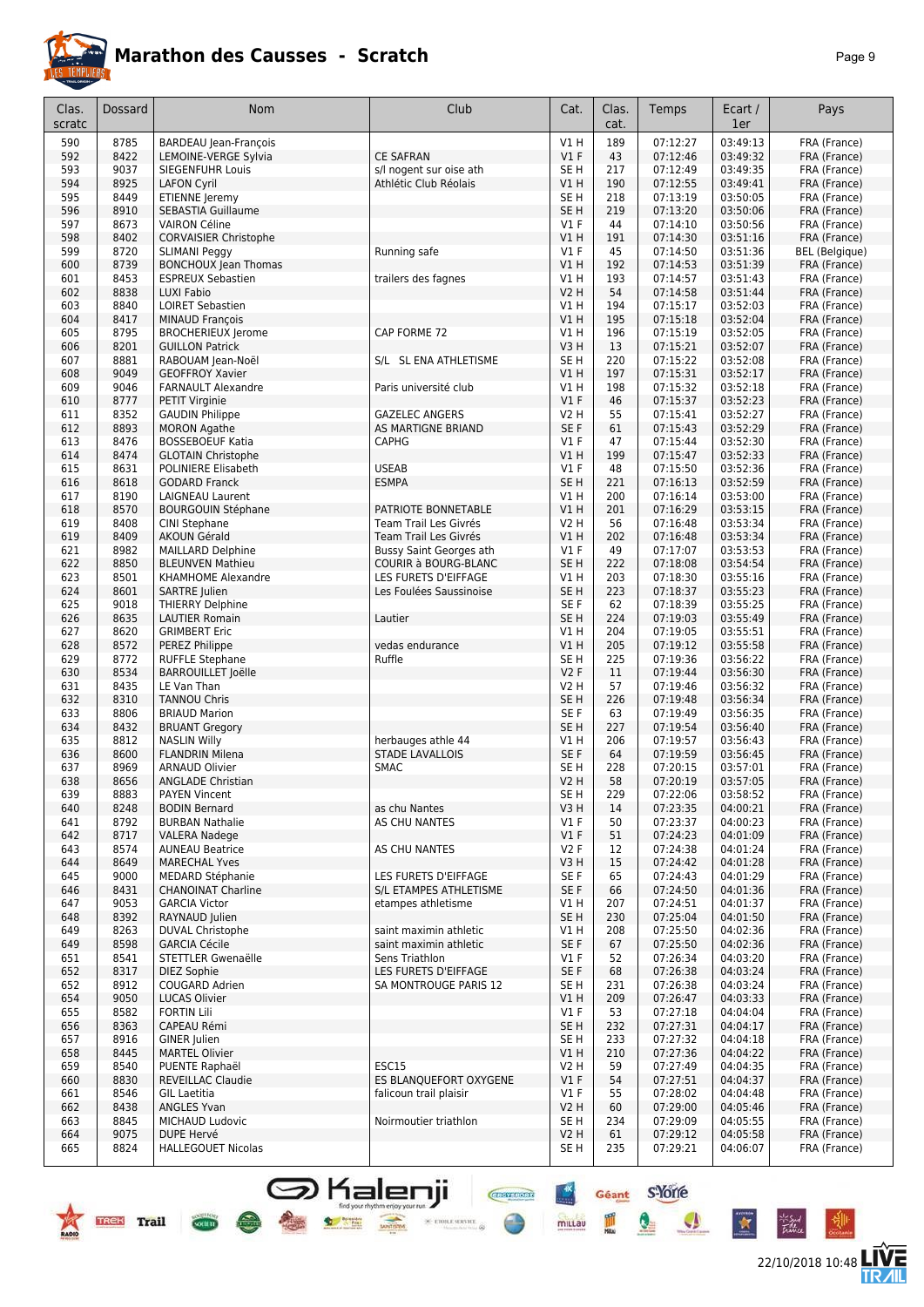

22/10/2018 10:48

**LIVE<br>TR***A***IL** 

Géant S-Yone

Q

 $\mathbf{A}$ 

**CHOY RON** 

 $\times$  etoile serve

 $+X$ 

millau

| Clas.<br>scratc | Dossard      | Nom                                                | Club                              | Cat.                    | Clas.<br>cat.       | Temps                | Ecart /<br>1er       | Pays                         |
|-----------------|--------------|----------------------------------------------------|-----------------------------------|-------------------------|---------------------|----------------------|----------------------|------------------------------|
| 666             | 8789         | <b>VIELHOMME Sabrina</b>                           | CABB Bar sur Aube/Bayel           | SE <sub>F</sub>         | 69                  | 07:29:23             | 04:06:09             | FRA (France)                 |
| 666             | 9025         | <b>TRIOLLE Fabrice</b>                             |                                   | SE <sub>H</sub>         | 236                 | 07:29:23             | 04:06:09             |                              |
| 668             | 8066         | ZUGASTI Morgan                                     |                                   | SE <sub>H</sub>         | 237                 | 07:29:24             | 04:06:10             | FRA (France)                 |
| 668             | 9059         | <b>DUFFY Catherine</b>                             | <b>PGAC Guerande</b>              | V1F                     | 56                  | 07:29:24             | 04:06:10             | FRA (France)                 |
| 670             | 9016         | <b>GRENIER Laurent</b>                             |                                   | SE <sub>H</sub>         | 238                 | 07:29:28             | 04:06:14             |                              |
| 671             | 8520         | ALBORGHETTI Jennifer                               | <b>ASPTT VERDUN</b>               | V1F                     | 57                  | 07:29:37             | 04:06:23             | FRA (France)                 |
| 672             | 8550         | <b>TROLLI Hugo</b>                                 |                                   | SE <sub>H</sub>         | 239                 | 07:29:49             | 04:06:35             | FRA (France)                 |
| 673             | 8894<br>9007 | <b>GODET Stephane</b><br><b>COULOMBEL Stephane</b> | S/L ETAMPES ATHLETISME            | V1H                     | 211                 | 07:29:53<br>07:29:53 | 04:06:39<br>04:06:39 | FRA (France)                 |
| 673<br>675      | 8954         | ROUSSEAU Raphaël                                   |                                   | V1 H<br>V1H             | 211<br>213          | 07:30:20             | 04:07:06             | FRA (France)<br>FRA (France) |
| 676             | 8420         | DELAUNAY Sylvain                                   | ligne bleue                       | V1 H                    | 214                 | 07:30:39             | 04:07:25             | FRA (France)                 |
| 677             | 8943         | ROUSSEAU Anthony                                   |                                   | V1H                     | 215                 | 07:30:43             | 04:07:29             | FRA (France)                 |
| 678             | 8887         | <b>CARCAUD Stéphane</b>                            |                                   | V1 H                    | 216                 | 07:30:45             | 04:07:31             | FRA (France)                 |
| 679             | 8371         | <b>LANDRY Guillaume</b>                            |                                   | VIH                     | 217                 | 07:31:27             | 04:08:13             | FRA (France)                 |
| 680             | 8590         | <b>LANDRY Valerie</b>                              |                                   | $VI$ F                  | 58                  | 07:31:29             | 04:08:15             | FRA (France)                 |
| 681             | 8956         | <b>GABORIT Anthony</b>                             |                                   | VIH                     | 218                 | 07:31:46             | 04:08:32             | FRA (France)                 |
| 682             | 8591         | WALOSZEK NGUYEN Julie                              | <b>VGA ATTICHY</b>                | $VI$ F                  | 59                  | 07:32:02             | 04:08:48             | FRA (France)                 |
| 683<br>684      | 8733<br>8697 | <b>DELAPLACE Yannick</b><br>MOLIN Jean-Paul        |                                   | SE <sub>H</sub><br>V4 H | 240<br>$\mathbf{1}$ | 07:32:27<br>07:33:01 | 04:09:13<br>04:09:47 | FRA (France)<br>FRA (France) |
| 685             | 8741         | <b>MARINO Eric</b>                                 | Vytajog<br>RUNNING CLUB NOYELLOIS | V1H                     | 219                 | 07:33:02             | 04:09:48             | FRA (France)                 |
| 686             | 8811         | <b>VOYAU Tony</b>                                  | S/L HERBAUGES 44                  | V1 H                    | 220                 | 07:33:23             | 04:10:09             | FRA (France)                 |
| 687             | 8514         | <b>DEWEZ Laurent</b>                               | AJA MARATHON                      | V1H                     | 221                 | 07:33:48             | 04:10:34             | FRA (France)                 |
| 688             | 8475         | <b>ROUBELLAT Marie</b>                             | <b>VGA ST MAUR</b>                | $VI$ F                  | 60                  | 07:35:06             | 04:11:52             | FRA (France)                 |
| 689             | 8436         | <b>BRAULT Xavier</b>                               | ACDC 37                           | <b>V2 H</b>             | 62                  | 07:35:53             | 04:12:39             | FRA (France)                 |
| 690             | 8049         | POCHOT David                                       |                                   | <b>V2 H</b>             | 63                  | 07:36:21             | 04:13:07             | FRA (France)                 |
| 691             | 8814         | DOMECQ-CAZAUX Philippe                             |                                   | <b>V2 H</b>             | 64                  | 07:37:35             | 04:14:21             | FRA (France)                 |
| 692             | 8628         | <b>VILLETTE Margot</b>                             |                                   | SE F                    | 70                  | 07:38:04             | 04:14:50             | FRA (France)                 |
| 693<br>694      | 8054<br>8410 | SAMUEL Jerome<br><b>CONSEIL Romain</b>             | Catalent                          | VIH<br>SE <sub>H</sub>  | 222<br>241          | 07:38:23<br>07:38:28 | 04:15:09<br>04:15:14 | FRA (France)<br>FRA (France) |
| 695             | 8517         | <b>MOUTARDE Estelle</b>                            | Athletic Club Angerien            | SE F                    | 71                  | 07:39:15             | 04:16:01             | FRA (France)                 |
| 696             | 8282         | <b>BARON Franck</b>                                |                                   | V1 H                    | 223                 | 07:40:03             | 04:16:49             | NED (Pays-Bas)               |
| 697             | 8037         | <b>BEBIN Sophie</b>                                |                                   | V1F                     | 61                  | 07:40:13             | 04:16:59             | FRA (France)                 |
| 697             | 8046         | POTDEVIN Sandra                                    |                                   | SE <sub>F</sub>         | 72                  | 07:40:13             | 04:16:59             | FRA (France)                 |
| 699             | 8621         | LEROY Jean-Yves                                    | <b>VERNEUIL OXYGENE</b>           | V3H                     | 16                  | 07:40:16             | 04:17:02             | FRA (France)                 |
| 700             | 8349         | <b>GABORIT David</b>                               | team trail and co                 | V1 H                    | 224                 | 07:40:54             | 04:17:40             | FRA (France)                 |
| 700             | 8623         | LEFEBVRE Gwenaelle                                 | TEAM TRAIL AND CO                 | V1F                     | 62                  | 07:40:54             | 04:17:40             | FRA (France)                 |
| 702             | 8842         | <b>HELLIO David</b>                                | T3Team                            | V1 H                    | 225                 | 07:40:56             | 04:17:42             | FRA (France)                 |
| 703<br>704      | 8512<br>8539 | <b>BARROUILLET Bruno</b><br><b>VAILLANT Marc</b>   | AS ISSOU                          | <b>V2 H</b><br>V1 H     | 65<br>226           | 07:41:16<br>07:41:17 | 04:18:02<br>04:18:03 | FRA (France)<br>FRA (France) |
| 705             | 8523         | <b>MALEYRAN Christophe</b>                         |                                   | VIH                     | 227                 | 07:41:26             | 04:18:12             | FRA (France)                 |
| 706             | 8942         | <b>IOUY Mickael</b>                                | US Berry Athlétisme               | V1 H                    | 228                 | 07:41:28             | 04:18:14             | FRA (France)                 |
| 707             | 8559         | <b>LEPEZEL Vincent</b>                             | asptt verdun                      | VIH                     | 229                 | 07:41:32             | 04:18:18             | FRA (France)                 |
| 708             | 8605         | <b>GEMARD Dolores</b>                              |                                   | $VI$ F                  | 63                  | 07:41:36             | 04:18:22             | FRA (France)                 |
| 709             | 8457         | <b>CORNET Pascal</b>                               |                                   | <b>V2 H</b>             | 66                  | 07:42:05             | 04:18:51             | FRA (France)                 |
| 710             | 8654         | <b>BARITEAU Coralie</b>                            | Roche Vendée Triathlon            | SE F                    | 73                  | 07:42:07             | 04:18:53             | FRA (France)                 |
| 711             | 8671         | LE CLERC Julie                                     |                                   | SE F                    | 74                  | 07:42:08             | 04:18:54             | FRA (France)                 |
| 712<br>713      | 8818<br>8989 | PICKART Yoann<br><b>DUBOIS Fabrice</b>             | Team fit bike & run 36            | SE <sub>H</sub><br>VIH  | 242<br>230          | 07:43:44<br>07:44:02 | 04:20:30<br>04:20:48 | FRA (France)<br>FRA (France) |
| 714             | 8791         | <b>DELAFON Christophe</b>                          |                                   | V2 H                    | 67                  | 07:44:11             | 04:20:57             | FRA (France)                 |
| 715             | 8552         | <b>ALLAINMAT Laurence</b>                          | <b>REDER LANN</b>                 | $VI$ F                  | 64                  | 07:44:38             | 04:21:24             | FRA (France)                 |
| 716             | 8532         | DENEKETCHIAN Mickael                               |                                   | SE H                    | 243                 | 07:45:01             | 04:21:47             | FRA (France)                 |
| 717             | 8889         | POTEZ Sylvie                                       | Martigne Briand                   | $VI$ F                  | 65                  | 07:45:06             | 04:21:52             | FRA (France)                 |
| 718             | 8625         | POMES-SARRAMEA Sophie                              | 1000 PATTES VICOUOIS              | $VI$ F                  | 66                  | 07:45:07             | 04:21:53             | FRA (France)                 |
| 719             | 8614         | <b>LOMBARD Nathalie</b>                            |                                   | $VI$ F                  | 67                  | 07:45:08             | 04:21:54             | FRA (France)                 |
| 720             | 8580         | <b>DESORMEAUX Martine</b>                          | <b>CMBM</b>                       | V3F                     | 3                   | 07:45:12             | 04:21:58             | FRA (France)                 |
| 721<br>722      | 9052<br>8904 | COUTÉ Olivier<br><b>CONTANT Stephane</b>           |                                   | SE <sub>H</sub><br>V1 H | 244<br>231          | 07:45:16<br>07:45:18 | 04:22:02<br>04:22:04 | FRA (France)<br>FRA (France) |
| 723             | 8561         | <b>MALLET Samuel</b>                               |                                   | SE <sub>H</sub>         | 245                 | 07:45:36             | 04:22:22             | FRA (France)                 |
| 724             | 8977         | OVA Virginie                                       |                                   | SE F                    | 75                  | 07:45:48             | 04:22:34             | FRA (France)                 |
| 725             | 8872         | LEPOUREAU Liliane                                  |                                   | V2F                     | 13                  | 07:45:53             | 04:22:39             | FRA (France)                 |
| 726             | 9051         | <b>GARCIA Pascal</b>                               |                                   | SE <sub>H</sub>         | 246                 | 07:45:54             | 04:22:40             | FRA (France)                 |
| 727             | 8044         | <b>POIRIER Gilles</b>                              |                                   | V2 H                    | 68                  | 07:45:55             | 04:22:41             | FRA (France)                 |
| 728             | 8577         | <b>COULON Cédrik</b>                               | Ambrussum Team Nature             | V1 H                    | 232                 | 07:46:14             | 04:23:00             | FRA (France)                 |
| 729             | 8728         | <b>HASLOUIN Laetitia</b>                           | Dompierre course aventu           | V2F                     | 14                  | 07:46:24             | 04:23:10             | FRA (France)                 |
| 730             | 8604         | <b>RIVORY Gerard</b>                               | EASQY St Quentin en Yv            | V3 H                    | 17                  | 07:46:28             | 04:23:14             | FRA (France)                 |
| 731<br>732      | 9058<br>8526 | ZIMMERMANN Anna<br>ZIMMERMANN Cyril                | EASQY ST QUENTIN EN YVE           | $VI$ F<br>V1 H          | 68<br>233           | 07:46:36<br>07:46:37 | 04:23:22<br>04:23:23 | FRA (France)<br>FRA (France) |
| 733             | 8567         | <b>FRANCOIS Christine</b>                          | LES RAISINS DU TRAIL              | V2F                     | 15                  | 07:46:39             | 04:23:25             | FRA (France)                 |
| 734             | 8267         | <b>MARIE Yannick</b>                               | LES FURETS D'EIFFAGE              | V2 H                    | 69                  | 07:47:02             | 04:23:48             | FRA (France)                 |
| 735             | 8562         | <b>TRIPET Damien</b>                               | Team Normal Runner                | V1 H                    | 234                 | 07:49:28             | 04:26:14             | FRA (France)                 |
| 736             | 8681         | LAGONOTTE Johann - Lydia                           | Les Foulées Muizonnaise           | $VI$ F                  | 69                  | 07:50:25             | 04:27:11             | FRA (France)                 |
| 737             | 8599         | <b>DACHEUX Anne</b>                                |                                   | $VI$ F                  | 70                  | 07:50:39             | 04:27:25             | FRA (France)                 |
| 738             | 8485         | <b>FOUILLET Mathilde</b>                           | stade lavallois                   | $VI$ F                  | 71                  | 07:50:47             | 04:27:33             | FRA (France)                 |
| 739             | 8821         | CADOICO Daniel                                     | AS Fondettes VTT                  | V1 H                    | 235                 | 07:51:05             | 04:27:51             | FRA (France)                 |
| 740             | 8685         | <b>FOUILLET Karine</b>                             | AS CORMARIS TRIATHLON A           | $VI$ F                  | 72                  | 07:51:19             | 04:28:05             | FRA (France)                 |

**S** Kalenji

 $\bullet$ 

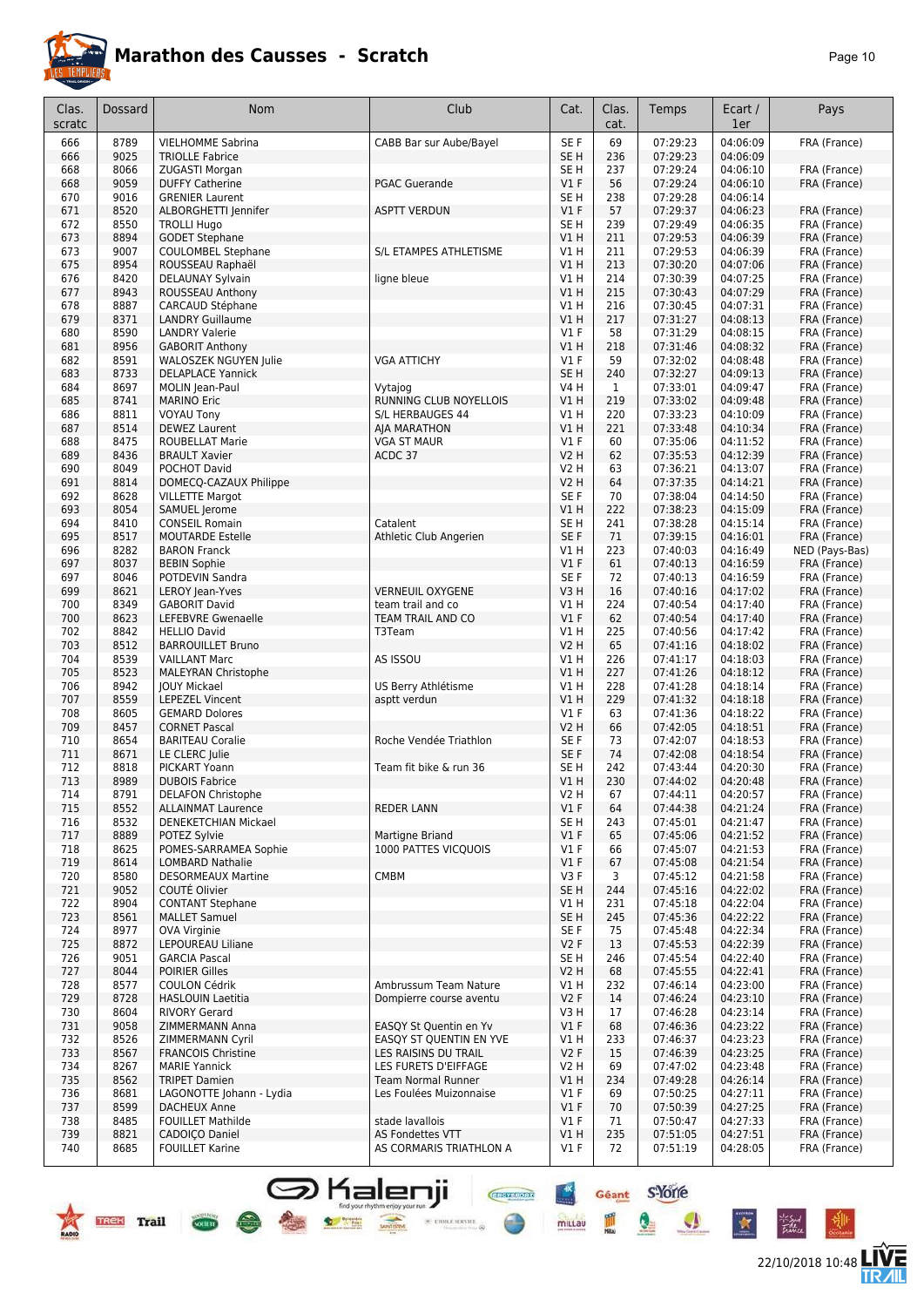

| 'age | 1 |
|------|---|
|------|---|

| 73<br>741<br>8878<br><b>ATRIDE Sabine</b><br><b>VGA SAINT MAUR</b><br>$VI$ F<br>07:52:05<br>04:28:51<br>FRA (France)<br>742<br>8589<br><b>BEAUGIER Pierre</b><br>V3H<br>18<br>07:52:31<br>04:29:17<br>FRA (France)<br>Elan Lanbescain<br>8507<br>70<br>07:52:57<br>04:29:43<br>743<br><b>DEHEZ Pierre</b><br>les traileurs du marens<br>V2 H<br>FRA (France)<br>8638<br>V1H<br>236<br>07:53:29<br>04:30:15<br>FRA (France)<br>744<br><b>BUGEON Jean-Charles</b><br>Île de noirmoutier tria<br>8859<br>04:30:15<br>744<br><b>SECHER Sebastien</b><br>chalonnes olympique spo<br>SE H<br>247<br>07:53:29<br>FRA (France)<br>8262<br>237<br>04:30:56<br>746<br><b>FRAYSSINHES Frederic</b><br>sport nature levezou<br><b>V1 H</b><br>07:54:10<br>FRA (France)<br>747<br>8902<br>71<br>04:31:04<br><b>REGNIER Thierry</b><br><b>V2 H</b><br>07:54:18<br>FRA (France)<br>8578<br><b>CAPHG</b><br>V1H<br>238<br>07:54:30<br>04:31:16<br>748<br><b>MARCHAND Gaëtan</b><br>FRA (France)<br>748<br>8579<br>CAPHG<br>V1H<br>238<br>07:54:30<br>04:31:16<br><b>PRADEL Nicolas</b><br>FRA (France)<br>04:31:40<br>8489<br>PELEGRY Natacha<br>s/l nogent sur oise ath<br>SE F<br>76<br>07:54:54<br>FRA (France)<br>750<br>04:32:38<br>751<br>8897<br>$VI$ F<br>74<br>07:55:52<br><b>GUYOT Nelly</b><br>artois athlétisme<br>FRA (France)<br>07:55:53<br>04:32:39<br>8668<br><b>DARCOURT Valérie</b><br>CS Courtry Athlétisme<br>V1F<br>75<br>FRA (France)<br>752<br>752<br>8701<br><b>DARCOURT Fabrice</b><br>CS Courtry Athlétisme<br>V1H<br>240<br>07:55:53<br>04:32:39<br>FRA (France)<br>04:32:39<br>752<br>8875<br><b>V2 H</b><br>72<br>07:55:53<br>FRA (France)<br><b>BUISSONNIER Patrick</b><br>tcv villeparisis<br>8545<br>SE <sub>H</sub><br>248<br>07:55:55<br>04:32:41<br>755<br><b>HEREDIA David</b><br>FRA (France)<br>755<br>9071<br><b>JEOFFRION Mickael</b><br>SE <sub>H</sub><br>248<br>07:55:55<br>04:32:41<br>FRA (France)<br><b>AMICALE MLB</b><br>07:55:57<br>04:32:43<br>757<br>8771<br><b>MARCHAND Jean Philippe</b><br>VIH<br>241<br>FRA (France)<br>8573<br>SE <sub>H</sub><br>250<br>758<br><b>BARROUILLET Fabien</b><br>07:56:00<br>04:32:46<br>FRA (France)<br>8615<br><b>IND</b><br>V1H<br>07:56:07<br>04:32:53<br>759<br><b>ROBIC Anthony</b><br>242<br>FRA (France)<br>760<br>8647<br>Planete Running<br>V1F<br>76<br>07:56:25<br>04:33:11<br><b>MORIVAL Magali</b><br>FRA (France)<br>8748<br>$VI$ F<br>77<br>07:56:28<br>04:33:14<br>761<br>LEDOUX VANRENTERGHEM Nathalie<br>fer<br>FRA (France)<br>8503<br>762<br>V2 H<br>73<br>07:56:30<br>04:33:16<br>FRA (France)<br><b>CATROU Stephane</b><br>04:33:58<br>8588<br><b>FAIVRE Emilie</b><br>77<br>07:57:12<br>763<br>SE F<br>FRA (France)<br>SE <sub>F</sub><br>764<br>8641<br><b>BSGA</b><br>78<br>07:57:57<br>04:34:43<br>FRA (France)<br><b>HUM Daniella</b><br>8877<br><b>BETTING Valentin</b><br>SE <sub>H</sub><br>251<br>07:57:59<br>04:34:45<br>FRA (France)<br>765<br>766<br>8876<br><b>V2 H</b><br>74<br>07:58:01<br>04:34:47<br>FRA (France)<br><b>BETTING Domonique</b><br><b>CMBM</b><br>19<br>07:58:49<br>04:35:35<br>767<br>8465<br>LEBREUX Gérard<br>V3H<br>FRA (France)<br>8586<br>LABROSSE Bernard<br><b>ASO NTN-SNR</b><br><b>V2 H</b><br>75<br>07:58:49<br>04:35:35<br>FRA (France)<br>767<br>243<br>07:58:49<br>04:35:35<br>767<br>8664<br><b>CITERNE Yves-Vincent</b><br>V1 H<br>FRA (France)<br>8999<br>07:59:25<br>770<br><b>MARIVOET David</b><br>LES FURETS D'EIFFAGE<br>VIH<br>244<br>04:36:11<br>FRA (France)<br>771<br>8518<br>76<br>07:59:37<br><b>SARROUILHE Denis</b><br>Tobesport<br>V2 H<br>04:36:23<br>FRA (France)<br>8331<br>SE <sub>H</sub><br>252<br>08:00:46<br>04:37:32<br>772<br><b>BODIN Guillaume</b><br>FRA (France)<br>773<br>8858<br>Courir a Bourg Blanc<br>SE <sub>H</sub><br>253<br>04:38:25<br>LE MAO Damien<br>08:01:39<br>FRA (France)<br>8443<br>V1F<br>78<br>08:01:54<br>04:38:40<br>774<br><b>MATHIEU Martine</b><br>velay athletisme<br>FRA (France)<br>775<br>8672<br><b>VÉDAS ENDURANCE</b><br>08:02:27<br>04:39:13<br><b>RABIER Myriam</b><br><b>V2F</b><br>16<br>FRA (France)<br>$\overline{4}$<br>8484<br><b>GAYET Brigitte</b><br><b>COEUR DE RUNNEUSES</b><br>V3F<br>08:02:29<br>04:39:15<br>FRA (France)<br>776<br>04:42:19<br>8732<br>$VI$ F<br>08:05:33<br>777<br>DARD Stephanie<br>79<br>FRA (France)<br>dompierre course aventu<br>777<br>8834<br><b>SAURY Erwann</b><br>SE <sub>H</sub><br>254<br>08:05:33<br>04:42:19<br>FRA (France)<br>04:42:19<br>777<br>8920<br>VOLPELLIERE Sébastien<br>SE <sub>H</sub><br>254<br>08:05:33<br>FRA (France)<br>Les Foulées Saussinoise<br>8698<br><b>BOUAKED Samir</b><br>SE <sub>H</sub><br>256<br>08:11:17<br>04:48:03<br>FRA (France)<br>780<br><b>NEOCASE</b><br>8633<br>04:48:04<br>781<br><b>GIRARDO Tony</b><br>VIH<br>245<br>08:11:18<br>FRA (France)<br>8803<br>782<br>LEMOINE LEPAREUR Hervé<br>VIH<br>246<br>08:15:57<br>04:52:43<br>FRA (France)<br>8630<br>TYPE 1 RUNNING TEAM<br>SE <sub>H</sub><br>04:53:08<br>783<br><b>BARDIN Sebastien</b><br>257<br>08:16:22<br>FRA (France)<br>784<br>8684<br>SE F<br>79<br>04:54:13<br>ASC CORMARIS TRIATHLON<br>08:17:27<br>FRA (France)<br><b>HARREAU Isabelle</b><br>784<br>8873<br>$VI$ F<br>80<br>08:17:27<br>04:54:13<br><b>CHEVRIER Anabelle</b><br><b>ENTENTE DES MAUGES</b><br>FRA (France)<br>786<br>8558<br>SE <sub>H</sub><br>258<br>08:17:30<br>04:54:16<br><b>CARRON Christophe</b><br>FRA (France)<br>8627<br>77<br>08:19:48<br>04:56:34<br>787<br><b>SANTIAGO Pierre Yves</b><br><b>V2 H</b><br>FRA (France)<br>788<br>8565<br>V1F<br>81<br><b>CONDETTE Magali</b><br>08:19:56<br>04:56:42<br>FRA (France)<br>Esprit run<br>SMAC<br>V1H<br>04:58:32<br><b>MICHEL Cedric</b><br>08:21:46<br>FRA (France)<br>789<br>8571<br>247<br>790<br>8798<br><b>TEG</b><br>V1H<br>08:21:55<br>04:58:41<br><b>GARNIER Christophe</b><br>248<br>FRA (France)<br>8603<br>Team Perf'<br>SE <sub>H</sub><br>259<br>08:21:59<br>04:58:45<br>791<br><b>GRANGE Armand</b><br>FRA (France)<br>08:22:32<br>04:59:18<br>792<br>8466<br><b>FROMENT Frederic</b><br>VIH<br>249<br>FRA (France)<br>793<br>8998<br>LOPES Marie-Isabelle<br>LES FURETS D'EIFFAGE<br>$VI$ F<br>82<br>08:24:02<br>05:00:48<br>FRA (France)<br>794<br>8662<br><b>BERTHE Meriem</b><br><b>COURTFOREST</b><br>V2F<br>17<br>08:24:12<br>05:00:58<br>FRA (France)<br>795<br>8659<br>MENARD Jérôme<br>LES FOULEES DOUCES DE M<br>250<br>08:24:46<br>05:01:32<br>FRA (France)<br>V1 H<br>05:01:33<br>796<br>8050<br>PEREIRA Mathieu<br>SE H<br>260<br>08:24:47<br>FRA (France)<br>797<br>05:01:34<br>8497<br><b>PEREIRA Pascal</b><br>RTT/ les p'tits potos<br>V2 H<br>78<br>08:24:48<br>FRA (France)<br>05:01:34<br>797<br>8694<br>VANALDERWEIRELDT Nicolas<br>SE <sub>H</sub><br>261<br>08:24:48<br>FRA (France)<br>05:01:54<br>799<br>8835<br>LEROY--PASQUET Elyse<br><b>ES BLANQUEFORT</b><br>SE F<br>80<br>08:25:08<br>FRA (France)<br>8909<br><b>HURAULT Dominique</b><br>79<br>08:25:08<br>05:01:54<br>FRA (France)<br>799<br>V2 H<br>8560<br><b>ASA Sapeurs Pompiers PA</b><br>08:25:19<br>05:02:05<br>801<br><b>BOURGUES Vincent</b><br>SE H<br>262<br><b>FRANCES</b><br>LALEVÉE Lydie<br>V2H<br>08:25:40<br>05:02:26<br>802<br>8702<br>80<br>FRA (France)<br>8053<br><b>BONNINGUE Patrice</b><br>08:25:41<br>05:02:27<br>803<br>V1 H<br>251<br>FRA (France)<br>05:02:59<br>804<br>8189<br><b>MORIVAL Jimmy</b><br>Hem athletic club<br>V1H<br>252<br>08:26:13<br>FRA (France)<br>8683<br>LE MEUR Sophie<br><b>COURTFOREST</b><br>08:26:19<br>05:03:05<br>805<br>V2F<br>18<br>FRA (France)<br>806<br>8826<br><b>ANDRAUD Marianne</b><br><b>UACA Saint-Brieuc</b><br>SE F<br>81<br>08:26:35<br>05:03:21<br>FRA (France)<br>8837<br><b>LUXI Marie</b><br>$VI$ F<br>83<br>08:26:36<br>05:03:22<br>807<br>FRA (France)<br>808<br>8575<br>CAMUS Jean-Luc<br><b>Bussy Running</b><br>V2 H<br>81<br>08:26:43<br>05:03:29<br>FRA (France)<br>809<br>8576<br>LIGONNIERE Michèle<br><b>Bussy Running</b><br>V2F<br>19<br>08:26:45<br>05:03:31<br>FRA (France)<br>AC villeneuve d'Ascq se<br>08:27:04<br>05:03:50<br>810<br>8553<br>PRUVOST Bertrand<br>V3H<br>20<br>FRA (France)<br><b>GIENG Saly</b><br><b>BSGA</b><br>82<br>08:27:32<br>05:04:18<br>FRA (France)<br>811<br>8636<br>SE F<br>8634<br>08:30:10<br>05:06:56<br>812<br><b>DELECAUT Patrick</b><br>runcrew59<br>V3H<br>21<br>FRA (France)<br>08:31:12<br>05:07:58<br>813<br>8670<br><b>TONKIN Stephanie</b><br>ASEC LA POMMERAYE<br>V1 H<br>253<br>FRA (France)<br>814<br>8661<br><b>LUSSON Helena</b><br><b>ASEC</b><br>V1F<br>84<br>08:31:16<br>05:08:02<br>FRA (France)<br>815<br>8653<br><b>VILLET Veronique</b><br>Team trail evoisson<br>V2F<br>20<br>08:32:58<br>05:09:44<br>FRA (France) | Clas.<br>scratc | <b>Dossard</b> | <b>Nom</b> | Club | Cat. | Clas.<br>cat. | Temps | Ecart /<br>1er | Pays |
|--------------------------------------------------------------------------------------------------------------------------------------------------------------------------------------------------------------------------------------------------------------------------------------------------------------------------------------------------------------------------------------------------------------------------------------------------------------------------------------------------------------------------------------------------------------------------------------------------------------------------------------------------------------------------------------------------------------------------------------------------------------------------------------------------------------------------------------------------------------------------------------------------------------------------------------------------------------------------------------------------------------------------------------------------------------------------------------------------------------------------------------------------------------------------------------------------------------------------------------------------------------------------------------------------------------------------------------------------------------------------------------------------------------------------------------------------------------------------------------------------------------------------------------------------------------------------------------------------------------------------------------------------------------------------------------------------------------------------------------------------------------------------------------------------------------------------------------------------------------------------------------------------------------------------------------------------------------------------------------------------------------------------------------------------------------------------------------------------------------------------------------------------------------------------------------------------------------------------------------------------------------------------------------------------------------------------------------------------------------------------------------------------------------------------------------------------------------------------------------------------------------------------------------------------------------------------------------------------------------------------------------------------------------------------------------------------------------------------------------------------------------------------------------------------------------------------------------------------------------------------------------------------------------------------------------------------------------------------------------------------------------------------------------------------------------------------------------------------------------------------------------------------------------------------------------------------------------------------------------------------------------------------------------------------------------------------------------------------------------------------------------------------------------------------------------------------------------------------------------------------------------------------------------------------------------------------------------------------------------------------------------------------------------------------------------------------------------------------------------------------------------------------------------------------------------------------------------------------------------------------------------------------------------------------------------------------------------------------------------------------------------------------------------------------------------------------------------------------------------------------------------------------------------------------------------------------------------------------------------------------------------------------------------------------------------------------------------------------------------------------------------------------------------------------------------------------------------------------------------------------------------------------------------------------------------------------------------------------------------------------------------------------------------------------------------------------------------------------------------------------------------------------------------------------------------------------------------------------------------------------------------------------------------------------------------------------------------------------------------------------------------------------------------------------------------------------------------------------------------------------------------------------------------------------------------------------------------------------------------------------------------------------------------------------------------------------------------------------------------------------------------------------------------------------------------------------------------------------------------------------------------------------------------------------------------------------------------------------------------------------------------------------------------------------------------------------------------------------------------------------------------------------------------------------------------------------------------------------------------------------------------------------------------------------------------------------------------------------------------------------------------------------------------------------------------------------------------------------------------------------------------------------------------------------------------------------------------------------------------------------------------------------------------------------------------------------------------------------------------------------------------------------------------------------------------------------------------------------------------------------------------------------------------------------------------------------------------------------------------------------------------------------------------------------------------------------------------------------------------------------------------------------------------------------------------------------------------------------------------------------------------------------------------------------------------------------------------------------------------------------------------------------------------------------------------------------------------------------------------------------------------------------------------------------------------------------------------------------------------------------------------------------------------------------------------------------------------------------------------------------------------------------------------------------------------------------------------------------------------------------------------------------------------------------------------------------------------------------------------------------------------------------------------------------------------------------------------------------------------------------------------------------------------------------------------------------------------------------------------------------------------------------------------------------------------------------------------------------------------------------------------------------------------------------------------------------------------------------------------------------------------------------------------------------------------------------------------------------------------------------------------------------------------------------------------------------------------------------------------------------------------------------------------------------------------------------------------------------------------------------------------------------------------------------------------------------------------------------------------------------------------------------------------------------------------------------------------------------------------------------------------|-----------------|----------------|------------|------|------|---------------|-------|----------------|------|
|                                                                                                                                                                                                                                                                                                                                                                                                                                                                                                                                                                                                                                                                                                                                                                                                                                                                                                                                                                                                                                                                                                                                                                                                                                                                                                                                                                                                                                                                                                                                                                                                                                                                                                                                                                                                                                                                                                                                                                                                                                                                                                                                                                                                                                                                                                                                                                                                                                                                                                                                                                                                                                                                                                                                                                                                                                                                                                                                                                                                                                                                                                                                                                                                                                                                                                                                                                                                                                                                                                                                                                                                                                                                                                                                                                                                                                                                                                                                                                                                                                                                                                                                                                                                                                                                                                                                                                                                                                                                                                                                                                                                                                                                                                                                                                                                                                                                                                                                                                                                                                                                                                                                                                                                                                                                                                                                                                                                                                                                                                                                                                                                                                                                                                                                                                                                                                                                                                                                                                                                                                                                                                                                                                                                                                                                                                                                                                                                                                                                                                                                                                                                                                                                                                                                                                                                                                                                                                                                                                                                                                                                                                                                                                                                                                                                                                                                                                                                                                                                                                                                                                                                                                                                                                                                                                                                                                                                                                                                                                                                                                                                                                                                                                                                                                                                                                                                                                                                                                                                                                                                                                                                                                                                                                                                                              |                 |                |            |      |      |               |       |                |      |
|                                                                                                                                                                                                                                                                                                                                                                                                                                                                                                                                                                                                                                                                                                                                                                                                                                                                                                                                                                                                                                                                                                                                                                                                                                                                                                                                                                                                                                                                                                                                                                                                                                                                                                                                                                                                                                                                                                                                                                                                                                                                                                                                                                                                                                                                                                                                                                                                                                                                                                                                                                                                                                                                                                                                                                                                                                                                                                                                                                                                                                                                                                                                                                                                                                                                                                                                                                                                                                                                                                                                                                                                                                                                                                                                                                                                                                                                                                                                                                                                                                                                                                                                                                                                                                                                                                                                                                                                                                                                                                                                                                                                                                                                                                                                                                                                                                                                                                                                                                                                                                                                                                                                                                                                                                                                                                                                                                                                                                                                                                                                                                                                                                                                                                                                                                                                                                                                                                                                                                                                                                                                                                                                                                                                                                                                                                                                                                                                                                                                                                                                                                                                                                                                                                                                                                                                                                                                                                                                                                                                                                                                                                                                                                                                                                                                                                                                                                                                                                                                                                                                                                                                                                                                                                                                                                                                                                                                                                                                                                                                                                                                                                                                                                                                                                                                                                                                                                                                                                                                                                                                                                                                                                                                                                                                                              |                 |                |            |      |      |               |       |                |      |
|                                                                                                                                                                                                                                                                                                                                                                                                                                                                                                                                                                                                                                                                                                                                                                                                                                                                                                                                                                                                                                                                                                                                                                                                                                                                                                                                                                                                                                                                                                                                                                                                                                                                                                                                                                                                                                                                                                                                                                                                                                                                                                                                                                                                                                                                                                                                                                                                                                                                                                                                                                                                                                                                                                                                                                                                                                                                                                                                                                                                                                                                                                                                                                                                                                                                                                                                                                                                                                                                                                                                                                                                                                                                                                                                                                                                                                                                                                                                                                                                                                                                                                                                                                                                                                                                                                                                                                                                                                                                                                                                                                                                                                                                                                                                                                                                                                                                                                                                                                                                                                                                                                                                                                                                                                                                                                                                                                                                                                                                                                                                                                                                                                                                                                                                                                                                                                                                                                                                                                                                                                                                                                                                                                                                                                                                                                                                                                                                                                                                                                                                                                                                                                                                                                                                                                                                                                                                                                                                                                                                                                                                                                                                                                                                                                                                                                                                                                                                                                                                                                                                                                                                                                                                                                                                                                                                                                                                                                                                                                                                                                                                                                                                                                                                                                                                                                                                                                                                                                                                                                                                                                                                                                                                                                                                                              |                 |                |            |      |      |               |       |                |      |
|                                                                                                                                                                                                                                                                                                                                                                                                                                                                                                                                                                                                                                                                                                                                                                                                                                                                                                                                                                                                                                                                                                                                                                                                                                                                                                                                                                                                                                                                                                                                                                                                                                                                                                                                                                                                                                                                                                                                                                                                                                                                                                                                                                                                                                                                                                                                                                                                                                                                                                                                                                                                                                                                                                                                                                                                                                                                                                                                                                                                                                                                                                                                                                                                                                                                                                                                                                                                                                                                                                                                                                                                                                                                                                                                                                                                                                                                                                                                                                                                                                                                                                                                                                                                                                                                                                                                                                                                                                                                                                                                                                                                                                                                                                                                                                                                                                                                                                                                                                                                                                                                                                                                                                                                                                                                                                                                                                                                                                                                                                                                                                                                                                                                                                                                                                                                                                                                                                                                                                                                                                                                                                                                                                                                                                                                                                                                                                                                                                                                                                                                                                                                                                                                                                                                                                                                                                                                                                                                                                                                                                                                                                                                                                                                                                                                                                                                                                                                                                                                                                                                                                                                                                                                                                                                                                                                                                                                                                                                                                                                                                                                                                                                                                                                                                                                                                                                                                                                                                                                                                                                                                                                                                                                                                                                                              |                 |                |            |      |      |               |       |                |      |
|                                                                                                                                                                                                                                                                                                                                                                                                                                                                                                                                                                                                                                                                                                                                                                                                                                                                                                                                                                                                                                                                                                                                                                                                                                                                                                                                                                                                                                                                                                                                                                                                                                                                                                                                                                                                                                                                                                                                                                                                                                                                                                                                                                                                                                                                                                                                                                                                                                                                                                                                                                                                                                                                                                                                                                                                                                                                                                                                                                                                                                                                                                                                                                                                                                                                                                                                                                                                                                                                                                                                                                                                                                                                                                                                                                                                                                                                                                                                                                                                                                                                                                                                                                                                                                                                                                                                                                                                                                                                                                                                                                                                                                                                                                                                                                                                                                                                                                                                                                                                                                                                                                                                                                                                                                                                                                                                                                                                                                                                                                                                                                                                                                                                                                                                                                                                                                                                                                                                                                                                                                                                                                                                                                                                                                                                                                                                                                                                                                                                                                                                                                                                                                                                                                                                                                                                                                                                                                                                                                                                                                                                                                                                                                                                                                                                                                                                                                                                                                                                                                                                                                                                                                                                                                                                                                                                                                                                                                                                                                                                                                                                                                                                                                                                                                                                                                                                                                                                                                                                                                                                                                                                                                                                                                                                                              |                 |                |            |      |      |               |       |                |      |
|                                                                                                                                                                                                                                                                                                                                                                                                                                                                                                                                                                                                                                                                                                                                                                                                                                                                                                                                                                                                                                                                                                                                                                                                                                                                                                                                                                                                                                                                                                                                                                                                                                                                                                                                                                                                                                                                                                                                                                                                                                                                                                                                                                                                                                                                                                                                                                                                                                                                                                                                                                                                                                                                                                                                                                                                                                                                                                                                                                                                                                                                                                                                                                                                                                                                                                                                                                                                                                                                                                                                                                                                                                                                                                                                                                                                                                                                                                                                                                                                                                                                                                                                                                                                                                                                                                                                                                                                                                                                                                                                                                                                                                                                                                                                                                                                                                                                                                                                                                                                                                                                                                                                                                                                                                                                                                                                                                                                                                                                                                                                                                                                                                                                                                                                                                                                                                                                                                                                                                                                                                                                                                                                                                                                                                                                                                                                                                                                                                                                                                                                                                                                                                                                                                                                                                                                                                                                                                                                                                                                                                                                                                                                                                                                                                                                                                                                                                                                                                                                                                                                                                                                                                                                                                                                                                                                                                                                                                                                                                                                                                                                                                                                                                                                                                                                                                                                                                                                                                                                                                                                                                                                                                                                                                                                                              |                 |                |            |      |      |               |       |                |      |
|                                                                                                                                                                                                                                                                                                                                                                                                                                                                                                                                                                                                                                                                                                                                                                                                                                                                                                                                                                                                                                                                                                                                                                                                                                                                                                                                                                                                                                                                                                                                                                                                                                                                                                                                                                                                                                                                                                                                                                                                                                                                                                                                                                                                                                                                                                                                                                                                                                                                                                                                                                                                                                                                                                                                                                                                                                                                                                                                                                                                                                                                                                                                                                                                                                                                                                                                                                                                                                                                                                                                                                                                                                                                                                                                                                                                                                                                                                                                                                                                                                                                                                                                                                                                                                                                                                                                                                                                                                                                                                                                                                                                                                                                                                                                                                                                                                                                                                                                                                                                                                                                                                                                                                                                                                                                                                                                                                                                                                                                                                                                                                                                                                                                                                                                                                                                                                                                                                                                                                                                                                                                                                                                                                                                                                                                                                                                                                                                                                                                                                                                                                                                                                                                                                                                                                                                                                                                                                                                                                                                                                                                                                                                                                                                                                                                                                                                                                                                                                                                                                                                                                                                                                                                                                                                                                                                                                                                                                                                                                                                                                                                                                                                                                                                                                                                                                                                                                                                                                                                                                                                                                                                                                                                                                                                                              |                 |                |            |      |      |               |       |                |      |
|                                                                                                                                                                                                                                                                                                                                                                                                                                                                                                                                                                                                                                                                                                                                                                                                                                                                                                                                                                                                                                                                                                                                                                                                                                                                                                                                                                                                                                                                                                                                                                                                                                                                                                                                                                                                                                                                                                                                                                                                                                                                                                                                                                                                                                                                                                                                                                                                                                                                                                                                                                                                                                                                                                                                                                                                                                                                                                                                                                                                                                                                                                                                                                                                                                                                                                                                                                                                                                                                                                                                                                                                                                                                                                                                                                                                                                                                                                                                                                                                                                                                                                                                                                                                                                                                                                                                                                                                                                                                                                                                                                                                                                                                                                                                                                                                                                                                                                                                                                                                                                                                                                                                                                                                                                                                                                                                                                                                                                                                                                                                                                                                                                                                                                                                                                                                                                                                                                                                                                                                                                                                                                                                                                                                                                                                                                                                                                                                                                                                                                                                                                                                                                                                                                                                                                                                                                                                                                                                                                                                                                                                                                                                                                                                                                                                                                                                                                                                                                                                                                                                                                                                                                                                                                                                                                                                                                                                                                                                                                                                                                                                                                                                                                                                                                                                                                                                                                                                                                                                                                                                                                                                                                                                                                                                                              |                 |                |            |      |      |               |       |                |      |
|                                                                                                                                                                                                                                                                                                                                                                                                                                                                                                                                                                                                                                                                                                                                                                                                                                                                                                                                                                                                                                                                                                                                                                                                                                                                                                                                                                                                                                                                                                                                                                                                                                                                                                                                                                                                                                                                                                                                                                                                                                                                                                                                                                                                                                                                                                                                                                                                                                                                                                                                                                                                                                                                                                                                                                                                                                                                                                                                                                                                                                                                                                                                                                                                                                                                                                                                                                                                                                                                                                                                                                                                                                                                                                                                                                                                                                                                                                                                                                                                                                                                                                                                                                                                                                                                                                                                                                                                                                                                                                                                                                                                                                                                                                                                                                                                                                                                                                                                                                                                                                                                                                                                                                                                                                                                                                                                                                                                                                                                                                                                                                                                                                                                                                                                                                                                                                                                                                                                                                                                                                                                                                                                                                                                                                                                                                                                                                                                                                                                                                                                                                                                                                                                                                                                                                                                                                                                                                                                                                                                                                                                                                                                                                                                                                                                                                                                                                                                                                                                                                                                                                                                                                                                                                                                                                                                                                                                                                                                                                                                                                                                                                                                                                                                                                                                                                                                                                                                                                                                                                                                                                                                                                                                                                                                                              |                 |                |            |      |      |               |       |                |      |
|                                                                                                                                                                                                                                                                                                                                                                                                                                                                                                                                                                                                                                                                                                                                                                                                                                                                                                                                                                                                                                                                                                                                                                                                                                                                                                                                                                                                                                                                                                                                                                                                                                                                                                                                                                                                                                                                                                                                                                                                                                                                                                                                                                                                                                                                                                                                                                                                                                                                                                                                                                                                                                                                                                                                                                                                                                                                                                                                                                                                                                                                                                                                                                                                                                                                                                                                                                                                                                                                                                                                                                                                                                                                                                                                                                                                                                                                                                                                                                                                                                                                                                                                                                                                                                                                                                                                                                                                                                                                                                                                                                                                                                                                                                                                                                                                                                                                                                                                                                                                                                                                                                                                                                                                                                                                                                                                                                                                                                                                                                                                                                                                                                                                                                                                                                                                                                                                                                                                                                                                                                                                                                                                                                                                                                                                                                                                                                                                                                                                                                                                                                                                                                                                                                                                                                                                                                                                                                                                                                                                                                                                                                                                                                                                                                                                                                                                                                                                                                                                                                                                                                                                                                                                                                                                                                                                                                                                                                                                                                                                                                                                                                                                                                                                                                                                                                                                                                                                                                                                                                                                                                                                                                                                                                                                                              |                 |                |            |      |      |               |       |                |      |
|                                                                                                                                                                                                                                                                                                                                                                                                                                                                                                                                                                                                                                                                                                                                                                                                                                                                                                                                                                                                                                                                                                                                                                                                                                                                                                                                                                                                                                                                                                                                                                                                                                                                                                                                                                                                                                                                                                                                                                                                                                                                                                                                                                                                                                                                                                                                                                                                                                                                                                                                                                                                                                                                                                                                                                                                                                                                                                                                                                                                                                                                                                                                                                                                                                                                                                                                                                                                                                                                                                                                                                                                                                                                                                                                                                                                                                                                                                                                                                                                                                                                                                                                                                                                                                                                                                                                                                                                                                                                                                                                                                                                                                                                                                                                                                                                                                                                                                                                                                                                                                                                                                                                                                                                                                                                                                                                                                                                                                                                                                                                                                                                                                                                                                                                                                                                                                                                                                                                                                                                                                                                                                                                                                                                                                                                                                                                                                                                                                                                                                                                                                                                                                                                                                                                                                                                                                                                                                                                                                                                                                                                                                                                                                                                                                                                                                                                                                                                                                                                                                                                                                                                                                                                                                                                                                                                                                                                                                                                                                                                                                                                                                                                                                                                                                                                                                                                                                                                                                                                                                                                                                                                                                                                                                                                                              |                 |                |            |      |      |               |       |                |      |
|                                                                                                                                                                                                                                                                                                                                                                                                                                                                                                                                                                                                                                                                                                                                                                                                                                                                                                                                                                                                                                                                                                                                                                                                                                                                                                                                                                                                                                                                                                                                                                                                                                                                                                                                                                                                                                                                                                                                                                                                                                                                                                                                                                                                                                                                                                                                                                                                                                                                                                                                                                                                                                                                                                                                                                                                                                                                                                                                                                                                                                                                                                                                                                                                                                                                                                                                                                                                                                                                                                                                                                                                                                                                                                                                                                                                                                                                                                                                                                                                                                                                                                                                                                                                                                                                                                                                                                                                                                                                                                                                                                                                                                                                                                                                                                                                                                                                                                                                                                                                                                                                                                                                                                                                                                                                                                                                                                                                                                                                                                                                                                                                                                                                                                                                                                                                                                                                                                                                                                                                                                                                                                                                                                                                                                                                                                                                                                                                                                                                                                                                                                                                                                                                                                                                                                                                                                                                                                                                                                                                                                                                                                                                                                                                                                                                                                                                                                                                                                                                                                                                                                                                                                                                                                                                                                                                                                                                                                                                                                                                                                                                                                                                                                                                                                                                                                                                                                                                                                                                                                                                                                                                                                                                                                                                                              |                 |                |            |      |      |               |       |                |      |
|                                                                                                                                                                                                                                                                                                                                                                                                                                                                                                                                                                                                                                                                                                                                                                                                                                                                                                                                                                                                                                                                                                                                                                                                                                                                                                                                                                                                                                                                                                                                                                                                                                                                                                                                                                                                                                                                                                                                                                                                                                                                                                                                                                                                                                                                                                                                                                                                                                                                                                                                                                                                                                                                                                                                                                                                                                                                                                                                                                                                                                                                                                                                                                                                                                                                                                                                                                                                                                                                                                                                                                                                                                                                                                                                                                                                                                                                                                                                                                                                                                                                                                                                                                                                                                                                                                                                                                                                                                                                                                                                                                                                                                                                                                                                                                                                                                                                                                                                                                                                                                                                                                                                                                                                                                                                                                                                                                                                                                                                                                                                                                                                                                                                                                                                                                                                                                                                                                                                                                                                                                                                                                                                                                                                                                                                                                                                                                                                                                                                                                                                                                                                                                                                                                                                                                                                                                                                                                                                                                                                                                                                                                                                                                                                                                                                                                                                                                                                                                                                                                                                                                                                                                                                                                                                                                                                                                                                                                                                                                                                                                                                                                                                                                                                                                                                                                                                                                                                                                                                                                                                                                                                                                                                                                                                                              |                 |                |            |      |      |               |       |                |      |
|                                                                                                                                                                                                                                                                                                                                                                                                                                                                                                                                                                                                                                                                                                                                                                                                                                                                                                                                                                                                                                                                                                                                                                                                                                                                                                                                                                                                                                                                                                                                                                                                                                                                                                                                                                                                                                                                                                                                                                                                                                                                                                                                                                                                                                                                                                                                                                                                                                                                                                                                                                                                                                                                                                                                                                                                                                                                                                                                                                                                                                                                                                                                                                                                                                                                                                                                                                                                                                                                                                                                                                                                                                                                                                                                                                                                                                                                                                                                                                                                                                                                                                                                                                                                                                                                                                                                                                                                                                                                                                                                                                                                                                                                                                                                                                                                                                                                                                                                                                                                                                                                                                                                                                                                                                                                                                                                                                                                                                                                                                                                                                                                                                                                                                                                                                                                                                                                                                                                                                                                                                                                                                                                                                                                                                                                                                                                                                                                                                                                                                                                                                                                                                                                                                                                                                                                                                                                                                                                                                                                                                                                                                                                                                                                                                                                                                                                                                                                                                                                                                                                                                                                                                                                                                                                                                                                                                                                                                                                                                                                                                                                                                                                                                                                                                                                                                                                                                                                                                                                                                                                                                                                                                                                                                                                                              |                 |                |            |      |      |               |       |                |      |
|                                                                                                                                                                                                                                                                                                                                                                                                                                                                                                                                                                                                                                                                                                                                                                                                                                                                                                                                                                                                                                                                                                                                                                                                                                                                                                                                                                                                                                                                                                                                                                                                                                                                                                                                                                                                                                                                                                                                                                                                                                                                                                                                                                                                                                                                                                                                                                                                                                                                                                                                                                                                                                                                                                                                                                                                                                                                                                                                                                                                                                                                                                                                                                                                                                                                                                                                                                                                                                                                                                                                                                                                                                                                                                                                                                                                                                                                                                                                                                                                                                                                                                                                                                                                                                                                                                                                                                                                                                                                                                                                                                                                                                                                                                                                                                                                                                                                                                                                                                                                                                                                                                                                                                                                                                                                                                                                                                                                                                                                                                                                                                                                                                                                                                                                                                                                                                                                                                                                                                                                                                                                                                                                                                                                                                                                                                                                                                                                                                                                                                                                                                                                                                                                                                                                                                                                                                                                                                                                                                                                                                                                                                                                                                                                                                                                                                                                                                                                                                                                                                                                                                                                                                                                                                                                                                                                                                                                                                                                                                                                                                                                                                                                                                                                                                                                                                                                                                                                                                                                                                                                                                                                                                                                                                                                                              |                 |                |            |      |      |               |       |                |      |
|                                                                                                                                                                                                                                                                                                                                                                                                                                                                                                                                                                                                                                                                                                                                                                                                                                                                                                                                                                                                                                                                                                                                                                                                                                                                                                                                                                                                                                                                                                                                                                                                                                                                                                                                                                                                                                                                                                                                                                                                                                                                                                                                                                                                                                                                                                                                                                                                                                                                                                                                                                                                                                                                                                                                                                                                                                                                                                                                                                                                                                                                                                                                                                                                                                                                                                                                                                                                                                                                                                                                                                                                                                                                                                                                                                                                                                                                                                                                                                                                                                                                                                                                                                                                                                                                                                                                                                                                                                                                                                                                                                                                                                                                                                                                                                                                                                                                                                                                                                                                                                                                                                                                                                                                                                                                                                                                                                                                                                                                                                                                                                                                                                                                                                                                                                                                                                                                                                                                                                                                                                                                                                                                                                                                                                                                                                                                                                                                                                                                                                                                                                                                                                                                                                                                                                                                                                                                                                                                                                                                                                                                                                                                                                                                                                                                                                                                                                                                                                                                                                                                                                                                                                                                                                                                                                                                                                                                                                                                                                                                                                                                                                                                                                                                                                                                                                                                                                                                                                                                                                                                                                                                                                                                                                                                                              |                 |                |            |      |      |               |       |                |      |
|                                                                                                                                                                                                                                                                                                                                                                                                                                                                                                                                                                                                                                                                                                                                                                                                                                                                                                                                                                                                                                                                                                                                                                                                                                                                                                                                                                                                                                                                                                                                                                                                                                                                                                                                                                                                                                                                                                                                                                                                                                                                                                                                                                                                                                                                                                                                                                                                                                                                                                                                                                                                                                                                                                                                                                                                                                                                                                                                                                                                                                                                                                                                                                                                                                                                                                                                                                                                                                                                                                                                                                                                                                                                                                                                                                                                                                                                                                                                                                                                                                                                                                                                                                                                                                                                                                                                                                                                                                                                                                                                                                                                                                                                                                                                                                                                                                                                                                                                                                                                                                                                                                                                                                                                                                                                                                                                                                                                                                                                                                                                                                                                                                                                                                                                                                                                                                                                                                                                                                                                                                                                                                                                                                                                                                                                                                                                                                                                                                                                                                                                                                                                                                                                                                                                                                                                                                                                                                                                                                                                                                                                                                                                                                                                                                                                                                                                                                                                                                                                                                                                                                                                                                                                                                                                                                                                                                                                                                                                                                                                                                                                                                                                                                                                                                                                                                                                                                                                                                                                                                                                                                                                                                                                                                                                                              |                 |                |            |      |      |               |       |                |      |
|                                                                                                                                                                                                                                                                                                                                                                                                                                                                                                                                                                                                                                                                                                                                                                                                                                                                                                                                                                                                                                                                                                                                                                                                                                                                                                                                                                                                                                                                                                                                                                                                                                                                                                                                                                                                                                                                                                                                                                                                                                                                                                                                                                                                                                                                                                                                                                                                                                                                                                                                                                                                                                                                                                                                                                                                                                                                                                                                                                                                                                                                                                                                                                                                                                                                                                                                                                                                                                                                                                                                                                                                                                                                                                                                                                                                                                                                                                                                                                                                                                                                                                                                                                                                                                                                                                                                                                                                                                                                                                                                                                                                                                                                                                                                                                                                                                                                                                                                                                                                                                                                                                                                                                                                                                                                                                                                                                                                                                                                                                                                                                                                                                                                                                                                                                                                                                                                                                                                                                                                                                                                                                                                                                                                                                                                                                                                                                                                                                                                                                                                                                                                                                                                                                                                                                                                                                                                                                                                                                                                                                                                                                                                                                                                                                                                                                                                                                                                                                                                                                                                                                                                                                                                                                                                                                                                                                                                                                                                                                                                                                                                                                                                                                                                                                                                                                                                                                                                                                                                                                                                                                                                                                                                                                                                                              |                 |                |            |      |      |               |       |                |      |
|                                                                                                                                                                                                                                                                                                                                                                                                                                                                                                                                                                                                                                                                                                                                                                                                                                                                                                                                                                                                                                                                                                                                                                                                                                                                                                                                                                                                                                                                                                                                                                                                                                                                                                                                                                                                                                                                                                                                                                                                                                                                                                                                                                                                                                                                                                                                                                                                                                                                                                                                                                                                                                                                                                                                                                                                                                                                                                                                                                                                                                                                                                                                                                                                                                                                                                                                                                                                                                                                                                                                                                                                                                                                                                                                                                                                                                                                                                                                                                                                                                                                                                                                                                                                                                                                                                                                                                                                                                                                                                                                                                                                                                                                                                                                                                                                                                                                                                                                                                                                                                                                                                                                                                                                                                                                                                                                                                                                                                                                                                                                                                                                                                                                                                                                                                                                                                                                                                                                                                                                                                                                                                                                                                                                                                                                                                                                                                                                                                                                                                                                                                                                                                                                                                                                                                                                                                                                                                                                                                                                                                                                                                                                                                                                                                                                                                                                                                                                                                                                                                                                                                                                                                                                                                                                                                                                                                                                                                                                                                                                                                                                                                                                                                                                                                                                                                                                                                                                                                                                                                                                                                                                                                                                                                                                                              |                 |                |            |      |      |               |       |                |      |
|                                                                                                                                                                                                                                                                                                                                                                                                                                                                                                                                                                                                                                                                                                                                                                                                                                                                                                                                                                                                                                                                                                                                                                                                                                                                                                                                                                                                                                                                                                                                                                                                                                                                                                                                                                                                                                                                                                                                                                                                                                                                                                                                                                                                                                                                                                                                                                                                                                                                                                                                                                                                                                                                                                                                                                                                                                                                                                                                                                                                                                                                                                                                                                                                                                                                                                                                                                                                                                                                                                                                                                                                                                                                                                                                                                                                                                                                                                                                                                                                                                                                                                                                                                                                                                                                                                                                                                                                                                                                                                                                                                                                                                                                                                                                                                                                                                                                                                                                                                                                                                                                                                                                                                                                                                                                                                                                                                                                                                                                                                                                                                                                                                                                                                                                                                                                                                                                                                                                                                                                                                                                                                                                                                                                                                                                                                                                                                                                                                                                                                                                                                                                                                                                                                                                                                                                                                                                                                                                                                                                                                                                                                                                                                                                                                                                                                                                                                                                                                                                                                                                                                                                                                                                                                                                                                                                                                                                                                                                                                                                                                                                                                                                                                                                                                                                                                                                                                                                                                                                                                                                                                                                                                                                                                                                                              |                 |                |            |      |      |               |       |                |      |
|                                                                                                                                                                                                                                                                                                                                                                                                                                                                                                                                                                                                                                                                                                                                                                                                                                                                                                                                                                                                                                                                                                                                                                                                                                                                                                                                                                                                                                                                                                                                                                                                                                                                                                                                                                                                                                                                                                                                                                                                                                                                                                                                                                                                                                                                                                                                                                                                                                                                                                                                                                                                                                                                                                                                                                                                                                                                                                                                                                                                                                                                                                                                                                                                                                                                                                                                                                                                                                                                                                                                                                                                                                                                                                                                                                                                                                                                                                                                                                                                                                                                                                                                                                                                                                                                                                                                                                                                                                                                                                                                                                                                                                                                                                                                                                                                                                                                                                                                                                                                                                                                                                                                                                                                                                                                                                                                                                                                                                                                                                                                                                                                                                                                                                                                                                                                                                                                                                                                                                                                                                                                                                                                                                                                                                                                                                                                                                                                                                                                                                                                                                                                                                                                                                                                                                                                                                                                                                                                                                                                                                                                                                                                                                                                                                                                                                                                                                                                                                                                                                                                                                                                                                                                                                                                                                                                                                                                                                                                                                                                                                                                                                                                                                                                                                                                                                                                                                                                                                                                                                                                                                                                                                                                                                                                                              |                 |                |            |      |      |               |       |                |      |
|                                                                                                                                                                                                                                                                                                                                                                                                                                                                                                                                                                                                                                                                                                                                                                                                                                                                                                                                                                                                                                                                                                                                                                                                                                                                                                                                                                                                                                                                                                                                                                                                                                                                                                                                                                                                                                                                                                                                                                                                                                                                                                                                                                                                                                                                                                                                                                                                                                                                                                                                                                                                                                                                                                                                                                                                                                                                                                                                                                                                                                                                                                                                                                                                                                                                                                                                                                                                                                                                                                                                                                                                                                                                                                                                                                                                                                                                                                                                                                                                                                                                                                                                                                                                                                                                                                                                                                                                                                                                                                                                                                                                                                                                                                                                                                                                                                                                                                                                                                                                                                                                                                                                                                                                                                                                                                                                                                                                                                                                                                                                                                                                                                                                                                                                                                                                                                                                                                                                                                                                                                                                                                                                                                                                                                                                                                                                                                                                                                                                                                                                                                                                                                                                                                                                                                                                                                                                                                                                                                                                                                                                                                                                                                                                                                                                                                                                                                                                                                                                                                                                                                                                                                                                                                                                                                                                                                                                                                                                                                                                                                                                                                                                                                                                                                                                                                                                                                                                                                                                                                                                                                                                                                                                                                                                                              |                 |                |            |      |      |               |       |                |      |
|                                                                                                                                                                                                                                                                                                                                                                                                                                                                                                                                                                                                                                                                                                                                                                                                                                                                                                                                                                                                                                                                                                                                                                                                                                                                                                                                                                                                                                                                                                                                                                                                                                                                                                                                                                                                                                                                                                                                                                                                                                                                                                                                                                                                                                                                                                                                                                                                                                                                                                                                                                                                                                                                                                                                                                                                                                                                                                                                                                                                                                                                                                                                                                                                                                                                                                                                                                                                                                                                                                                                                                                                                                                                                                                                                                                                                                                                                                                                                                                                                                                                                                                                                                                                                                                                                                                                                                                                                                                                                                                                                                                                                                                                                                                                                                                                                                                                                                                                                                                                                                                                                                                                                                                                                                                                                                                                                                                                                                                                                                                                                                                                                                                                                                                                                                                                                                                                                                                                                                                                                                                                                                                                                                                                                                                                                                                                                                                                                                                                                                                                                                                                                                                                                                                                                                                                                                                                                                                                                                                                                                                                                                                                                                                                                                                                                                                                                                                                                                                                                                                                                                                                                                                                                                                                                                                                                                                                                                                                                                                                                                                                                                                                                                                                                                                                                                                                                                                                                                                                                                                                                                                                                                                                                                                                                              |                 |                |            |      |      |               |       |                |      |
|                                                                                                                                                                                                                                                                                                                                                                                                                                                                                                                                                                                                                                                                                                                                                                                                                                                                                                                                                                                                                                                                                                                                                                                                                                                                                                                                                                                                                                                                                                                                                                                                                                                                                                                                                                                                                                                                                                                                                                                                                                                                                                                                                                                                                                                                                                                                                                                                                                                                                                                                                                                                                                                                                                                                                                                                                                                                                                                                                                                                                                                                                                                                                                                                                                                                                                                                                                                                                                                                                                                                                                                                                                                                                                                                                                                                                                                                                                                                                                                                                                                                                                                                                                                                                                                                                                                                                                                                                                                                                                                                                                                                                                                                                                                                                                                                                                                                                                                                                                                                                                                                                                                                                                                                                                                                                                                                                                                                                                                                                                                                                                                                                                                                                                                                                                                                                                                                                                                                                                                                                                                                                                                                                                                                                                                                                                                                                                                                                                                                                                                                                                                                                                                                                                                                                                                                                                                                                                                                                                                                                                                                                                                                                                                                                                                                                                                                                                                                                                                                                                                                                                                                                                                                                                                                                                                                                                                                                                                                                                                                                                                                                                                                                                                                                                                                                                                                                                                                                                                                                                                                                                                                                                                                                                                                                              |                 |                |            |      |      |               |       |                |      |
|                                                                                                                                                                                                                                                                                                                                                                                                                                                                                                                                                                                                                                                                                                                                                                                                                                                                                                                                                                                                                                                                                                                                                                                                                                                                                                                                                                                                                                                                                                                                                                                                                                                                                                                                                                                                                                                                                                                                                                                                                                                                                                                                                                                                                                                                                                                                                                                                                                                                                                                                                                                                                                                                                                                                                                                                                                                                                                                                                                                                                                                                                                                                                                                                                                                                                                                                                                                                                                                                                                                                                                                                                                                                                                                                                                                                                                                                                                                                                                                                                                                                                                                                                                                                                                                                                                                                                                                                                                                                                                                                                                                                                                                                                                                                                                                                                                                                                                                                                                                                                                                                                                                                                                                                                                                                                                                                                                                                                                                                                                                                                                                                                                                                                                                                                                                                                                                                                                                                                                                                                                                                                                                                                                                                                                                                                                                                                                                                                                                                                                                                                                                                                                                                                                                                                                                                                                                                                                                                                                                                                                                                                                                                                                                                                                                                                                                                                                                                                                                                                                                                                                                                                                                                                                                                                                                                                                                                                                                                                                                                                                                                                                                                                                                                                                                                                                                                                                                                                                                                                                                                                                                                                                                                                                                                                              |                 |                |            |      |      |               |       |                |      |
|                                                                                                                                                                                                                                                                                                                                                                                                                                                                                                                                                                                                                                                                                                                                                                                                                                                                                                                                                                                                                                                                                                                                                                                                                                                                                                                                                                                                                                                                                                                                                                                                                                                                                                                                                                                                                                                                                                                                                                                                                                                                                                                                                                                                                                                                                                                                                                                                                                                                                                                                                                                                                                                                                                                                                                                                                                                                                                                                                                                                                                                                                                                                                                                                                                                                                                                                                                                                                                                                                                                                                                                                                                                                                                                                                                                                                                                                                                                                                                                                                                                                                                                                                                                                                                                                                                                                                                                                                                                                                                                                                                                                                                                                                                                                                                                                                                                                                                                                                                                                                                                                                                                                                                                                                                                                                                                                                                                                                                                                                                                                                                                                                                                                                                                                                                                                                                                                                                                                                                                                                                                                                                                                                                                                                                                                                                                                                                                                                                                                                                                                                                                                                                                                                                                                                                                                                                                                                                                                                                                                                                                                                                                                                                                                                                                                                                                                                                                                                                                                                                                                                                                                                                                                                                                                                                                                                                                                                                                                                                                                                                                                                                                                                                                                                                                                                                                                                                                                                                                                                                                                                                                                                                                                                                                                                              |                 |                |            |      |      |               |       |                |      |
|                                                                                                                                                                                                                                                                                                                                                                                                                                                                                                                                                                                                                                                                                                                                                                                                                                                                                                                                                                                                                                                                                                                                                                                                                                                                                                                                                                                                                                                                                                                                                                                                                                                                                                                                                                                                                                                                                                                                                                                                                                                                                                                                                                                                                                                                                                                                                                                                                                                                                                                                                                                                                                                                                                                                                                                                                                                                                                                                                                                                                                                                                                                                                                                                                                                                                                                                                                                                                                                                                                                                                                                                                                                                                                                                                                                                                                                                                                                                                                                                                                                                                                                                                                                                                                                                                                                                                                                                                                                                                                                                                                                                                                                                                                                                                                                                                                                                                                                                                                                                                                                                                                                                                                                                                                                                                                                                                                                                                                                                                                                                                                                                                                                                                                                                                                                                                                                                                                                                                                                                                                                                                                                                                                                                                                                                                                                                                                                                                                                                                                                                                                                                                                                                                                                                                                                                                                                                                                                                                                                                                                                                                                                                                                                                                                                                                                                                                                                                                                                                                                                                                                                                                                                                                                                                                                                                                                                                                                                                                                                                                                                                                                                                                                                                                                                                                                                                                                                                                                                                                                                                                                                                                                                                                                                                                              |                 |                |            |      |      |               |       |                |      |
|                                                                                                                                                                                                                                                                                                                                                                                                                                                                                                                                                                                                                                                                                                                                                                                                                                                                                                                                                                                                                                                                                                                                                                                                                                                                                                                                                                                                                                                                                                                                                                                                                                                                                                                                                                                                                                                                                                                                                                                                                                                                                                                                                                                                                                                                                                                                                                                                                                                                                                                                                                                                                                                                                                                                                                                                                                                                                                                                                                                                                                                                                                                                                                                                                                                                                                                                                                                                                                                                                                                                                                                                                                                                                                                                                                                                                                                                                                                                                                                                                                                                                                                                                                                                                                                                                                                                                                                                                                                                                                                                                                                                                                                                                                                                                                                                                                                                                                                                                                                                                                                                                                                                                                                                                                                                                                                                                                                                                                                                                                                                                                                                                                                                                                                                                                                                                                                                                                                                                                                                                                                                                                                                                                                                                                                                                                                                                                                                                                                                                                                                                                                                                                                                                                                                                                                                                                                                                                                                                                                                                                                                                                                                                                                                                                                                                                                                                                                                                                                                                                                                                                                                                                                                                                                                                                                                                                                                                                                                                                                                                                                                                                                                                                                                                                                                                                                                                                                                                                                                                                                                                                                                                                                                                                                                                              |                 |                |            |      |      |               |       |                |      |
|                                                                                                                                                                                                                                                                                                                                                                                                                                                                                                                                                                                                                                                                                                                                                                                                                                                                                                                                                                                                                                                                                                                                                                                                                                                                                                                                                                                                                                                                                                                                                                                                                                                                                                                                                                                                                                                                                                                                                                                                                                                                                                                                                                                                                                                                                                                                                                                                                                                                                                                                                                                                                                                                                                                                                                                                                                                                                                                                                                                                                                                                                                                                                                                                                                                                                                                                                                                                                                                                                                                                                                                                                                                                                                                                                                                                                                                                                                                                                                                                                                                                                                                                                                                                                                                                                                                                                                                                                                                                                                                                                                                                                                                                                                                                                                                                                                                                                                                                                                                                                                                                                                                                                                                                                                                                                                                                                                                                                                                                                                                                                                                                                                                                                                                                                                                                                                                                                                                                                                                                                                                                                                                                                                                                                                                                                                                                                                                                                                                                                                                                                                                                                                                                                                                                                                                                                                                                                                                                                                                                                                                                                                                                                                                                                                                                                                                                                                                                                                                                                                                                                                                                                                                                                                                                                                                                                                                                                                                                                                                                                                                                                                                                                                                                                                                                                                                                                                                                                                                                                                                                                                                                                                                                                                                                                              |                 |                |            |      |      |               |       |                |      |
|                                                                                                                                                                                                                                                                                                                                                                                                                                                                                                                                                                                                                                                                                                                                                                                                                                                                                                                                                                                                                                                                                                                                                                                                                                                                                                                                                                                                                                                                                                                                                                                                                                                                                                                                                                                                                                                                                                                                                                                                                                                                                                                                                                                                                                                                                                                                                                                                                                                                                                                                                                                                                                                                                                                                                                                                                                                                                                                                                                                                                                                                                                                                                                                                                                                                                                                                                                                                                                                                                                                                                                                                                                                                                                                                                                                                                                                                                                                                                                                                                                                                                                                                                                                                                                                                                                                                                                                                                                                                                                                                                                                                                                                                                                                                                                                                                                                                                                                                                                                                                                                                                                                                                                                                                                                                                                                                                                                                                                                                                                                                                                                                                                                                                                                                                                                                                                                                                                                                                                                                                                                                                                                                                                                                                                                                                                                                                                                                                                                                                                                                                                                                                                                                                                                                                                                                                                                                                                                                                                                                                                                                                                                                                                                                                                                                                                                                                                                                                                                                                                                                                                                                                                                                                                                                                                                                                                                                                                                                                                                                                                                                                                                                                                                                                                                                                                                                                                                                                                                                                                                                                                                                                                                                                                                                                              |                 |                |            |      |      |               |       |                |      |
|                                                                                                                                                                                                                                                                                                                                                                                                                                                                                                                                                                                                                                                                                                                                                                                                                                                                                                                                                                                                                                                                                                                                                                                                                                                                                                                                                                                                                                                                                                                                                                                                                                                                                                                                                                                                                                                                                                                                                                                                                                                                                                                                                                                                                                                                                                                                                                                                                                                                                                                                                                                                                                                                                                                                                                                                                                                                                                                                                                                                                                                                                                                                                                                                                                                                                                                                                                                                                                                                                                                                                                                                                                                                                                                                                                                                                                                                                                                                                                                                                                                                                                                                                                                                                                                                                                                                                                                                                                                                                                                                                                                                                                                                                                                                                                                                                                                                                                                                                                                                                                                                                                                                                                                                                                                                                                                                                                                                                                                                                                                                                                                                                                                                                                                                                                                                                                                                                                                                                                                                                                                                                                                                                                                                                                                                                                                                                                                                                                                                                                                                                                                                                                                                                                                                                                                                                                                                                                                                                                                                                                                                                                                                                                                                                                                                                                                                                                                                                                                                                                                                                                                                                                                                                                                                                                                                                                                                                                                                                                                                                                                                                                                                                                                                                                                                                                                                                                                                                                                                                                                                                                                                                                                                                                                                                              |                 |                |            |      |      |               |       |                |      |
|                                                                                                                                                                                                                                                                                                                                                                                                                                                                                                                                                                                                                                                                                                                                                                                                                                                                                                                                                                                                                                                                                                                                                                                                                                                                                                                                                                                                                                                                                                                                                                                                                                                                                                                                                                                                                                                                                                                                                                                                                                                                                                                                                                                                                                                                                                                                                                                                                                                                                                                                                                                                                                                                                                                                                                                                                                                                                                                                                                                                                                                                                                                                                                                                                                                                                                                                                                                                                                                                                                                                                                                                                                                                                                                                                                                                                                                                                                                                                                                                                                                                                                                                                                                                                                                                                                                                                                                                                                                                                                                                                                                                                                                                                                                                                                                                                                                                                                                                                                                                                                                                                                                                                                                                                                                                                                                                                                                                                                                                                                                                                                                                                                                                                                                                                                                                                                                                                                                                                                                                                                                                                                                                                                                                                                                                                                                                                                                                                                                                                                                                                                                                                                                                                                                                                                                                                                                                                                                                                                                                                                                                                                                                                                                                                                                                                                                                                                                                                                                                                                                                                                                                                                                                                                                                                                                                                                                                                                                                                                                                                                                                                                                                                                                                                                                                                                                                                                                                                                                                                                                                                                                                                                                                                                                                                              |                 |                |            |      |      |               |       |                |      |
|                                                                                                                                                                                                                                                                                                                                                                                                                                                                                                                                                                                                                                                                                                                                                                                                                                                                                                                                                                                                                                                                                                                                                                                                                                                                                                                                                                                                                                                                                                                                                                                                                                                                                                                                                                                                                                                                                                                                                                                                                                                                                                                                                                                                                                                                                                                                                                                                                                                                                                                                                                                                                                                                                                                                                                                                                                                                                                                                                                                                                                                                                                                                                                                                                                                                                                                                                                                                                                                                                                                                                                                                                                                                                                                                                                                                                                                                                                                                                                                                                                                                                                                                                                                                                                                                                                                                                                                                                                                                                                                                                                                                                                                                                                                                                                                                                                                                                                                                                                                                                                                                                                                                                                                                                                                                                                                                                                                                                                                                                                                                                                                                                                                                                                                                                                                                                                                                                                                                                                                                                                                                                                                                                                                                                                                                                                                                                                                                                                                                                                                                                                                                                                                                                                                                                                                                                                                                                                                                                                                                                                                                                                                                                                                                                                                                                                                                                                                                                                                                                                                                                                                                                                                                                                                                                                                                                                                                                                                                                                                                                                                                                                                                                                                                                                                                                                                                                                                                                                                                                                                                                                                                                                                                                                                                                              |                 |                |            |      |      |               |       |                |      |
|                                                                                                                                                                                                                                                                                                                                                                                                                                                                                                                                                                                                                                                                                                                                                                                                                                                                                                                                                                                                                                                                                                                                                                                                                                                                                                                                                                                                                                                                                                                                                                                                                                                                                                                                                                                                                                                                                                                                                                                                                                                                                                                                                                                                                                                                                                                                                                                                                                                                                                                                                                                                                                                                                                                                                                                                                                                                                                                                                                                                                                                                                                                                                                                                                                                                                                                                                                                                                                                                                                                                                                                                                                                                                                                                                                                                                                                                                                                                                                                                                                                                                                                                                                                                                                                                                                                                                                                                                                                                                                                                                                                                                                                                                                                                                                                                                                                                                                                                                                                                                                                                                                                                                                                                                                                                                                                                                                                                                                                                                                                                                                                                                                                                                                                                                                                                                                                                                                                                                                                                                                                                                                                                                                                                                                                                                                                                                                                                                                                                                                                                                                                                                                                                                                                                                                                                                                                                                                                                                                                                                                                                                                                                                                                                                                                                                                                                                                                                                                                                                                                                                                                                                                                                                                                                                                                                                                                                                                                                                                                                                                                                                                                                                                                                                                                                                                                                                                                                                                                                                                                                                                                                                                                                                                                                                              |                 |                |            |      |      |               |       |                |      |
|                                                                                                                                                                                                                                                                                                                                                                                                                                                                                                                                                                                                                                                                                                                                                                                                                                                                                                                                                                                                                                                                                                                                                                                                                                                                                                                                                                                                                                                                                                                                                                                                                                                                                                                                                                                                                                                                                                                                                                                                                                                                                                                                                                                                                                                                                                                                                                                                                                                                                                                                                                                                                                                                                                                                                                                                                                                                                                                                                                                                                                                                                                                                                                                                                                                                                                                                                                                                                                                                                                                                                                                                                                                                                                                                                                                                                                                                                                                                                                                                                                                                                                                                                                                                                                                                                                                                                                                                                                                                                                                                                                                                                                                                                                                                                                                                                                                                                                                                                                                                                                                                                                                                                                                                                                                                                                                                                                                                                                                                                                                                                                                                                                                                                                                                                                                                                                                                                                                                                                                                                                                                                                                                                                                                                                                                                                                                                                                                                                                                                                                                                                                                                                                                                                                                                                                                                                                                                                                                                                                                                                                                                                                                                                                                                                                                                                                                                                                                                                                                                                                                                                                                                                                                                                                                                                                                                                                                                                                                                                                                                                                                                                                                                                                                                                                                                                                                                                                                                                                                                                                                                                                                                                                                                                                                                              |                 |                |            |      |      |               |       |                |      |
|                                                                                                                                                                                                                                                                                                                                                                                                                                                                                                                                                                                                                                                                                                                                                                                                                                                                                                                                                                                                                                                                                                                                                                                                                                                                                                                                                                                                                                                                                                                                                                                                                                                                                                                                                                                                                                                                                                                                                                                                                                                                                                                                                                                                                                                                                                                                                                                                                                                                                                                                                                                                                                                                                                                                                                                                                                                                                                                                                                                                                                                                                                                                                                                                                                                                                                                                                                                                                                                                                                                                                                                                                                                                                                                                                                                                                                                                                                                                                                                                                                                                                                                                                                                                                                                                                                                                                                                                                                                                                                                                                                                                                                                                                                                                                                                                                                                                                                                                                                                                                                                                                                                                                                                                                                                                                                                                                                                                                                                                                                                                                                                                                                                                                                                                                                                                                                                                                                                                                                                                                                                                                                                                                                                                                                                                                                                                                                                                                                                                                                                                                                                                                                                                                                                                                                                                                                                                                                                                                                                                                                                                                                                                                                                                                                                                                                                                                                                                                                                                                                                                                                                                                                                                                                                                                                                                                                                                                                                                                                                                                                                                                                                                                                                                                                                                                                                                                                                                                                                                                                                                                                                                                                                                                                                                                              |                 |                |            |      |      |               |       |                |      |
|                                                                                                                                                                                                                                                                                                                                                                                                                                                                                                                                                                                                                                                                                                                                                                                                                                                                                                                                                                                                                                                                                                                                                                                                                                                                                                                                                                                                                                                                                                                                                                                                                                                                                                                                                                                                                                                                                                                                                                                                                                                                                                                                                                                                                                                                                                                                                                                                                                                                                                                                                                                                                                                                                                                                                                                                                                                                                                                                                                                                                                                                                                                                                                                                                                                                                                                                                                                                                                                                                                                                                                                                                                                                                                                                                                                                                                                                                                                                                                                                                                                                                                                                                                                                                                                                                                                                                                                                                                                                                                                                                                                                                                                                                                                                                                                                                                                                                                                                                                                                                                                                                                                                                                                                                                                                                                                                                                                                                                                                                                                                                                                                                                                                                                                                                                                                                                                                                                                                                                                                                                                                                                                                                                                                                                                                                                                                                                                                                                                                                                                                                                                                                                                                                                                                                                                                                                                                                                                                                                                                                                                                                                                                                                                                                                                                                                                                                                                                                                                                                                                                                                                                                                                                                                                                                                                                                                                                                                                                                                                                                                                                                                                                                                                                                                                                                                                                                                                                                                                                                                                                                                                                                                                                                                                                                              |                 |                |            |      |      |               |       |                |      |
|                                                                                                                                                                                                                                                                                                                                                                                                                                                                                                                                                                                                                                                                                                                                                                                                                                                                                                                                                                                                                                                                                                                                                                                                                                                                                                                                                                                                                                                                                                                                                                                                                                                                                                                                                                                                                                                                                                                                                                                                                                                                                                                                                                                                                                                                                                                                                                                                                                                                                                                                                                                                                                                                                                                                                                                                                                                                                                                                                                                                                                                                                                                                                                                                                                                                                                                                                                                                                                                                                                                                                                                                                                                                                                                                                                                                                                                                                                                                                                                                                                                                                                                                                                                                                                                                                                                                                                                                                                                                                                                                                                                                                                                                                                                                                                                                                                                                                                                                                                                                                                                                                                                                                                                                                                                                                                                                                                                                                                                                                                                                                                                                                                                                                                                                                                                                                                                                                                                                                                                                                                                                                                                                                                                                                                                                                                                                                                                                                                                                                                                                                                                                                                                                                                                                                                                                                                                                                                                                                                                                                                                                                                                                                                                                                                                                                                                                                                                                                                                                                                                                                                                                                                                                                                                                                                                                                                                                                                                                                                                                                                                                                                                                                                                                                                                                                                                                                                                                                                                                                                                                                                                                                                                                                                                                                              |                 |                |            |      |      |               |       |                |      |
|                                                                                                                                                                                                                                                                                                                                                                                                                                                                                                                                                                                                                                                                                                                                                                                                                                                                                                                                                                                                                                                                                                                                                                                                                                                                                                                                                                                                                                                                                                                                                                                                                                                                                                                                                                                                                                                                                                                                                                                                                                                                                                                                                                                                                                                                                                                                                                                                                                                                                                                                                                                                                                                                                                                                                                                                                                                                                                                                                                                                                                                                                                                                                                                                                                                                                                                                                                                                                                                                                                                                                                                                                                                                                                                                                                                                                                                                                                                                                                                                                                                                                                                                                                                                                                                                                                                                                                                                                                                                                                                                                                                                                                                                                                                                                                                                                                                                                                                                                                                                                                                                                                                                                                                                                                                                                                                                                                                                                                                                                                                                                                                                                                                                                                                                                                                                                                                                                                                                                                                                                                                                                                                                                                                                                                                                                                                                                                                                                                                                                                                                                                                                                                                                                                                                                                                                                                                                                                                                                                                                                                                                                                                                                                                                                                                                                                                                                                                                                                                                                                                                                                                                                                                                                                                                                                                                                                                                                                                                                                                                                                                                                                                                                                                                                                                                                                                                                                                                                                                                                                                                                                                                                                                                                                                                                              |                 |                |            |      |      |               |       |                |      |
|                                                                                                                                                                                                                                                                                                                                                                                                                                                                                                                                                                                                                                                                                                                                                                                                                                                                                                                                                                                                                                                                                                                                                                                                                                                                                                                                                                                                                                                                                                                                                                                                                                                                                                                                                                                                                                                                                                                                                                                                                                                                                                                                                                                                                                                                                                                                                                                                                                                                                                                                                                                                                                                                                                                                                                                                                                                                                                                                                                                                                                                                                                                                                                                                                                                                                                                                                                                                                                                                                                                                                                                                                                                                                                                                                                                                                                                                                                                                                                                                                                                                                                                                                                                                                                                                                                                                                                                                                                                                                                                                                                                                                                                                                                                                                                                                                                                                                                                                                                                                                                                                                                                                                                                                                                                                                                                                                                                                                                                                                                                                                                                                                                                                                                                                                                                                                                                                                                                                                                                                                                                                                                                                                                                                                                                                                                                                                                                                                                                                                                                                                                                                                                                                                                                                                                                                                                                                                                                                                                                                                                                                                                                                                                                                                                                                                                                                                                                                                                                                                                                                                                                                                                                                                                                                                                                                                                                                                                                                                                                                                                                                                                                                                                                                                                                                                                                                                                                                                                                                                                                                                                                                                                                                                                                                                              |                 |                |            |      |      |               |       |                |      |
|                                                                                                                                                                                                                                                                                                                                                                                                                                                                                                                                                                                                                                                                                                                                                                                                                                                                                                                                                                                                                                                                                                                                                                                                                                                                                                                                                                                                                                                                                                                                                                                                                                                                                                                                                                                                                                                                                                                                                                                                                                                                                                                                                                                                                                                                                                                                                                                                                                                                                                                                                                                                                                                                                                                                                                                                                                                                                                                                                                                                                                                                                                                                                                                                                                                                                                                                                                                                                                                                                                                                                                                                                                                                                                                                                                                                                                                                                                                                                                                                                                                                                                                                                                                                                                                                                                                                                                                                                                                                                                                                                                                                                                                                                                                                                                                                                                                                                                                                                                                                                                                                                                                                                                                                                                                                                                                                                                                                                                                                                                                                                                                                                                                                                                                                                                                                                                                                                                                                                                                                                                                                                                                                                                                                                                                                                                                                                                                                                                                                                                                                                                                                                                                                                                                                                                                                                                                                                                                                                                                                                                                                                                                                                                                                                                                                                                                                                                                                                                                                                                                                                                                                                                                                                                                                                                                                                                                                                                                                                                                                                                                                                                                                                                                                                                                                                                                                                                                                                                                                                                                                                                                                                                                                                                                                                              |                 |                |            |      |      |               |       |                |      |
|                                                                                                                                                                                                                                                                                                                                                                                                                                                                                                                                                                                                                                                                                                                                                                                                                                                                                                                                                                                                                                                                                                                                                                                                                                                                                                                                                                                                                                                                                                                                                                                                                                                                                                                                                                                                                                                                                                                                                                                                                                                                                                                                                                                                                                                                                                                                                                                                                                                                                                                                                                                                                                                                                                                                                                                                                                                                                                                                                                                                                                                                                                                                                                                                                                                                                                                                                                                                                                                                                                                                                                                                                                                                                                                                                                                                                                                                                                                                                                                                                                                                                                                                                                                                                                                                                                                                                                                                                                                                                                                                                                                                                                                                                                                                                                                                                                                                                                                                                                                                                                                                                                                                                                                                                                                                                                                                                                                                                                                                                                                                                                                                                                                                                                                                                                                                                                                                                                                                                                                                                                                                                                                                                                                                                                                                                                                                                                                                                                                                                                                                                                                                                                                                                                                                                                                                                                                                                                                                                                                                                                                                                                                                                                                                                                                                                                                                                                                                                                                                                                                                                                                                                                                                                                                                                                                                                                                                                                                                                                                                                                                                                                                                                                                                                                                                                                                                                                                                                                                                                                                                                                                                                                                                                                                                                              |                 |                |            |      |      |               |       |                |      |
|                                                                                                                                                                                                                                                                                                                                                                                                                                                                                                                                                                                                                                                                                                                                                                                                                                                                                                                                                                                                                                                                                                                                                                                                                                                                                                                                                                                                                                                                                                                                                                                                                                                                                                                                                                                                                                                                                                                                                                                                                                                                                                                                                                                                                                                                                                                                                                                                                                                                                                                                                                                                                                                                                                                                                                                                                                                                                                                                                                                                                                                                                                                                                                                                                                                                                                                                                                                                                                                                                                                                                                                                                                                                                                                                                                                                                                                                                                                                                                                                                                                                                                                                                                                                                                                                                                                                                                                                                                                                                                                                                                                                                                                                                                                                                                                                                                                                                                                                                                                                                                                                                                                                                                                                                                                                                                                                                                                                                                                                                                                                                                                                                                                                                                                                                                                                                                                                                                                                                                                                                                                                                                                                                                                                                                                                                                                                                                                                                                                                                                                                                                                                                                                                                                                                                                                                                                                                                                                                                                                                                                                                                                                                                                                                                                                                                                                                                                                                                                                                                                                                                                                                                                                                                                                                                                                                                                                                                                                                                                                                                                                                                                                                                                                                                                                                                                                                                                                                                                                                                                                                                                                                                                                                                                                                                              |                 |                |            |      |      |               |       |                |      |
|                                                                                                                                                                                                                                                                                                                                                                                                                                                                                                                                                                                                                                                                                                                                                                                                                                                                                                                                                                                                                                                                                                                                                                                                                                                                                                                                                                                                                                                                                                                                                                                                                                                                                                                                                                                                                                                                                                                                                                                                                                                                                                                                                                                                                                                                                                                                                                                                                                                                                                                                                                                                                                                                                                                                                                                                                                                                                                                                                                                                                                                                                                                                                                                                                                                                                                                                                                                                                                                                                                                                                                                                                                                                                                                                                                                                                                                                                                                                                                                                                                                                                                                                                                                                                                                                                                                                                                                                                                                                                                                                                                                                                                                                                                                                                                                                                                                                                                                                                                                                                                                                                                                                                                                                                                                                                                                                                                                                                                                                                                                                                                                                                                                                                                                                                                                                                                                                                                                                                                                                                                                                                                                                                                                                                                                                                                                                                                                                                                                                                                                                                                                                                                                                                                                                                                                                                                                                                                                                                                                                                                                                                                                                                                                                                                                                                                                                                                                                                                                                                                                                                                                                                                                                                                                                                                                                                                                                                                                                                                                                                                                                                                                                                                                                                                                                                                                                                                                                                                                                                                                                                                                                                                                                                                                                                              |                 |                |            |      |      |               |       |                |      |
|                                                                                                                                                                                                                                                                                                                                                                                                                                                                                                                                                                                                                                                                                                                                                                                                                                                                                                                                                                                                                                                                                                                                                                                                                                                                                                                                                                                                                                                                                                                                                                                                                                                                                                                                                                                                                                                                                                                                                                                                                                                                                                                                                                                                                                                                                                                                                                                                                                                                                                                                                                                                                                                                                                                                                                                                                                                                                                                                                                                                                                                                                                                                                                                                                                                                                                                                                                                                                                                                                                                                                                                                                                                                                                                                                                                                                                                                                                                                                                                                                                                                                                                                                                                                                                                                                                                                                                                                                                                                                                                                                                                                                                                                                                                                                                                                                                                                                                                                                                                                                                                                                                                                                                                                                                                                                                                                                                                                                                                                                                                                                                                                                                                                                                                                                                                                                                                                                                                                                                                                                                                                                                                                                                                                                                                                                                                                                                                                                                                                                                                                                                                                                                                                                                                                                                                                                                                                                                                                                                                                                                                                                                                                                                                                                                                                                                                                                                                                                                                                                                                                                                                                                                                                                                                                                                                                                                                                                                                                                                                                                                                                                                                                                                                                                                                                                                                                                                                                                                                                                                                                                                                                                                                                                                                                                              |                 |                |            |      |      |               |       |                |      |
|                                                                                                                                                                                                                                                                                                                                                                                                                                                                                                                                                                                                                                                                                                                                                                                                                                                                                                                                                                                                                                                                                                                                                                                                                                                                                                                                                                                                                                                                                                                                                                                                                                                                                                                                                                                                                                                                                                                                                                                                                                                                                                                                                                                                                                                                                                                                                                                                                                                                                                                                                                                                                                                                                                                                                                                                                                                                                                                                                                                                                                                                                                                                                                                                                                                                                                                                                                                                                                                                                                                                                                                                                                                                                                                                                                                                                                                                                                                                                                                                                                                                                                                                                                                                                                                                                                                                                                                                                                                                                                                                                                                                                                                                                                                                                                                                                                                                                                                                                                                                                                                                                                                                                                                                                                                                                                                                                                                                                                                                                                                                                                                                                                                                                                                                                                                                                                                                                                                                                                                                                                                                                                                                                                                                                                                                                                                                                                                                                                                                                                                                                                                                                                                                                                                                                                                                                                                                                                                                                                                                                                                                                                                                                                                                                                                                                                                                                                                                                                                                                                                                                                                                                                                                                                                                                                                                                                                                                                                                                                                                                                                                                                                                                                                                                                                                                                                                                                                                                                                                                                                                                                                                                                                                                                                                                              |                 |                |            |      |      |               |       |                |      |
|                                                                                                                                                                                                                                                                                                                                                                                                                                                                                                                                                                                                                                                                                                                                                                                                                                                                                                                                                                                                                                                                                                                                                                                                                                                                                                                                                                                                                                                                                                                                                                                                                                                                                                                                                                                                                                                                                                                                                                                                                                                                                                                                                                                                                                                                                                                                                                                                                                                                                                                                                                                                                                                                                                                                                                                                                                                                                                                                                                                                                                                                                                                                                                                                                                                                                                                                                                                                                                                                                                                                                                                                                                                                                                                                                                                                                                                                                                                                                                                                                                                                                                                                                                                                                                                                                                                                                                                                                                                                                                                                                                                                                                                                                                                                                                                                                                                                                                                                                                                                                                                                                                                                                                                                                                                                                                                                                                                                                                                                                                                                                                                                                                                                                                                                                                                                                                                                                                                                                                                                                                                                                                                                                                                                                                                                                                                                                                                                                                                                                                                                                                                                                                                                                                                                                                                                                                                                                                                                                                                                                                                                                                                                                                                                                                                                                                                                                                                                                                                                                                                                                                                                                                                                                                                                                                                                                                                                                                                                                                                                                                                                                                                                                                                                                                                                                                                                                                                                                                                                                                                                                                                                                                                                                                                                                              |                 |                |            |      |      |               |       |                |      |
|                                                                                                                                                                                                                                                                                                                                                                                                                                                                                                                                                                                                                                                                                                                                                                                                                                                                                                                                                                                                                                                                                                                                                                                                                                                                                                                                                                                                                                                                                                                                                                                                                                                                                                                                                                                                                                                                                                                                                                                                                                                                                                                                                                                                                                                                                                                                                                                                                                                                                                                                                                                                                                                                                                                                                                                                                                                                                                                                                                                                                                                                                                                                                                                                                                                                                                                                                                                                                                                                                                                                                                                                                                                                                                                                                                                                                                                                                                                                                                                                                                                                                                                                                                                                                                                                                                                                                                                                                                                                                                                                                                                                                                                                                                                                                                                                                                                                                                                                                                                                                                                                                                                                                                                                                                                                                                                                                                                                                                                                                                                                                                                                                                                                                                                                                                                                                                                                                                                                                                                                                                                                                                                                                                                                                                                                                                                                                                                                                                                                                                                                                                                                                                                                                                                                                                                                                                                                                                                                                                                                                                                                                                                                                                                                                                                                                                                                                                                                                                                                                                                                                                                                                                                                                                                                                                                                                                                                                                                                                                                                                                                                                                                                                                                                                                                                                                                                                                                                                                                                                                                                                                                                                                                                                                                                                              |                 |                |            |      |      |               |       |                |      |
|                                                                                                                                                                                                                                                                                                                                                                                                                                                                                                                                                                                                                                                                                                                                                                                                                                                                                                                                                                                                                                                                                                                                                                                                                                                                                                                                                                                                                                                                                                                                                                                                                                                                                                                                                                                                                                                                                                                                                                                                                                                                                                                                                                                                                                                                                                                                                                                                                                                                                                                                                                                                                                                                                                                                                                                                                                                                                                                                                                                                                                                                                                                                                                                                                                                                                                                                                                                                                                                                                                                                                                                                                                                                                                                                                                                                                                                                                                                                                                                                                                                                                                                                                                                                                                                                                                                                                                                                                                                                                                                                                                                                                                                                                                                                                                                                                                                                                                                                                                                                                                                                                                                                                                                                                                                                                                                                                                                                                                                                                                                                                                                                                                                                                                                                                                                                                                                                                                                                                                                                                                                                                                                                                                                                                                                                                                                                                                                                                                                                                                                                                                                                                                                                                                                                                                                                                                                                                                                                                                                                                                                                                                                                                                                                                                                                                                                                                                                                                                                                                                                                                                                                                                                                                                                                                                                                                                                                                                                                                                                                                                                                                                                                                                                                                                                                                                                                                                                                                                                                                                                                                                                                                                                                                                                                                              |                 |                |            |      |      |               |       |                |      |
|                                                                                                                                                                                                                                                                                                                                                                                                                                                                                                                                                                                                                                                                                                                                                                                                                                                                                                                                                                                                                                                                                                                                                                                                                                                                                                                                                                                                                                                                                                                                                                                                                                                                                                                                                                                                                                                                                                                                                                                                                                                                                                                                                                                                                                                                                                                                                                                                                                                                                                                                                                                                                                                                                                                                                                                                                                                                                                                                                                                                                                                                                                                                                                                                                                                                                                                                                                                                                                                                                                                                                                                                                                                                                                                                                                                                                                                                                                                                                                                                                                                                                                                                                                                                                                                                                                                                                                                                                                                                                                                                                                                                                                                                                                                                                                                                                                                                                                                                                                                                                                                                                                                                                                                                                                                                                                                                                                                                                                                                                                                                                                                                                                                                                                                                                                                                                                                                                                                                                                                                                                                                                                                                                                                                                                                                                                                                                                                                                                                                                                                                                                                                                                                                                                                                                                                                                                                                                                                                                                                                                                                                                                                                                                                                                                                                                                                                                                                                                                                                                                                                                                                                                                                                                                                                                                                                                                                                                                                                                                                                                                                                                                                                                                                                                                                                                                                                                                                                                                                                                                                                                                                                                                                                                                                                                              |                 |                |            |      |      |               |       |                |      |
|                                                                                                                                                                                                                                                                                                                                                                                                                                                                                                                                                                                                                                                                                                                                                                                                                                                                                                                                                                                                                                                                                                                                                                                                                                                                                                                                                                                                                                                                                                                                                                                                                                                                                                                                                                                                                                                                                                                                                                                                                                                                                                                                                                                                                                                                                                                                                                                                                                                                                                                                                                                                                                                                                                                                                                                                                                                                                                                                                                                                                                                                                                                                                                                                                                                                                                                                                                                                                                                                                                                                                                                                                                                                                                                                                                                                                                                                                                                                                                                                                                                                                                                                                                                                                                                                                                                                                                                                                                                                                                                                                                                                                                                                                                                                                                                                                                                                                                                                                                                                                                                                                                                                                                                                                                                                                                                                                                                                                                                                                                                                                                                                                                                                                                                                                                                                                                                                                                                                                                                                                                                                                                                                                                                                                                                                                                                                                                                                                                                                                                                                                                                                                                                                                                                                                                                                                                                                                                                                                                                                                                                                                                                                                                                                                                                                                                                                                                                                                                                                                                                                                                                                                                                                                                                                                                                                                                                                                                                                                                                                                                                                                                                                                                                                                                                                                                                                                                                                                                                                                                                                                                                                                                                                                                                                                              |                 |                |            |      |      |               |       |                |      |
|                                                                                                                                                                                                                                                                                                                                                                                                                                                                                                                                                                                                                                                                                                                                                                                                                                                                                                                                                                                                                                                                                                                                                                                                                                                                                                                                                                                                                                                                                                                                                                                                                                                                                                                                                                                                                                                                                                                                                                                                                                                                                                                                                                                                                                                                                                                                                                                                                                                                                                                                                                                                                                                                                                                                                                                                                                                                                                                                                                                                                                                                                                                                                                                                                                                                                                                                                                                                                                                                                                                                                                                                                                                                                                                                                                                                                                                                                                                                                                                                                                                                                                                                                                                                                                                                                                                                                                                                                                                                                                                                                                                                                                                                                                                                                                                                                                                                                                                                                                                                                                                                                                                                                                                                                                                                                                                                                                                                                                                                                                                                                                                                                                                                                                                                                                                                                                                                                                                                                                                                                                                                                                                                                                                                                                                                                                                                                                                                                                                                                                                                                                                                                                                                                                                                                                                                                                                                                                                                                                                                                                                                                                                                                                                                                                                                                                                                                                                                                                                                                                                                                                                                                                                                                                                                                                                                                                                                                                                                                                                                                                                                                                                                                                                                                                                                                                                                                                                                                                                                                                                                                                                                                                                                                                                                                              |                 |                |            |      |      |               |       |                |      |
|                                                                                                                                                                                                                                                                                                                                                                                                                                                                                                                                                                                                                                                                                                                                                                                                                                                                                                                                                                                                                                                                                                                                                                                                                                                                                                                                                                                                                                                                                                                                                                                                                                                                                                                                                                                                                                                                                                                                                                                                                                                                                                                                                                                                                                                                                                                                                                                                                                                                                                                                                                                                                                                                                                                                                                                                                                                                                                                                                                                                                                                                                                                                                                                                                                                                                                                                                                                                                                                                                                                                                                                                                                                                                                                                                                                                                                                                                                                                                                                                                                                                                                                                                                                                                                                                                                                                                                                                                                                                                                                                                                                                                                                                                                                                                                                                                                                                                                                                                                                                                                                                                                                                                                                                                                                                                                                                                                                                                                                                                                                                                                                                                                                                                                                                                                                                                                                                                                                                                                                                                                                                                                                                                                                                                                                                                                                                                                                                                                                                                                                                                                                                                                                                                                                                                                                                                                                                                                                                                                                                                                                                                                                                                                                                                                                                                                                                                                                                                                                                                                                                                                                                                                                                                                                                                                                                                                                                                                                                                                                                                                                                                                                                                                                                                                                                                                                                                                                                                                                                                                                                                                                                                                                                                                                                                              |                 |                |            |      |      |               |       |                |      |
|                                                                                                                                                                                                                                                                                                                                                                                                                                                                                                                                                                                                                                                                                                                                                                                                                                                                                                                                                                                                                                                                                                                                                                                                                                                                                                                                                                                                                                                                                                                                                                                                                                                                                                                                                                                                                                                                                                                                                                                                                                                                                                                                                                                                                                                                                                                                                                                                                                                                                                                                                                                                                                                                                                                                                                                                                                                                                                                                                                                                                                                                                                                                                                                                                                                                                                                                                                                                                                                                                                                                                                                                                                                                                                                                                                                                                                                                                                                                                                                                                                                                                                                                                                                                                                                                                                                                                                                                                                                                                                                                                                                                                                                                                                                                                                                                                                                                                                                                                                                                                                                                                                                                                                                                                                                                                                                                                                                                                                                                                                                                                                                                                                                                                                                                                                                                                                                                                                                                                                                                                                                                                                                                                                                                                                                                                                                                                                                                                                                                                                                                                                                                                                                                                                                                                                                                                                                                                                                                                                                                                                                                                                                                                                                                                                                                                                                                                                                                                                                                                                                                                                                                                                                                                                                                                                                                                                                                                                                                                                                                                                                                                                                                                                                                                                                                                                                                                                                                                                                                                                                                                                                                                                                                                                                                                              |                 |                |            |      |      |               |       |                |      |
|                                                                                                                                                                                                                                                                                                                                                                                                                                                                                                                                                                                                                                                                                                                                                                                                                                                                                                                                                                                                                                                                                                                                                                                                                                                                                                                                                                                                                                                                                                                                                                                                                                                                                                                                                                                                                                                                                                                                                                                                                                                                                                                                                                                                                                                                                                                                                                                                                                                                                                                                                                                                                                                                                                                                                                                                                                                                                                                                                                                                                                                                                                                                                                                                                                                                                                                                                                                                                                                                                                                                                                                                                                                                                                                                                                                                                                                                                                                                                                                                                                                                                                                                                                                                                                                                                                                                                                                                                                                                                                                                                                                                                                                                                                                                                                                                                                                                                                                                                                                                                                                                                                                                                                                                                                                                                                                                                                                                                                                                                                                                                                                                                                                                                                                                                                                                                                                                                                                                                                                                                                                                                                                                                                                                                                                                                                                                                                                                                                                                                                                                                                                                                                                                                                                                                                                                                                                                                                                                                                                                                                                                                                                                                                                                                                                                                                                                                                                                                                                                                                                                                                                                                                                                                                                                                                                                                                                                                                                                                                                                                                                                                                                                                                                                                                                                                                                                                                                                                                                                                                                                                                                                                                                                                                                                                              |                 |                |            |      |      |               |       |                |      |
|                                                                                                                                                                                                                                                                                                                                                                                                                                                                                                                                                                                                                                                                                                                                                                                                                                                                                                                                                                                                                                                                                                                                                                                                                                                                                                                                                                                                                                                                                                                                                                                                                                                                                                                                                                                                                                                                                                                                                                                                                                                                                                                                                                                                                                                                                                                                                                                                                                                                                                                                                                                                                                                                                                                                                                                                                                                                                                                                                                                                                                                                                                                                                                                                                                                                                                                                                                                                                                                                                                                                                                                                                                                                                                                                                                                                                                                                                                                                                                                                                                                                                                                                                                                                                                                                                                                                                                                                                                                                                                                                                                                                                                                                                                                                                                                                                                                                                                                                                                                                                                                                                                                                                                                                                                                                                                                                                                                                                                                                                                                                                                                                                                                                                                                                                                                                                                                                                                                                                                                                                                                                                                                                                                                                                                                                                                                                                                                                                                                                                                                                                                                                                                                                                                                                                                                                                                                                                                                                                                                                                                                                                                                                                                                                                                                                                                                                                                                                                                                                                                                                                                                                                                                                                                                                                                                                                                                                                                                                                                                                                                                                                                                                                                                                                                                                                                                                                                                                                                                                                                                                                                                                                                                                                                                                                              |                 |                |            |      |      |               |       |                |      |
|                                                                                                                                                                                                                                                                                                                                                                                                                                                                                                                                                                                                                                                                                                                                                                                                                                                                                                                                                                                                                                                                                                                                                                                                                                                                                                                                                                                                                                                                                                                                                                                                                                                                                                                                                                                                                                                                                                                                                                                                                                                                                                                                                                                                                                                                                                                                                                                                                                                                                                                                                                                                                                                                                                                                                                                                                                                                                                                                                                                                                                                                                                                                                                                                                                                                                                                                                                                                                                                                                                                                                                                                                                                                                                                                                                                                                                                                                                                                                                                                                                                                                                                                                                                                                                                                                                                                                                                                                                                                                                                                                                                                                                                                                                                                                                                                                                                                                                                                                                                                                                                                                                                                                                                                                                                                                                                                                                                                                                                                                                                                                                                                                                                                                                                                                                                                                                                                                                                                                                                                                                                                                                                                                                                                                                                                                                                                                                                                                                                                                                                                                                                                                                                                                                                                                                                                                                                                                                                                                                                                                                                                                                                                                                                                                                                                                                                                                                                                                                                                                                                                                                                                                                                                                                                                                                                                                                                                                                                                                                                                                                                                                                                                                                                                                                                                                                                                                                                                                                                                                                                                                                                                                                                                                                                                                              |                 |                |            |      |      |               |       |                |      |
|                                                                                                                                                                                                                                                                                                                                                                                                                                                                                                                                                                                                                                                                                                                                                                                                                                                                                                                                                                                                                                                                                                                                                                                                                                                                                                                                                                                                                                                                                                                                                                                                                                                                                                                                                                                                                                                                                                                                                                                                                                                                                                                                                                                                                                                                                                                                                                                                                                                                                                                                                                                                                                                                                                                                                                                                                                                                                                                                                                                                                                                                                                                                                                                                                                                                                                                                                                                                                                                                                                                                                                                                                                                                                                                                                                                                                                                                                                                                                                                                                                                                                                                                                                                                                                                                                                                                                                                                                                                                                                                                                                                                                                                                                                                                                                                                                                                                                                                                                                                                                                                                                                                                                                                                                                                                                                                                                                                                                                                                                                                                                                                                                                                                                                                                                                                                                                                                                                                                                                                                                                                                                                                                                                                                                                                                                                                                                                                                                                                                                                                                                                                                                                                                                                                                                                                                                                                                                                                                                                                                                                                                                                                                                                                                                                                                                                                                                                                                                                                                                                                                                                                                                                                                                                                                                                                                                                                                                                                                                                                                                                                                                                                                                                                                                                                                                                                                                                                                                                                                                                                                                                                                                                                                                                                                                              |                 |                |            |      |      |               |       |                |      |
|                                                                                                                                                                                                                                                                                                                                                                                                                                                                                                                                                                                                                                                                                                                                                                                                                                                                                                                                                                                                                                                                                                                                                                                                                                                                                                                                                                                                                                                                                                                                                                                                                                                                                                                                                                                                                                                                                                                                                                                                                                                                                                                                                                                                                                                                                                                                                                                                                                                                                                                                                                                                                                                                                                                                                                                                                                                                                                                                                                                                                                                                                                                                                                                                                                                                                                                                                                                                                                                                                                                                                                                                                                                                                                                                                                                                                                                                                                                                                                                                                                                                                                                                                                                                                                                                                                                                                                                                                                                                                                                                                                                                                                                                                                                                                                                                                                                                                                                                                                                                                                                                                                                                                                                                                                                                                                                                                                                                                                                                                                                                                                                                                                                                                                                                                                                                                                                                                                                                                                                                                                                                                                                                                                                                                                                                                                                                                                                                                                                                                                                                                                                                                                                                                                                                                                                                                                                                                                                                                                                                                                                                                                                                                                                                                                                                                                                                                                                                                                                                                                                                                                                                                                                                                                                                                                                                                                                                                                                                                                                                                                                                                                                                                                                                                                                                                                                                                                                                                                                                                                                                                                                                                                                                                                                                                              |                 |                |            |      |      |               |       |                |      |
|                                                                                                                                                                                                                                                                                                                                                                                                                                                                                                                                                                                                                                                                                                                                                                                                                                                                                                                                                                                                                                                                                                                                                                                                                                                                                                                                                                                                                                                                                                                                                                                                                                                                                                                                                                                                                                                                                                                                                                                                                                                                                                                                                                                                                                                                                                                                                                                                                                                                                                                                                                                                                                                                                                                                                                                                                                                                                                                                                                                                                                                                                                                                                                                                                                                                                                                                                                                                                                                                                                                                                                                                                                                                                                                                                                                                                                                                                                                                                                                                                                                                                                                                                                                                                                                                                                                                                                                                                                                                                                                                                                                                                                                                                                                                                                                                                                                                                                                                                                                                                                                                                                                                                                                                                                                                                                                                                                                                                                                                                                                                                                                                                                                                                                                                                                                                                                                                                                                                                                                                                                                                                                                                                                                                                                                                                                                                                                                                                                                                                                                                                                                                                                                                                                                                                                                                                                                                                                                                                                                                                                                                                                                                                                                                                                                                                                                                                                                                                                                                                                                                                                                                                                                                                                                                                                                                                                                                                                                                                                                                                                                                                                                                                                                                                                                                                                                                                                                                                                                                                                                                                                                                                                                                                                                                                              |                 |                |            |      |      |               |       |                |      |
|                                                                                                                                                                                                                                                                                                                                                                                                                                                                                                                                                                                                                                                                                                                                                                                                                                                                                                                                                                                                                                                                                                                                                                                                                                                                                                                                                                                                                                                                                                                                                                                                                                                                                                                                                                                                                                                                                                                                                                                                                                                                                                                                                                                                                                                                                                                                                                                                                                                                                                                                                                                                                                                                                                                                                                                                                                                                                                                                                                                                                                                                                                                                                                                                                                                                                                                                                                                                                                                                                                                                                                                                                                                                                                                                                                                                                                                                                                                                                                                                                                                                                                                                                                                                                                                                                                                                                                                                                                                                                                                                                                                                                                                                                                                                                                                                                                                                                                                                                                                                                                                                                                                                                                                                                                                                                                                                                                                                                                                                                                                                                                                                                                                                                                                                                                                                                                                                                                                                                                                                                                                                                                                                                                                                                                                                                                                                                                                                                                                                                                                                                                                                                                                                                                                                                                                                                                                                                                                                                                                                                                                                                                                                                                                                                                                                                                                                                                                                                                                                                                                                                                                                                                                                                                                                                                                                                                                                                                                                                                                                                                                                                                                                                                                                                                                                                                                                                                                                                                                                                                                                                                                                                                                                                                                                                              |                 |                |            |      |      |               |       |                |      |
|                                                                                                                                                                                                                                                                                                                                                                                                                                                                                                                                                                                                                                                                                                                                                                                                                                                                                                                                                                                                                                                                                                                                                                                                                                                                                                                                                                                                                                                                                                                                                                                                                                                                                                                                                                                                                                                                                                                                                                                                                                                                                                                                                                                                                                                                                                                                                                                                                                                                                                                                                                                                                                                                                                                                                                                                                                                                                                                                                                                                                                                                                                                                                                                                                                                                                                                                                                                                                                                                                                                                                                                                                                                                                                                                                                                                                                                                                                                                                                                                                                                                                                                                                                                                                                                                                                                                                                                                                                                                                                                                                                                                                                                                                                                                                                                                                                                                                                                                                                                                                                                                                                                                                                                                                                                                                                                                                                                                                                                                                                                                                                                                                                                                                                                                                                                                                                                                                                                                                                                                                                                                                                                                                                                                                                                                                                                                                                                                                                                                                                                                                                                                                                                                                                                                                                                                                                                                                                                                                                                                                                                                                                                                                                                                                                                                                                                                                                                                                                                                                                                                                                                                                                                                                                                                                                                                                                                                                                                                                                                                                                                                                                                                                                                                                                                                                                                                                                                                                                                                                                                                                                                                                                                                                                                                                              |                 |                |            |      |      |               |       |                |      |
|                                                                                                                                                                                                                                                                                                                                                                                                                                                                                                                                                                                                                                                                                                                                                                                                                                                                                                                                                                                                                                                                                                                                                                                                                                                                                                                                                                                                                                                                                                                                                                                                                                                                                                                                                                                                                                                                                                                                                                                                                                                                                                                                                                                                                                                                                                                                                                                                                                                                                                                                                                                                                                                                                                                                                                                                                                                                                                                                                                                                                                                                                                                                                                                                                                                                                                                                                                                                                                                                                                                                                                                                                                                                                                                                                                                                                                                                                                                                                                                                                                                                                                                                                                                                                                                                                                                                                                                                                                                                                                                                                                                                                                                                                                                                                                                                                                                                                                                                                                                                                                                                                                                                                                                                                                                                                                                                                                                                                                                                                                                                                                                                                                                                                                                                                                                                                                                                                                                                                                                                                                                                                                                                                                                                                                                                                                                                                                                                                                                                                                                                                                                                                                                                                                                                                                                                                                                                                                                                                                                                                                                                                                                                                                                                                                                                                                                                                                                                                                                                                                                                                                                                                                                                                                                                                                                                                                                                                                                                                                                                                                                                                                                                                                                                                                                                                                                                                                                                                                                                                                                                                                                                                                                                                                                                                              |                 |                |            |      |      |               |       |                |      |
|                                                                                                                                                                                                                                                                                                                                                                                                                                                                                                                                                                                                                                                                                                                                                                                                                                                                                                                                                                                                                                                                                                                                                                                                                                                                                                                                                                                                                                                                                                                                                                                                                                                                                                                                                                                                                                                                                                                                                                                                                                                                                                                                                                                                                                                                                                                                                                                                                                                                                                                                                                                                                                                                                                                                                                                                                                                                                                                                                                                                                                                                                                                                                                                                                                                                                                                                                                                                                                                                                                                                                                                                                                                                                                                                                                                                                                                                                                                                                                                                                                                                                                                                                                                                                                                                                                                                                                                                                                                                                                                                                                                                                                                                                                                                                                                                                                                                                                                                                                                                                                                                                                                                                                                                                                                                                                                                                                                                                                                                                                                                                                                                                                                                                                                                                                                                                                                                                                                                                                                                                                                                                                                                                                                                                                                                                                                                                                                                                                                                                                                                                                                                                                                                                                                                                                                                                                                                                                                                                                                                                                                                                                                                                                                                                                                                                                                                                                                                                                                                                                                                                                                                                                                                                                                                                                                                                                                                                                                                                                                                                                                                                                                                                                                                                                                                                                                                                                                                                                                                                                                                                                                                                                                                                                                                                              |                 |                |            |      |      |               |       |                |      |

**Shalenji**<br><del>1955 - 1969</del>

TREE Trail com



Q

 $\mathcal{A}$ 

Géant S'Yorre

I

mittau